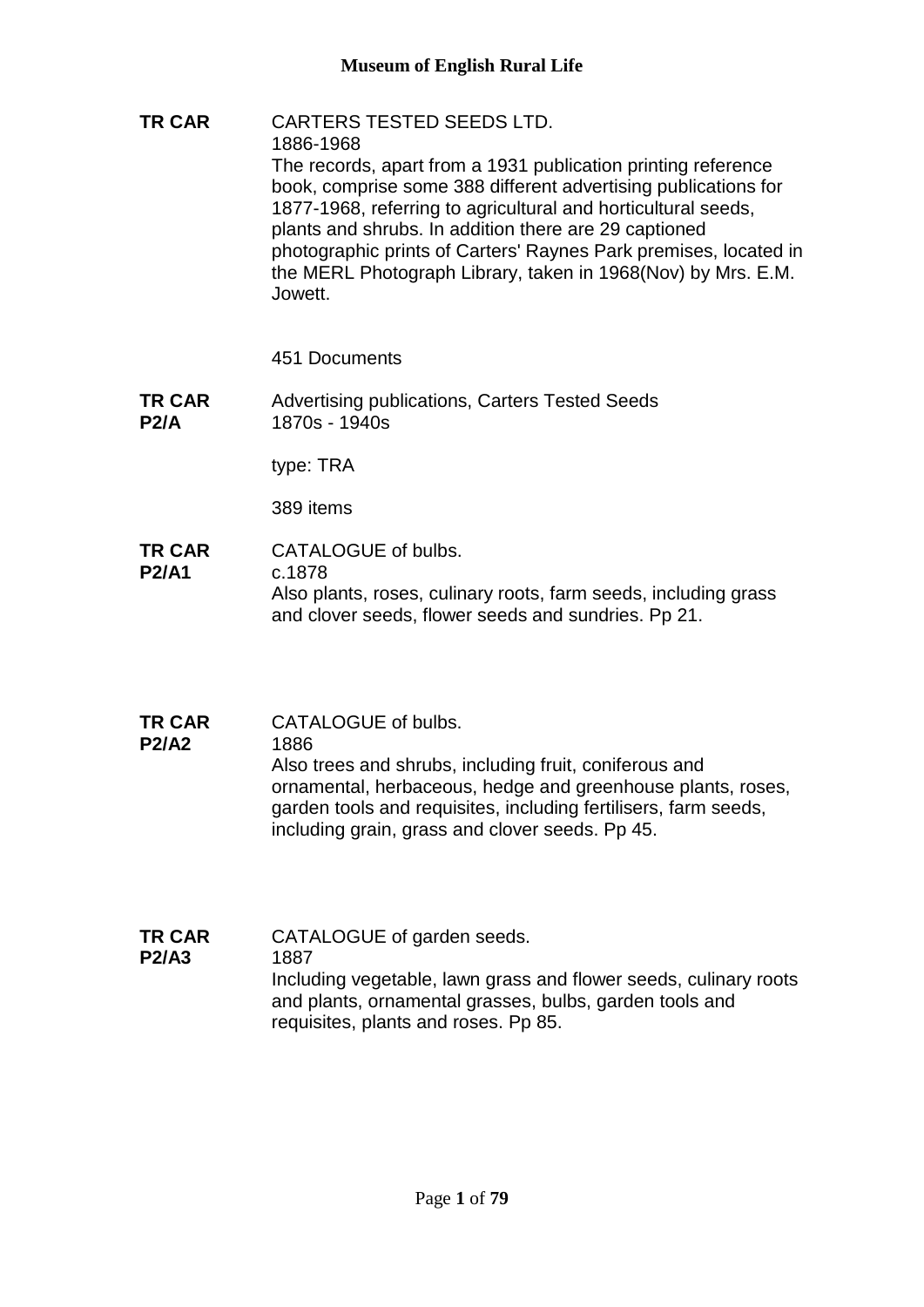- **TR CAR P2/A4** CATALOGUE of vegetable, lawn grass and flower seeds 1892(Dec) Culinary roots and plants, ornamental grasses, bulbs, roses, garden tools and requisites, including seed drills. Also farm seeds and bird seeds. Pp 113.
- **TR CAR P2/A5** CATALOGUE of bulbs 1893 Roses, trees and shrubs, including ornamental and fruit, herbaceous, alpine, climbing and other plants, garden tools and requisites, including seed drill and insecticides, vegetable and lawn grass seeds, farm seeds, including grass and clover seeds.
- **TR CAR P2/A6** CATALOGUE of bulbs, vegetable, flower and lawn grass 1895 Seeds, roses, herbaceous, alpine and other plants, farm seeds, including grain, grass and clover, horticultural requisites, including tools, insecticides and fertilisers and bird seeds. Pp 49.
- **TR CAR P2/A7** CATALOGUE of bulbs. 1897 Also vegetable, flower and lawn grass seeds, farm seeds, including grain, grass and clover, herbaceous and climbing plants, roses, fruit trees and horticultural and garden requisites, including insecticides and fertilisers. Pp 65.
- **TR CAR P2/A8** CATALOGUE of garden seeds 1898 Including vegetable, lawn grass and flower, culinary roots, herbs and plants, bulbs, herbaceous, alpine, climbing, greenhouse and other plants, insecticides, fertilisers, garden and horticultural tools and requisites. Pp 128.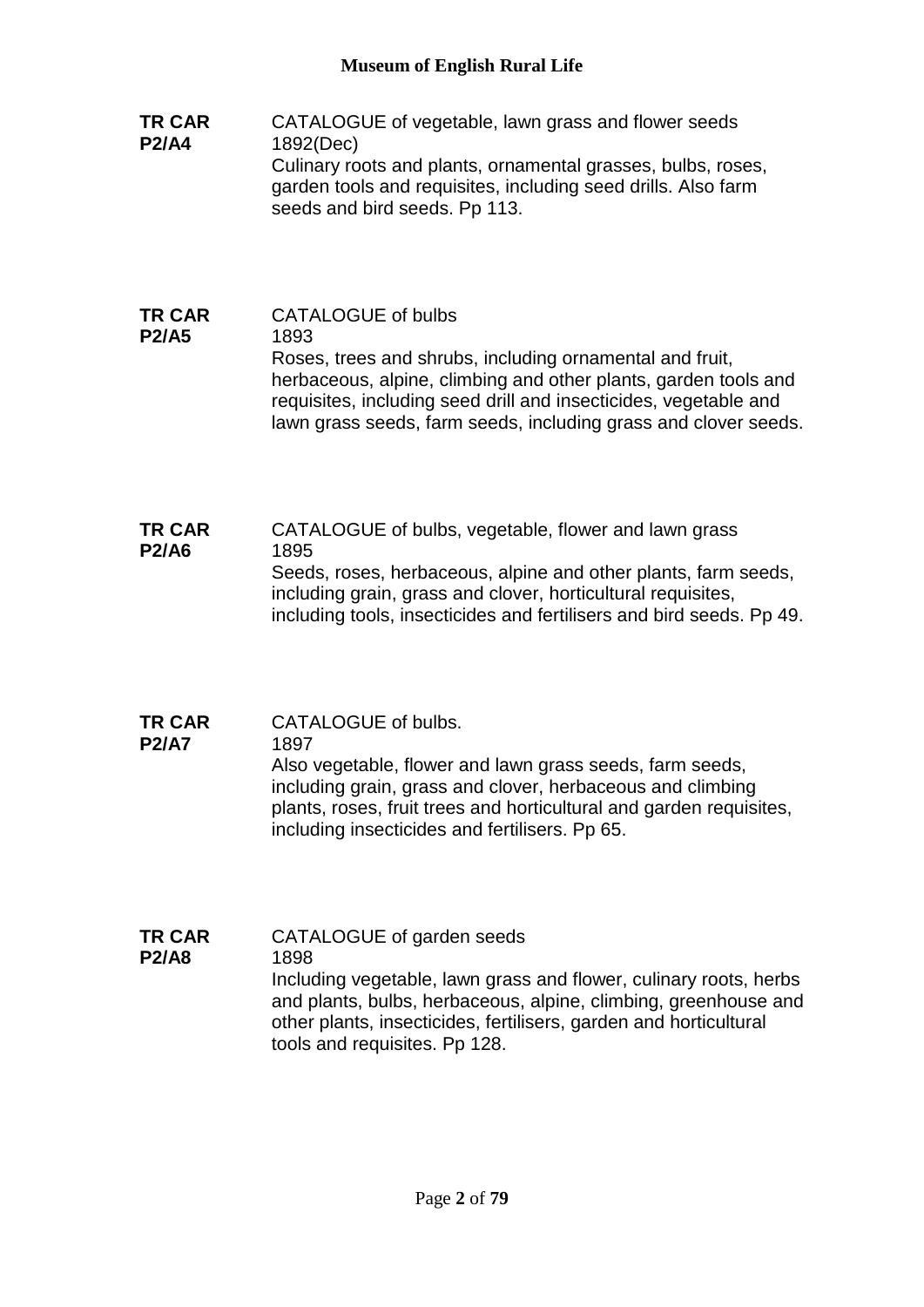- **TR CAR P2/A9** CARD for swede and mangel seeds. 1890's Pp 2.
- **TR CAR P2/A10** CATALOGUE of bulbs. 1900 Also vegetable, lawn grass and flower seeds, roses, herbaceous, alpine, climbing and other plants, fruit trees, garden requisites, including fertilisers and insecticides. Pp 48.
- **TR CAR P2/A11** CATALOGUE of garden seeds 1901 Including vegetable, lawn grass and flower seeds, roots and herbs, bulbs, bird seeds, roses, herbaceous, alpine, climbing, greenhouse and other plants, fertilisers, insecticides, horticultural and garden tools and requisites, including lawn mowers and greenhouses. Pp 140.
- **TR CAR P2/A12** CATALOGUE of garden seeds 1902 Including vegetable, lawn grass and flower, culinary roots, herbs

and plants, bulbs, roses, herbaceous, alpine, climbing and greenhouse plants, fertilisers, insecticides, horticultural and garden requisites and tools, and other manufacturer's advertisements for garden requisites. Pp 140.

**TR CAR P2/A12/1** ORDER FORM Blank specimen for the above. 1902 Pp 20.

**TR CAR P2/A13** CATALOGUE of bulbs, insecticides, fertilisers. 1902 Also garden seeds. Pp 76.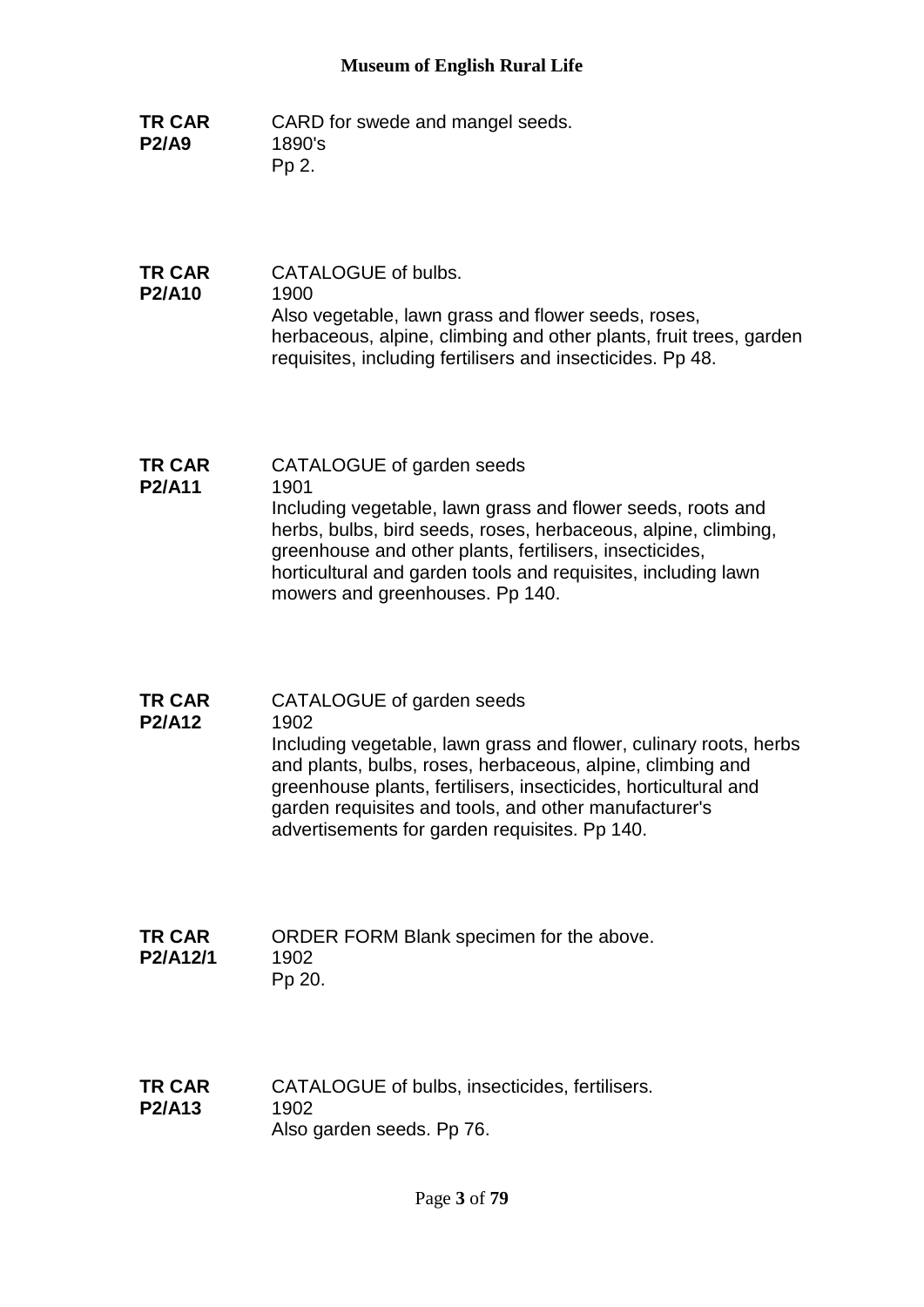#### **TR CAR P2/A14** Carter's Illustrated Catalogue of Tested Seeds for the Farm 1903

type: TRA

100 pages

dimensions: 170 x 240 mm

- **TR CAR**  CATALOGUE of bulbs.
- **P2/A15** 1903 Also vegetable, lawn grass and flower seeds, roses, herbaceous, alpine and other plants, climbing plants, fruit trees and garden requisites, including fertilisers and insecticides. Pp 77.
- **TR CAR**  CATALOGUE of bulbs.

#### **P2/A16** 1904 Also vegetable, flower and lawn grass seeds, roses, herbaceous, alpine and other plants, trees and shrubs, lawn mowers, horticultural and garden tools and requisites, including insecticides and fertilisers. Pp 76.

- **TR CAR**  CATALOGUE of bulbs
- **P2/A17** 1905 Roses, vegetable, lawn grass and flower seeds, trees and shrubs, including ornamental, herbaceous, alpine, climbing and other plants, garden tools and requisites, including insecticides, weed killers and fertilisers, lawn mowers. Pp 72.
- Page **4** of **79 TR CAR P2/A18** CATALOGUE of bulbs. 1906 Also lawn mowers, lawn grass, vegetable and flower seeds, trees and shrubs, alpine, herbaceous and other plants, climbing plants, roses and garden tools and requisites. Pp 72.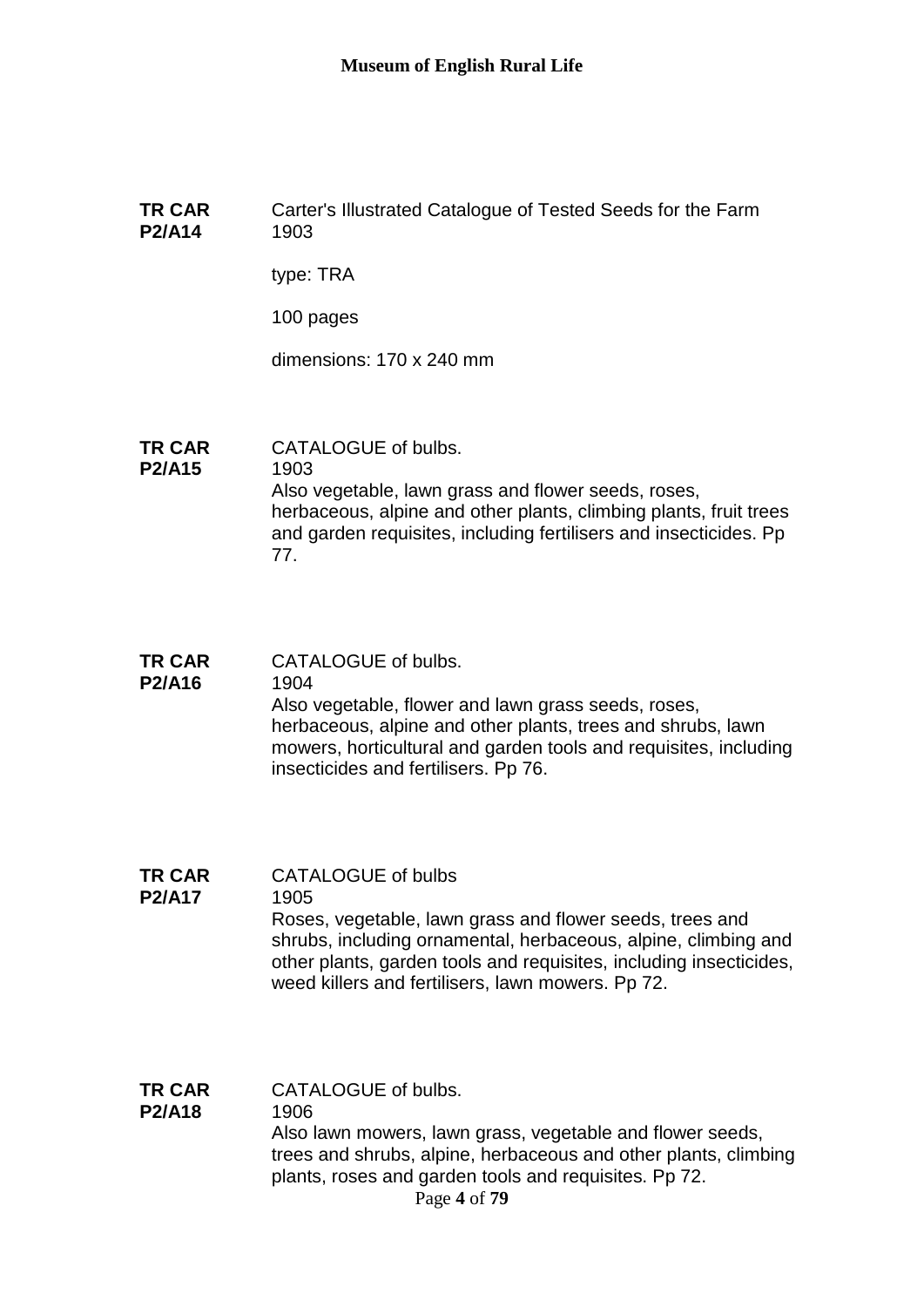**TR CAR P2/A19** CATALOGUE of garden seeds, including flower, vegetable and lawn grass seeds. 1906 Pp 48.

**TR CAR P2/A20** CATALOGUE of herbaceous, alpine and other plants. 1906 Pp 20.

**TR CAR P2/A21** BOOKLET, James Carter & Co., `Golf'. c.1906 Includes advertisements. Pp 32.

- **TR CAR P2/A22** CATALOGUE of bulbs. 1907 Also worm killer, lawn grass seeds, fertiliser and bulb glasses. Pp 32.
- **TR CAR P2/A23** CATALOGUE of bulbs 1907 Roses, vegetable, lawn grass and flower seeds, trees and shrubs, including ornamental, herbaceous, alpine, climbing, greenhouse and other plants, fertilisers, insecticides, weed killers, lawn mowers. Pp 72.
- **TR CAR P2/A24** CATALOGUE of farm seeds 1907 Including grain, grass, clover, green and root vegetable seeds. Also garden seeds. Pp 102.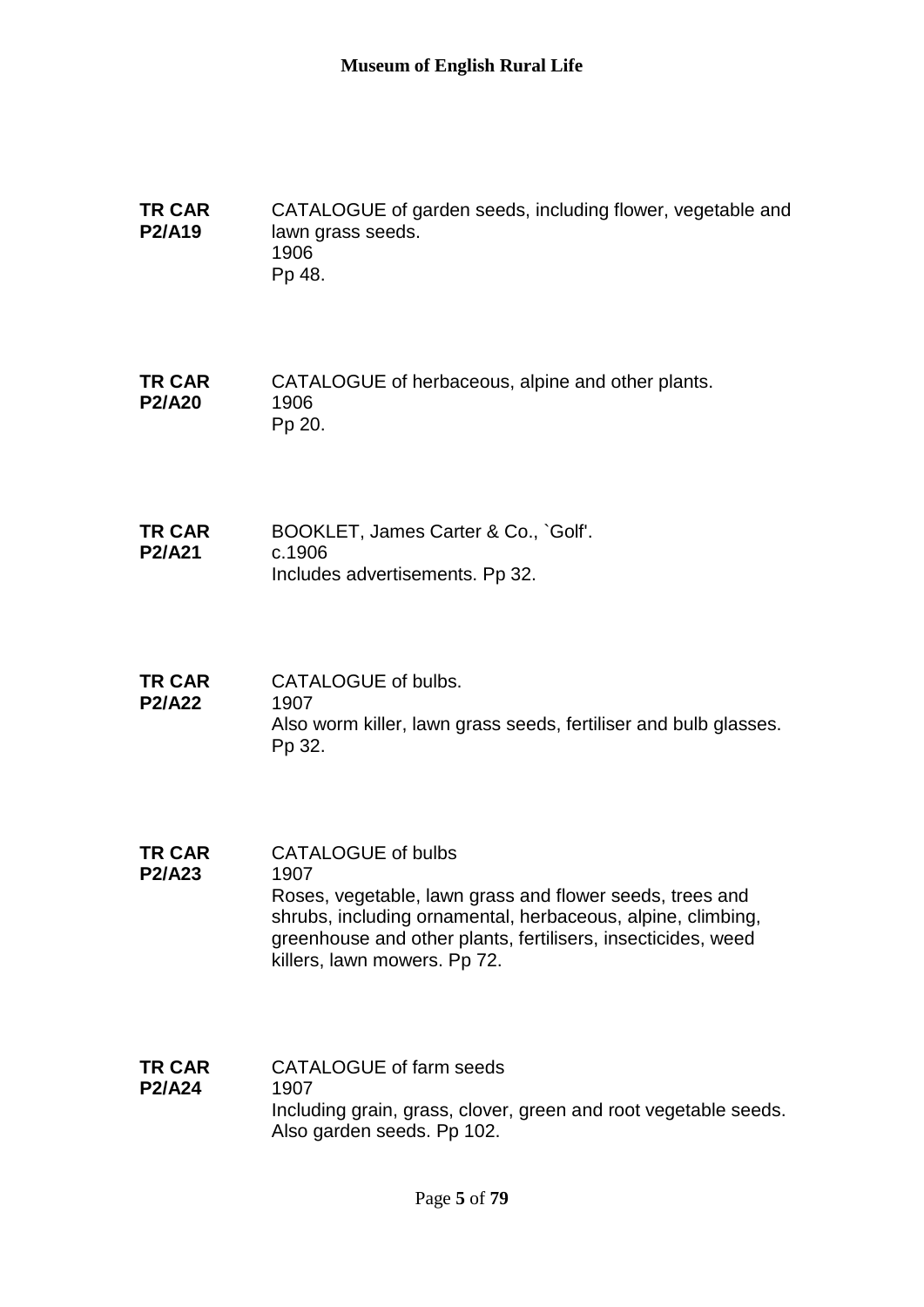**TR CAR P2/A24/1** ORDER FORM Blank specimen for the above. 1907 Pp 4.

**TR CAR P2/A25** CATALOGUE of garden seeds 1907 Including lawn grass, vegetable and flower, culinary roots and plants, bulbs, climbing, herbaceous, alpine and other plants, greenhouse pot plants, trees and shrubs, including ornamental, roses, garden and horticultural tools and requisites, including fertilisers, weed killers, insecticides. Pp 273.

- **TR CAR P2/A26** CATALOGUE of bulbs. 1908 Also vegetable, lawn grass and flower seeds, fertilisers, lawn mowers, roses, herbaceous, alpine and other plants, garden tools and requisites. Pp 62.
- **TR CAR P2/A27** CATALOGUE of vegetable and flower seeds. 1908 Pp 33.
- **TR CAR P2/A28** CATALOGUE of garden seeds 1908 Including vegetable, lawn grass and flower seeds, bulbs, roots and plants, herbaceous, alpine, climbing and other plants, hedging and pot plants, trees and shrubs, including dwarf, fruit and ornamental, roses, garden and horticultural tools and requisites, including insecticides, weed killers, fertilisers and lawn mowers. Pp 273.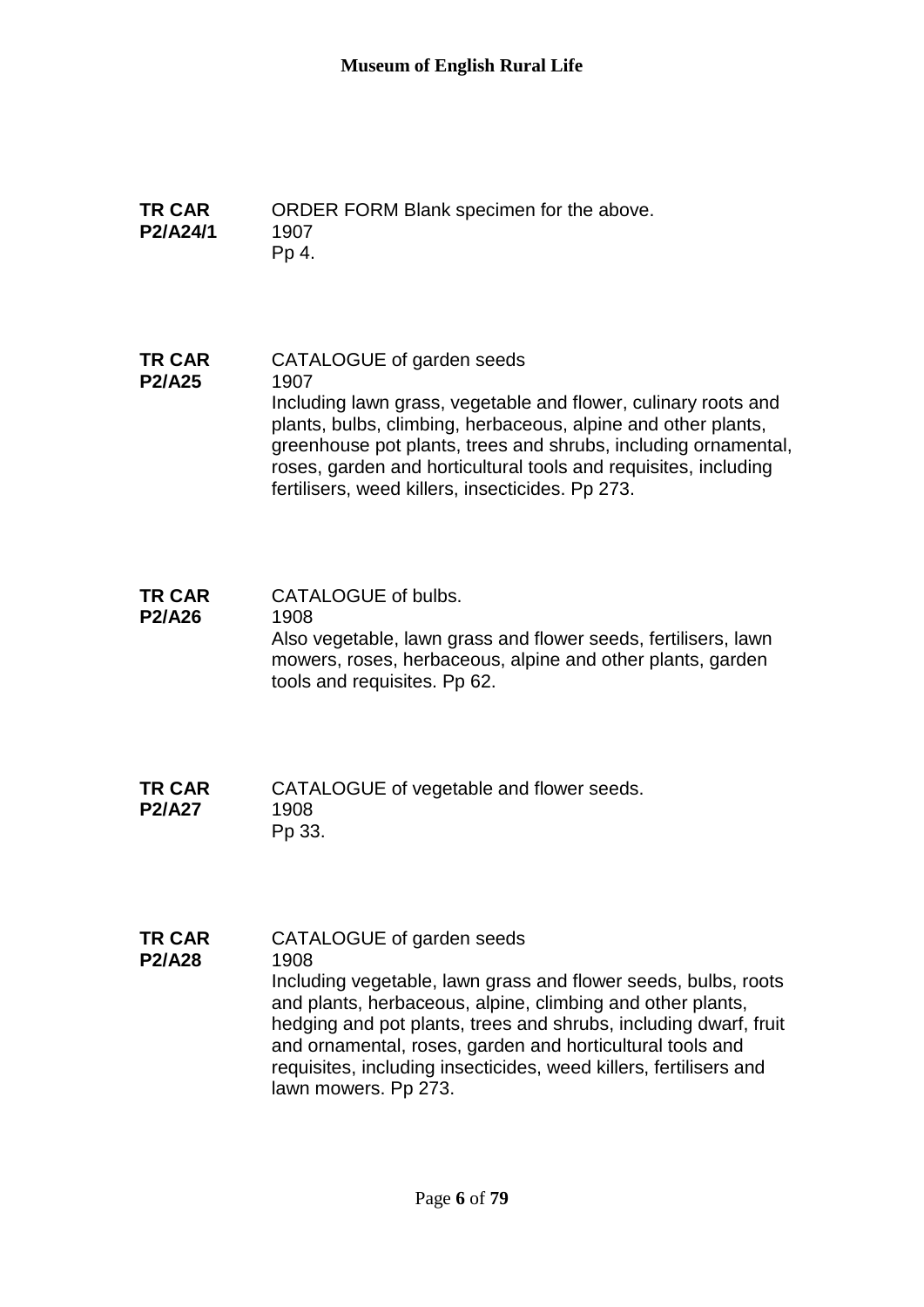- **TR CAR P2/A28/1** ORDER FORM Blank specimen including price list, for the above products. 1908 Pp 36.
- **TR CAR P2/A28/2** LEAFLET concerning Prof. Bottomley's nitrogen fixing bacteria, for seed and soil innoculation. 1907(Dec) Pp 4.
- **TR CAR P2/A29** CATALOGUE of garden seeds 1908 Including vegetable, lawn grass and flower seeds, bulbs and horticultural sundries. Pp 60.
- **TR CAR P2/A29/1** LEAFLET concerning Prof. Bottomley's nitrogen fixing bacteria, for seed and soil innoculation. 1907(Dec) Pp 4.
- **TR CAR P2/A30** BOOKLET, R. Beale, `Manures and Composts for golf greens, etc.'. c.1908 Pp 20.
- **TR CAR P2/A31** CATALOGUE of herbaceous, alpine and other plants c.1908 Grass seeds, horticultural and garden sundries, including insecticides and fertilisers. Pp 24.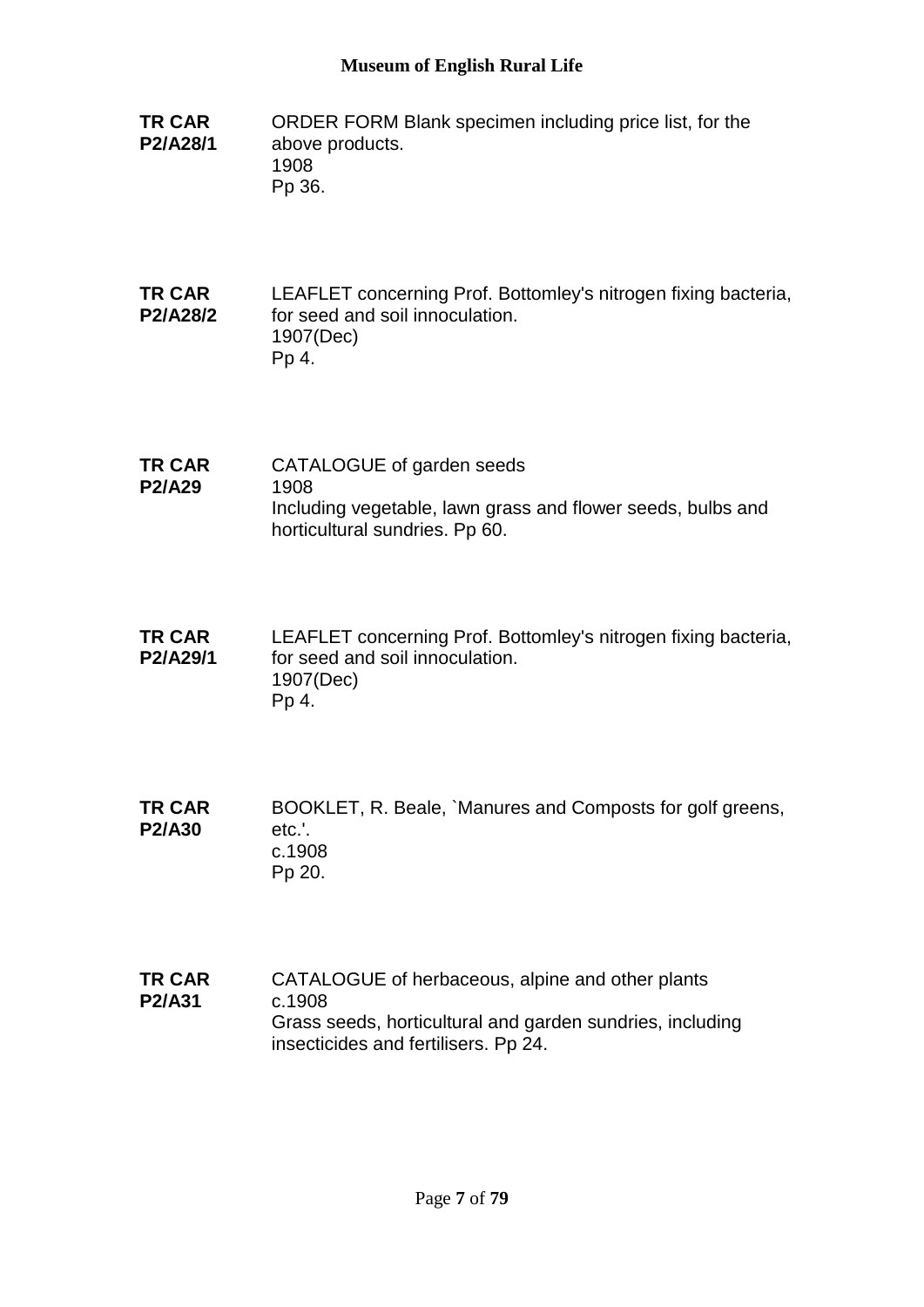- **TR CAR P2/A32** CATALOGUE of summer bedding plants, dahlias, ornamental and pot plants. 1909 Pp 40.
- **TR CAR P2/A33** CATALOGUE of bulbs. 1909 Also garden seeds, including vegetable, flower and lawn grass seeds, lawn mowers, roses, herbaceous, alpine and other plants, garden tools and requisites and fertilisers. Pp 64.

#### **TR CAR P2/A34** CATALOGUE of garden seeds 1909 Including vegetable, lawn grass and flower seeds, bulbs, roots and plants, roses, trees and shrubs, including dwarf, fruit and ornamental, herbaceous, alpine, climbing and other plants, hedging and pot plants, horticultural and garden requisites and tools, including insecticides, weed killers and fertilisers and lawn mowers. Pp 273.

- **TR CAR P2/A35** CATALOGUE of farm seeds. 1909 Including green and root vegetable, grain, grass and clover seeds. Also weed killers, insecticides and garden seeds. Pp 96.
- **TR CAR P2/A36** CATALOGUE of herbaceous, alpine and other plants. 1909 Pp 24.
- **TR CAR P2/A37** BOOKLET, R. Beale, `The Practical Greenkeeper'. late 1900's Includes advertisements. Pp 103.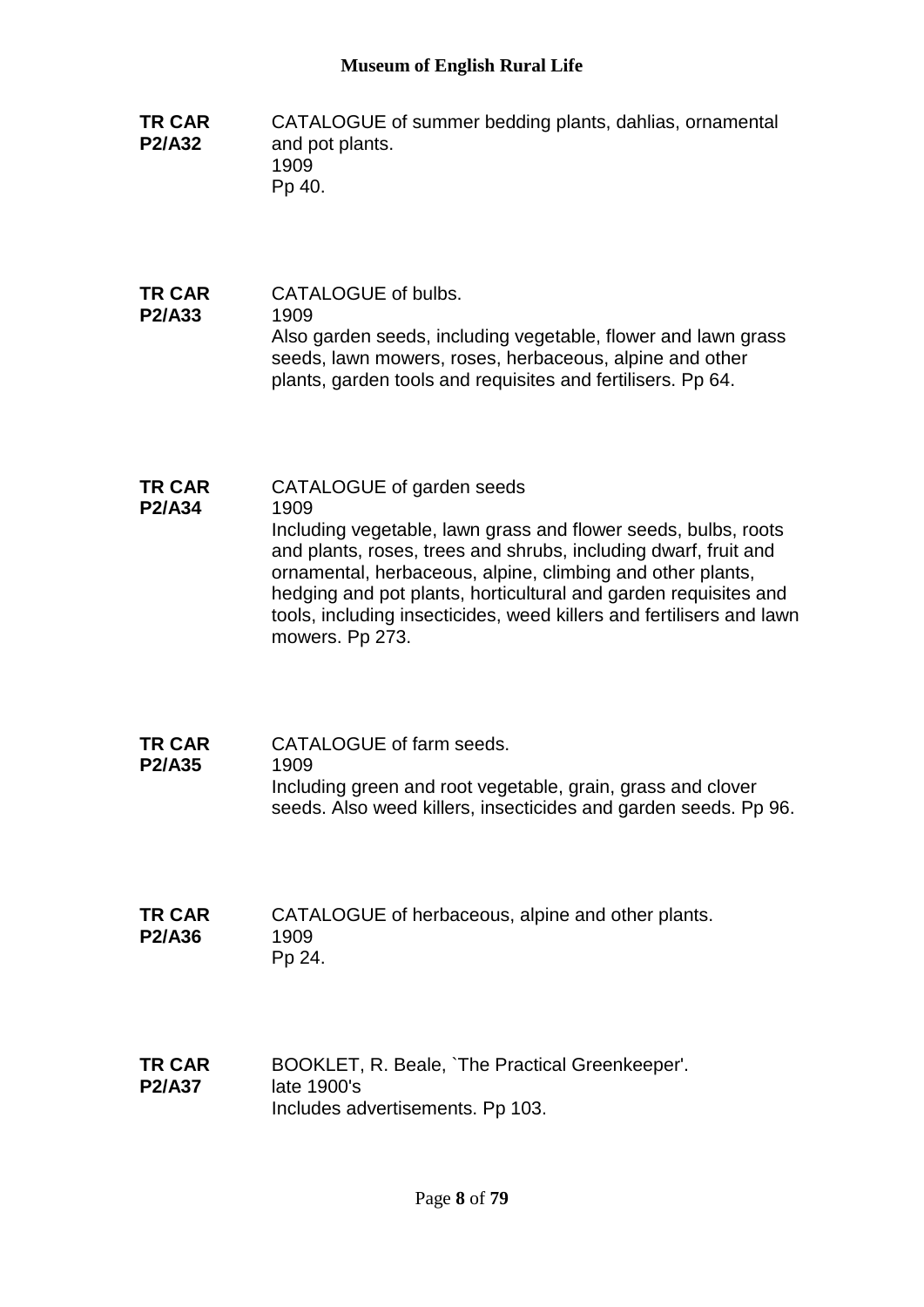- **TR CAR P2/A38** BOOKLET, R. Beale, `The Practical Greenkeeper'. late 1900's Includes advertisements. Pp 69.
- **TR CAR P2/A39** CATALOGUE of garden seeds. 1910 Including vegetable, lawn grass and flower seeds, roots and plants, bulbs, roses, herbaceous, alpine, climbing and other plants, hedging and pot plants, trees and shrubs, including dwarf, ornamental and fruit, garden and horticultural tools and requisites, including insecticides, weed killers and fertilisers, and lawn mowers. Pp 293.
- **TR CAR P2/A39/1** CATALOGUE INSERT for horticultural and garden requisites, including fencing and wheelbarrows. c.1910 Pp 2.
- **TR CAR P2/A40** CATALOGUE of bulbs. 1910 Also vegetable, lawn grass and flower seeds, roses, herbaceous, alpine and other plants, lawn mowers, garden tools and requisites, including insecticides and fertilisers. Pp 65.
- **TR CAR P2/A40/1** LEAFLET for worm killer. c.1910 Pp 2.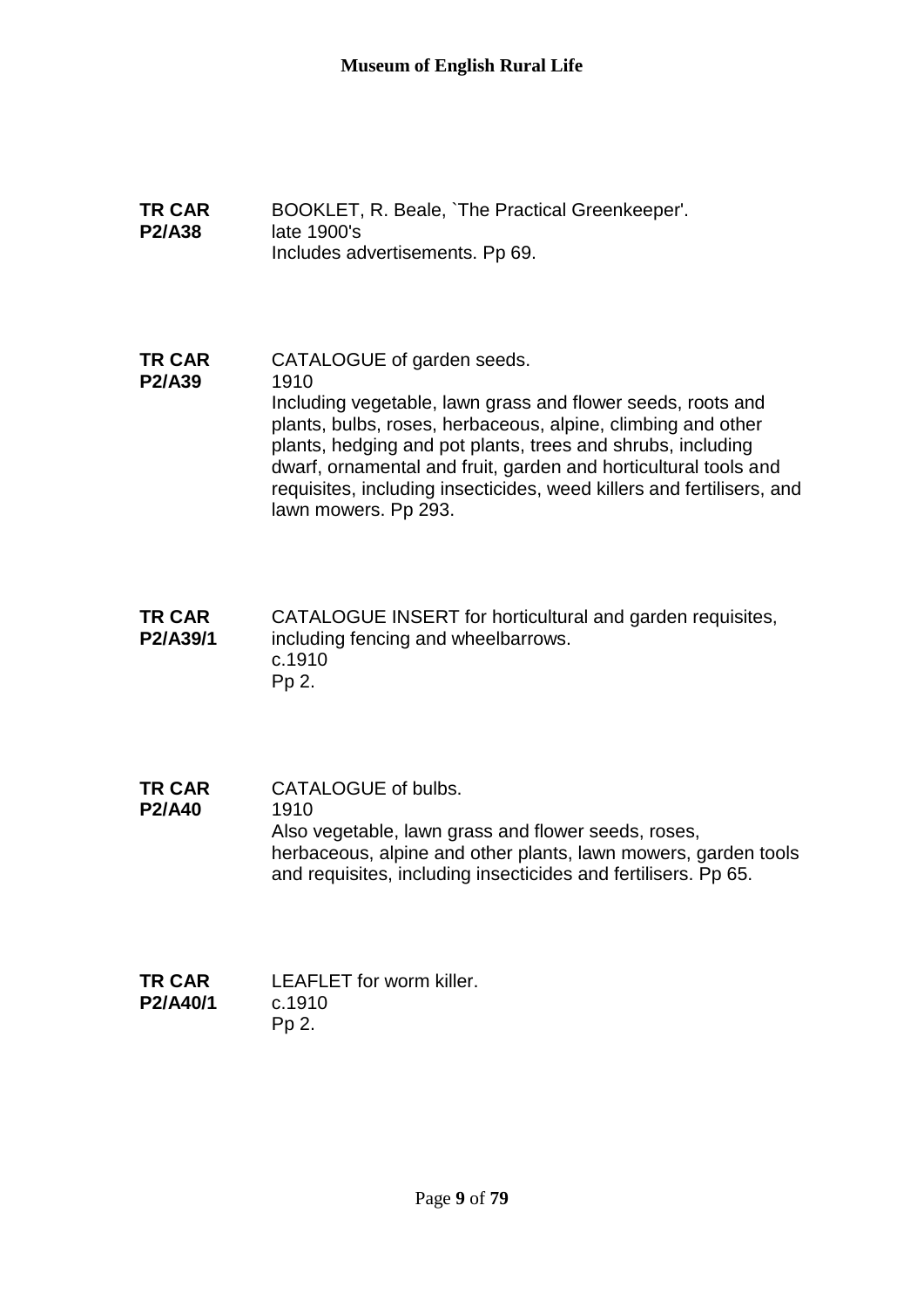- **TR CAR P2/A41** CATALOGUE of garden seeds 1910 Including vegetable, lawn grass and flower seeds, bulbs and horticultural sundries. Pp 64.
- **TR CAR P2/A42** CATALOGUE of garden seeds 1911 Including vegetable, lawn grass and flower seeds, bulbs and horticultural sundries. Pp 68.
- **TR CAR P2/A43** CATALOGUE of carnations and chrysanthemums. 1911 Also herbaceous, alpine and other plants, roses and climbing plants. Pp 32.
- **TR CAR P2/A44** CATALOGUE of vegetable and flower seeds. 1911 Also hardy annual plants. Pp 40.
- **TR CAR P2/A45** CATALOGUE of dahlias and summer bedding plants 1911 Bulbs, pot plants, herbaceous, alpine and other plants, flowering and ornamental plants and roses. Pp 32.
- **TR CAR P2/A46** CATALOGUE of garden seeds 1911 Including lawn grass, flower and vegetable, bulbs, culinary roots and plants, roses, herbaceous, alpine, climbing and other plants, greenhouse pot plants, trees and shrubs, including ornamental, bird seeds, garden and horticultural tools and requisites, including sprayers, fertilisers, weed killers and insecticides. Pp 293.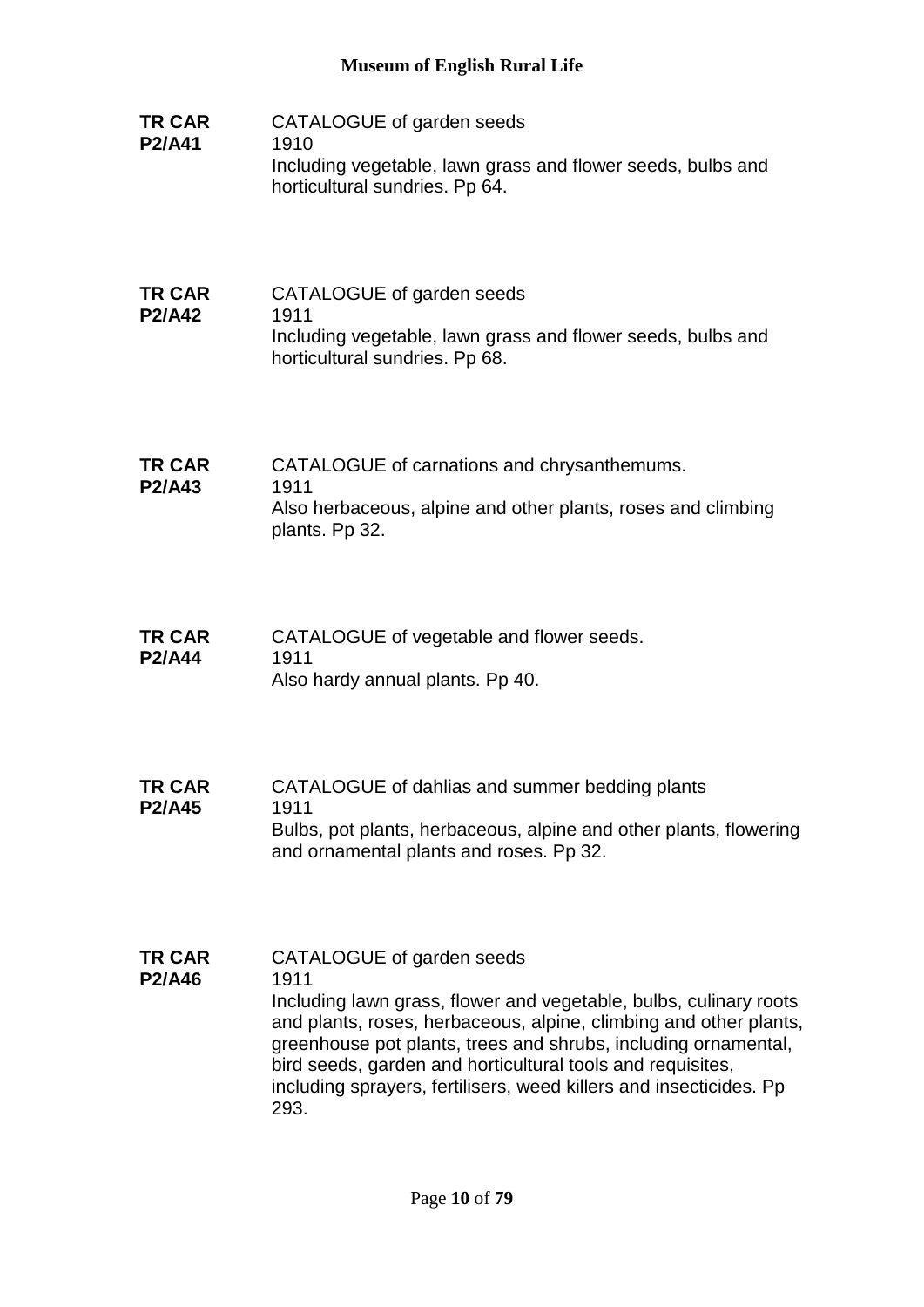- **TR CAR P2/A47** CATALOGUE of bulbs. 1911 Also roses, herbaceous, alpine and other plants, vegetable, flower and lawn grass seeds, lawn mowers, garden requisites, including insecticides and fertilisers. Pp 69.
- **TR CAR P2/A48** CATALOGUE of herbaceous, alpine and other plants. 1911 Pp 36.
- **TR CAR P2/A49** CATALOGUE of flower and vegetable seeds. 1912 Pp 40.
- **TR CAR P2/A50** CATALOGUE of bulbs. 1912 Also roses, herbaceous, alpine and other plants, flower, vegetable and lawn grass seeds, grape vines, garden tools and requisites, including insecticides and lawn mowers. Pp 84.
- **TR CAR P2/A51** CATALOGUE of farm seeds, including grain, green and root vegetable, grass and clover seeds, fertilisers. 1912 Also garden seeds. Pp 92.
- **TR CAR P2/A52** CATALOGUE of dahlias and summer bedding plants, bulbs, pot plants, herbaceous, alpine and other plants, flowering and ornamental plants and roses. 1912 Pp 32.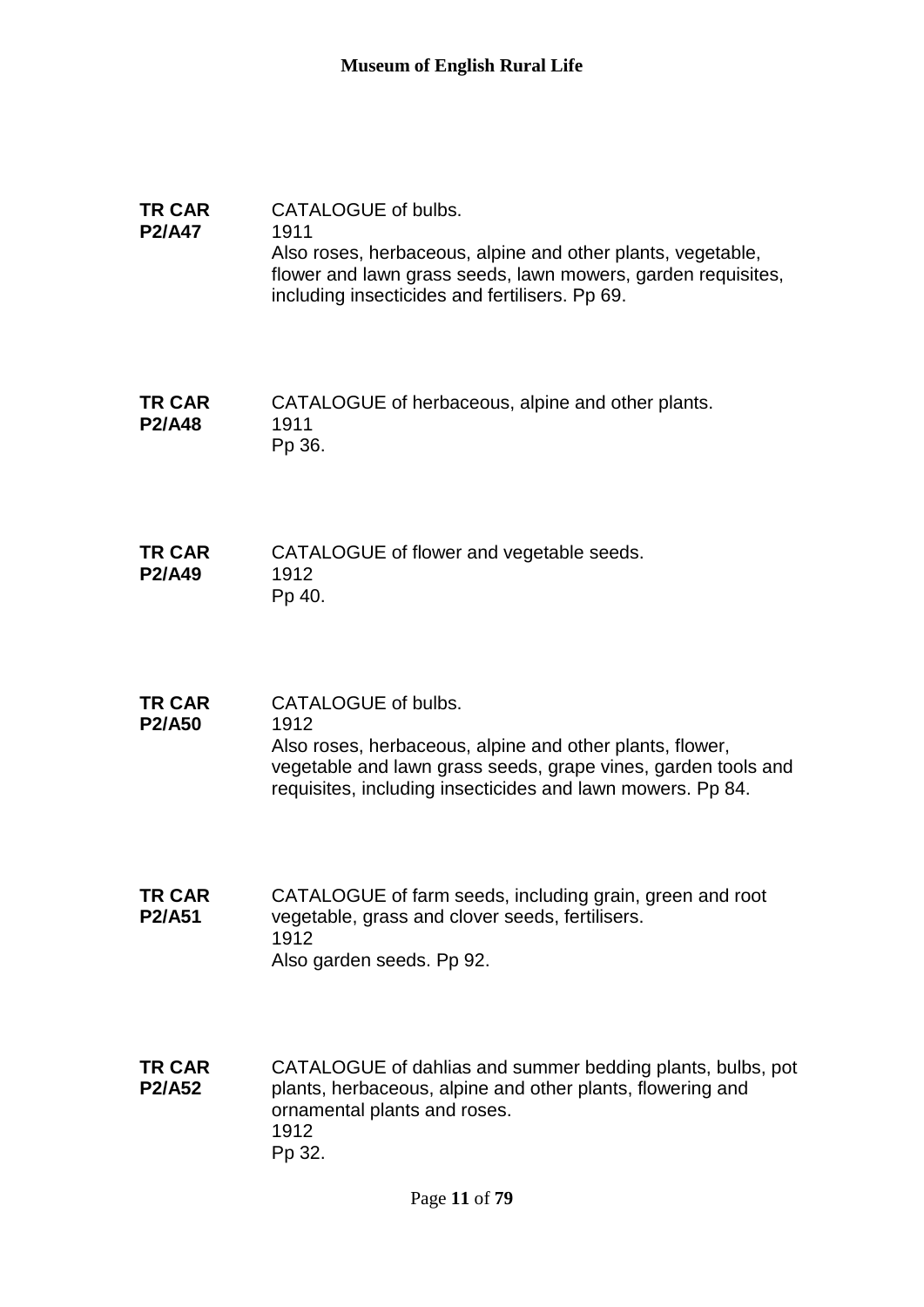**TR CAR P2/A53** CATALOGUE of garden seeds, including lawn grass, flower and vegetable, bulbs, fertilisers and horticultural sundries. 1912 Pp 125.

**TR CAR P2/A54** CATALOGUE of garden seeds 1912 Including vegetable, lawn grass and flower, culinary roots and plants, bulbs, roses, herbaceous, climbing, alpine and other plants, trees and shrubs, including ornamental, greenhouse pot plants, bird seeds, horticultural and garden tools and requisites, including sprayers, fertiliser, insecticides and weed killers. Pp 293.

**TR CAR P2/A55** CATALOGUE of carnations and chrysanthemums. 1912 Also herbaceous, alpine, climbing and other plants, and roses. Pp 40.

**TR CAR P2/A56** CATALOGUE of herbaceous, alpine and other plants. 1912 Pp 42.

**TR CAR P2/A57** CATALOGUE of bulbs. 1913(Jan) Pp 20.

Page **12** of **79 TR CAR P2/A58** CATALOGUE of farm seeds 1913(Feb) Including green and root vegetable, grain, grass and clover seeds, fertiliser, weed and worm killers. Also garden seeds. Pp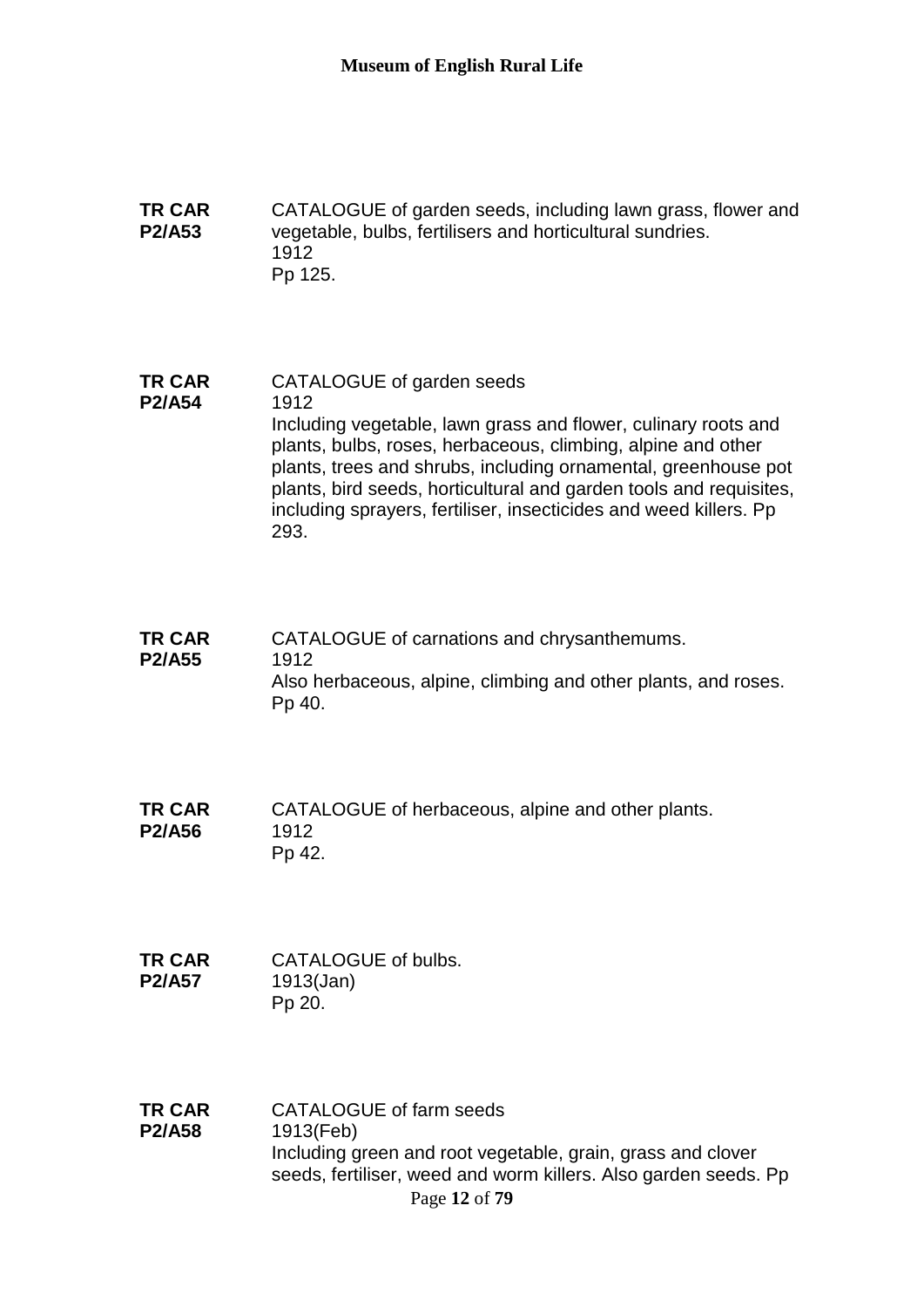92.

- **TR CAR P2/A59** CATALOGUE of garden seeds 1913 Including lawn grass, vegetable and flower, bulbs, fertilisers and horticultural sundries. Pp 125.
- **TR CAR P2/A60** CATALOGUE of bulbs. 1913 Pp 13.
- **TR CAR P2/A61** CATALOGUE of dahlias and summer bedding plants 1913 Flowering and ornamental plants, bulbs, pot plants, herbaceous, alpine and other plants and roses. Pp 40.
- **TR CAR P2/A62** CATALOGUE of herbaceous, alpine and other plants. 1913 Pp 42.
- **TR CAR P2/A63** CATALOGUE of carnations and chrysanthemums. 1913 Also herbaceous, alpine, climbing and other plants, fertiliser and roses. Pp 40.
- **TR CAR P2/A64** CATALOGUE of vegetable, flower and lawn grass seeds 1913 Bulbs, fertilisers, insecticides and horticultural and garden requisites. Pp 48.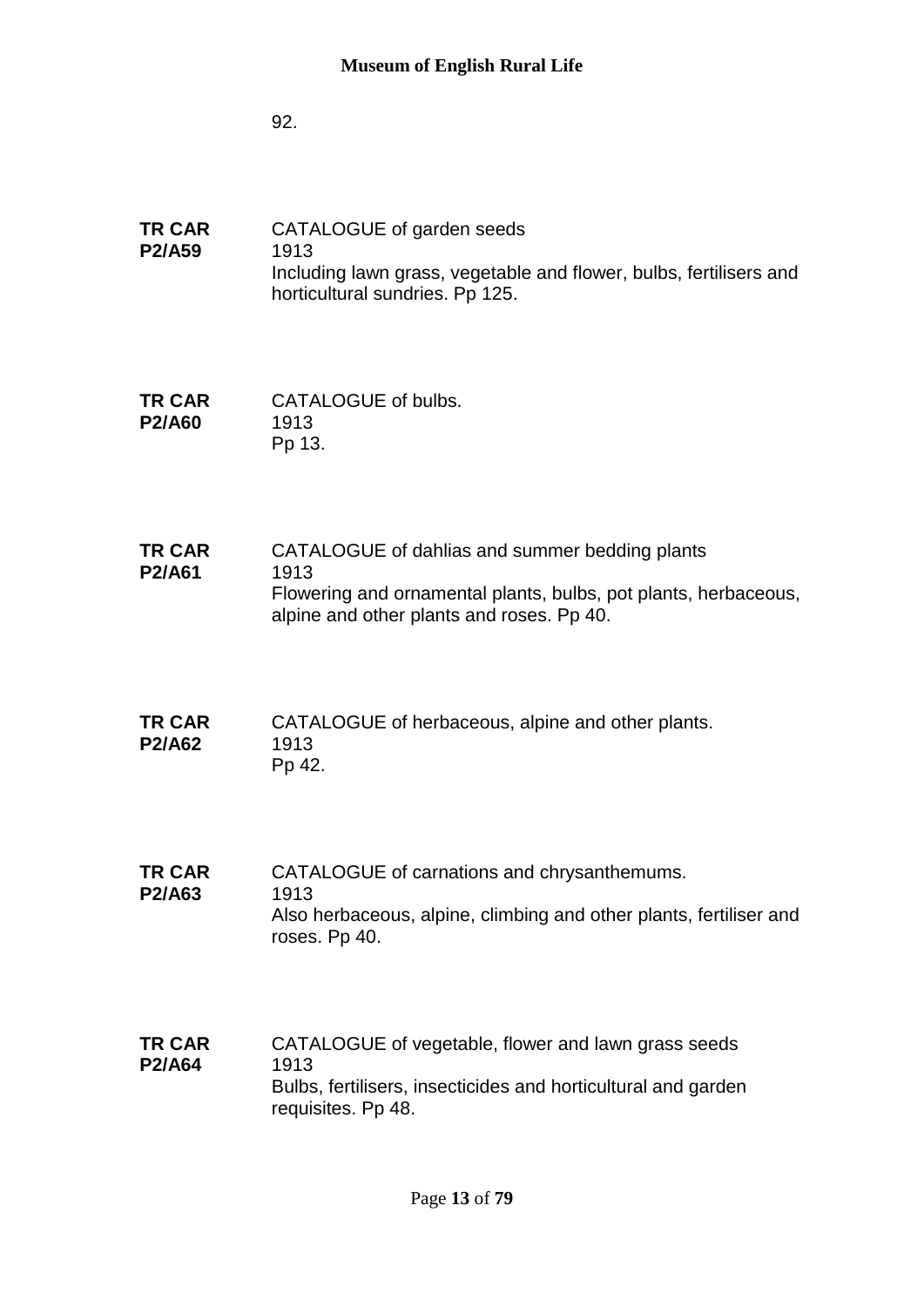#### **TR CAR P2/A65** CATALOGUE of garden seeds 1913 Including vegetable, lawn grass and flower seeds, bulbs and horticultural sundries. Pp 124.

- **TR CAR P2/A66** CATALOGUE of bulbs. 1913 Also roses, herbaceous, alpine and other plants, flower, vegetable and lawn grass seeds, grape vines, lawn mowers, garden tools and requisites, including insecticides. Pp 84.
- **TR CAR P2/A67** ORDER FORM Blank specimen for farm seeds. 1913 Pp 4.
- **TR CAR P2/A68** CATALOGUE of vegetable, lawn grass and flower seeds, bulbs, fertilisers, weed killers, insecticides, and garden and horticultural requisites. early 1910's Pp 33.
- **TR CAR P2/A69** CATALOGUE of bulbs. 1914(Jan) Pp 32.
- **TR CAR P2/A70** CATALOGUE of garden seeds, including flower, lawn grass and vegetable, bulbs, roses, herbaceous, climbing, alpine, hedging and other plants, trees and shrubs, including ornamental and fruit, pot plants, fertilisers, horticultural and garden tools and requisites, including rollers and bird seeds. 1914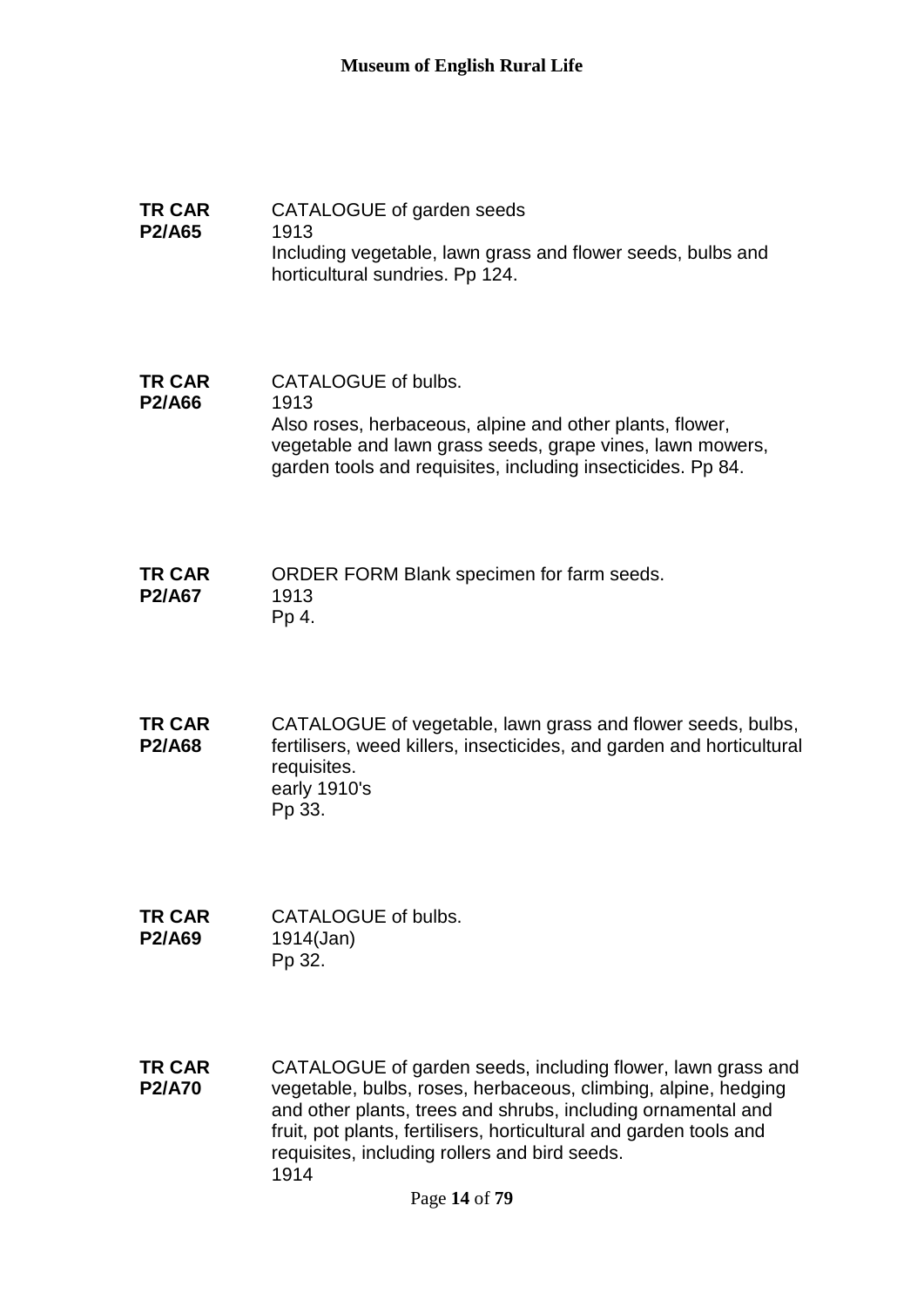Pp 293.

- **TR CAR P2/A71** POCKET BOOK for farmers containing agricultural memoranda and tables. 1914 Published annually. Pp 79.
- **TR CAR P2/A72** CATALOGUE of bulbs. 1914 Also flower, vegetable and lawn grass seeds, herbaceous, alpine and other plants, lawn mowers, garden tools and requisites, including insecticides. Pp 102.

Missing Pp 73-8, 83-4

- **TR CAR P2/A73** CATALOGUE of bulbs. 1915(Jan) Also lawn grass seeds, fertilisers and worm killer. Pp 32.
- **TR CAR P2/A74** CATALOGUE of farm seeds, including green and root vegetable, grain, grass and clover seeds. 1915(Feb) Also garden seeds. Pp 76.
- **TR CAR P2/A74/1** ORDER FORM Blank specimen for farm seeds. 1915 Pp 4.
- **TR CAR P2/A75** CATALOGUE of garden seeds, including vegetable, lawn grass and flower, bulbs, culinary roots and plants, roses, herbaceous, alpine, climbing and other plants, trees and shrubs, including fruit and ornamental, garden and horticultural tools and requisites, including fertilisers, weed killers and bird seeds. 1915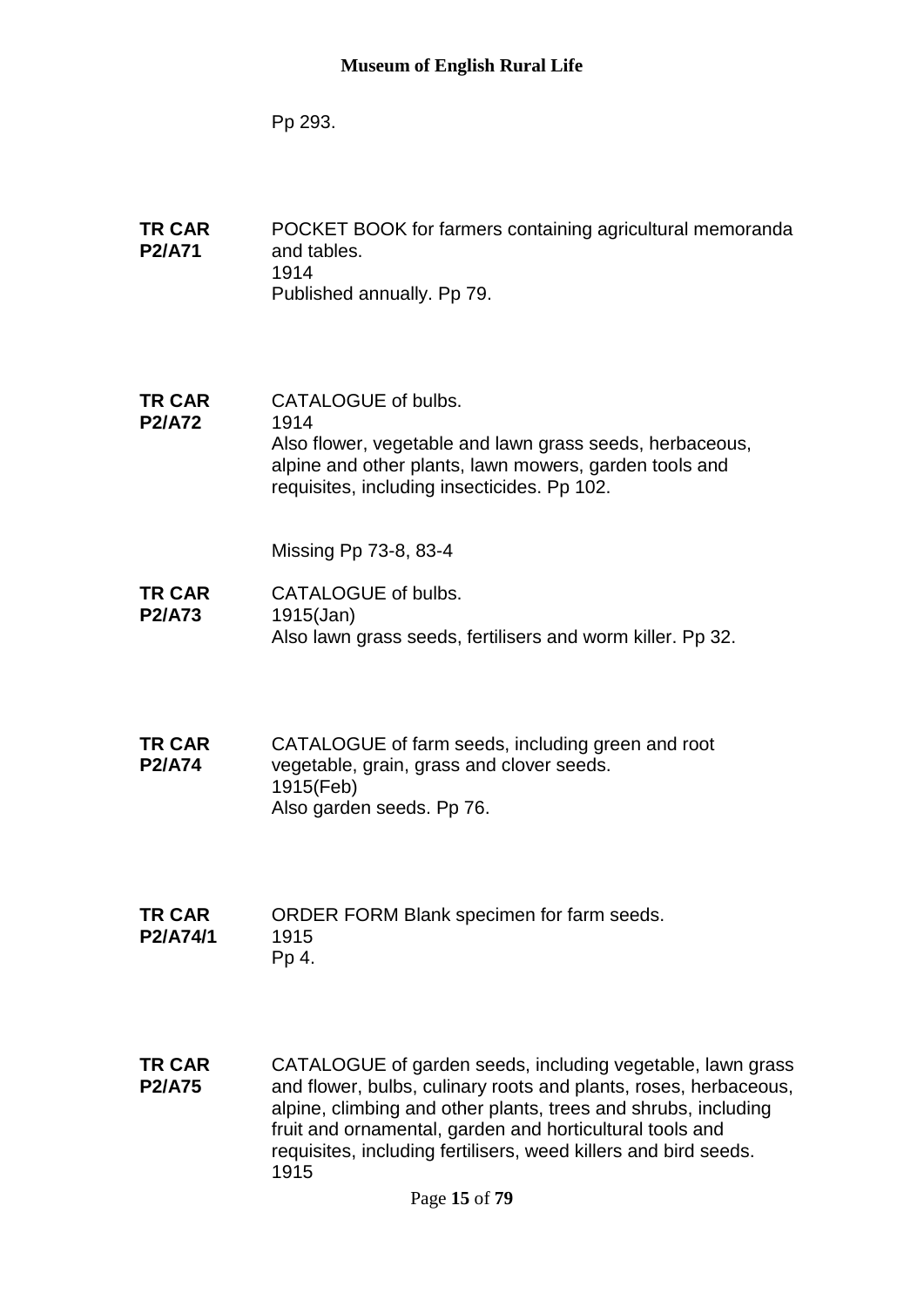Pp 294.

**TR CAR P2/A76** CATALOGUE of vegetable, flower and lawn grass seeds, bulbs, plants, fertilisers and horticultural and garden requisites. 1915 Pp 40.

**TR CAR P2/A77** CATALOGUE of bulbs. 1915 Also vegetable, lawn grass and flower seeds, fertilisers, lawn mowers, roses, herbaceous, alpine and other plants, trees and shrubs, including fruit and ornamental, garden tools and requisites. Pp 64.

- **TR CAR P2/A77/1** LEAFLET of flower illustrations, including prices. Pp 6.
- **TR CAR P2/A78** CATALOGUE of vegetable and flower seeds. c.1915 Pp 32.

**TR CAR P2/A79** CATALOGUE of farm seeds, including green and root vegetable, grain, grass and clover seeds. 1916(Jan) Also garden seeds. Pp 32.

**TR CAR P2/A80** CATALOGUE of bulbs. 1916(Aug) Also vegetable, flower and lawn grass seeds, roses, lawn mowers, fertilisers and garden requisites, including insecticides. Pp 48.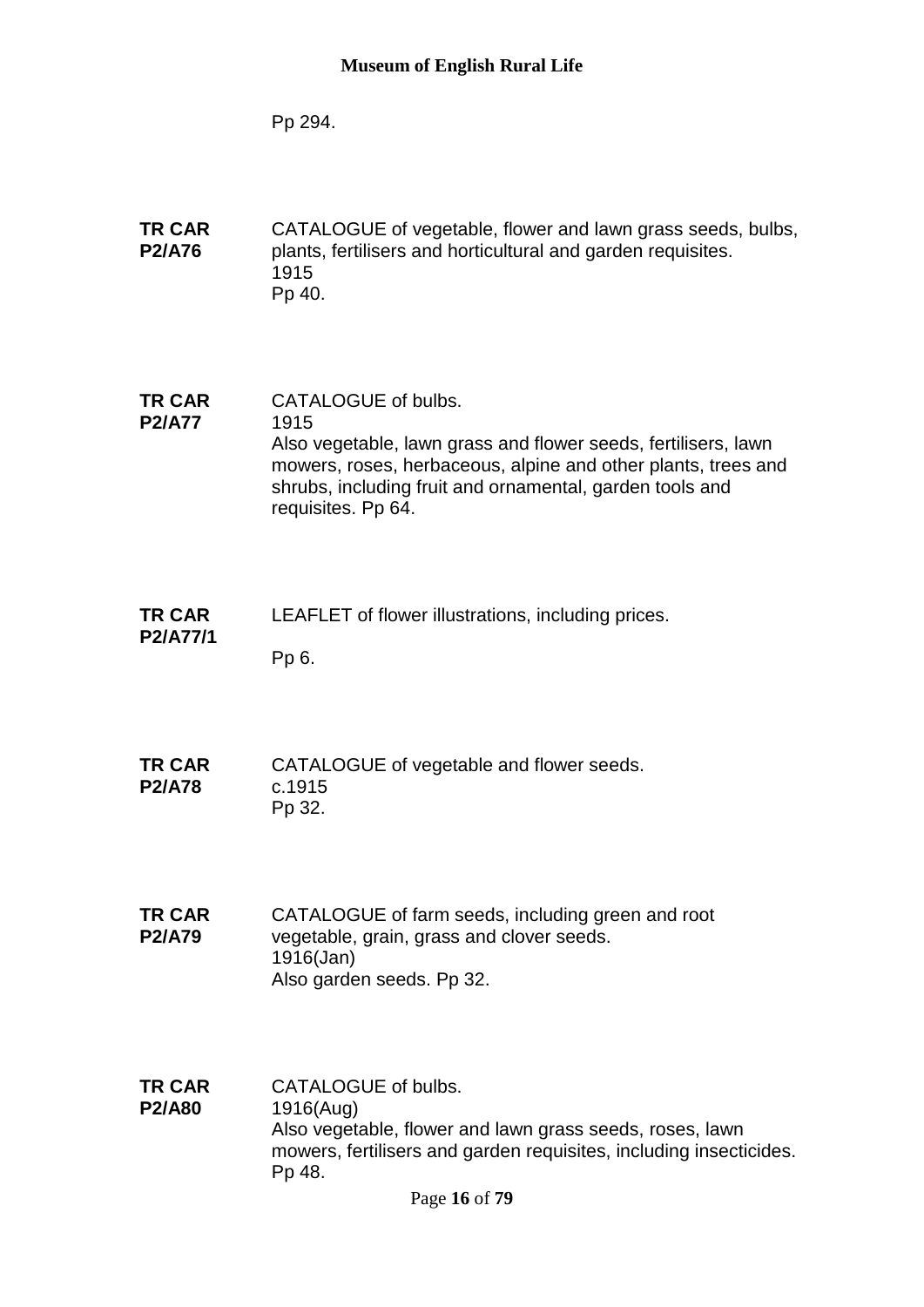#### **TR CAR P2/A81** CATALOGUE of garden seeds 1916 Including lawn grass, vegetable and flower, fertilisers, lawn mowers, roses, herbaceous, alpine and other plants, trees and shrubs, including fruit and ornamental, bulbs, garden tools and requisites, including insecticides and weed killers. Pp 168.

**TR CAR P2/A81/1** ORDER FORM Blank specimen for the above. 1916 Pp 8.

**TR CAR P2/A81/2** ENVELOPE, self-addressed. 1916

**TR CAR P2/A82** POCKET BOOK for farmers containing agricultural memoranda and tables. 1916 Published annually. Pp 80.

- **TR CAR P2/A83** CATALOGUE of farm seeds 1917(Jan) Including green and root vegetable, grain, grass and clover, and fertilisers. Also garden seeds. Pp 32.
- **TR CAR P2/A84** CATALOGUE of garden seeds 1917(Jan) Including lawn grass, vegetable and flower, culinary roots and plants, fertilisers, garden tools and requisites, including insecticides, weed killers and garden rollers. Pp 72.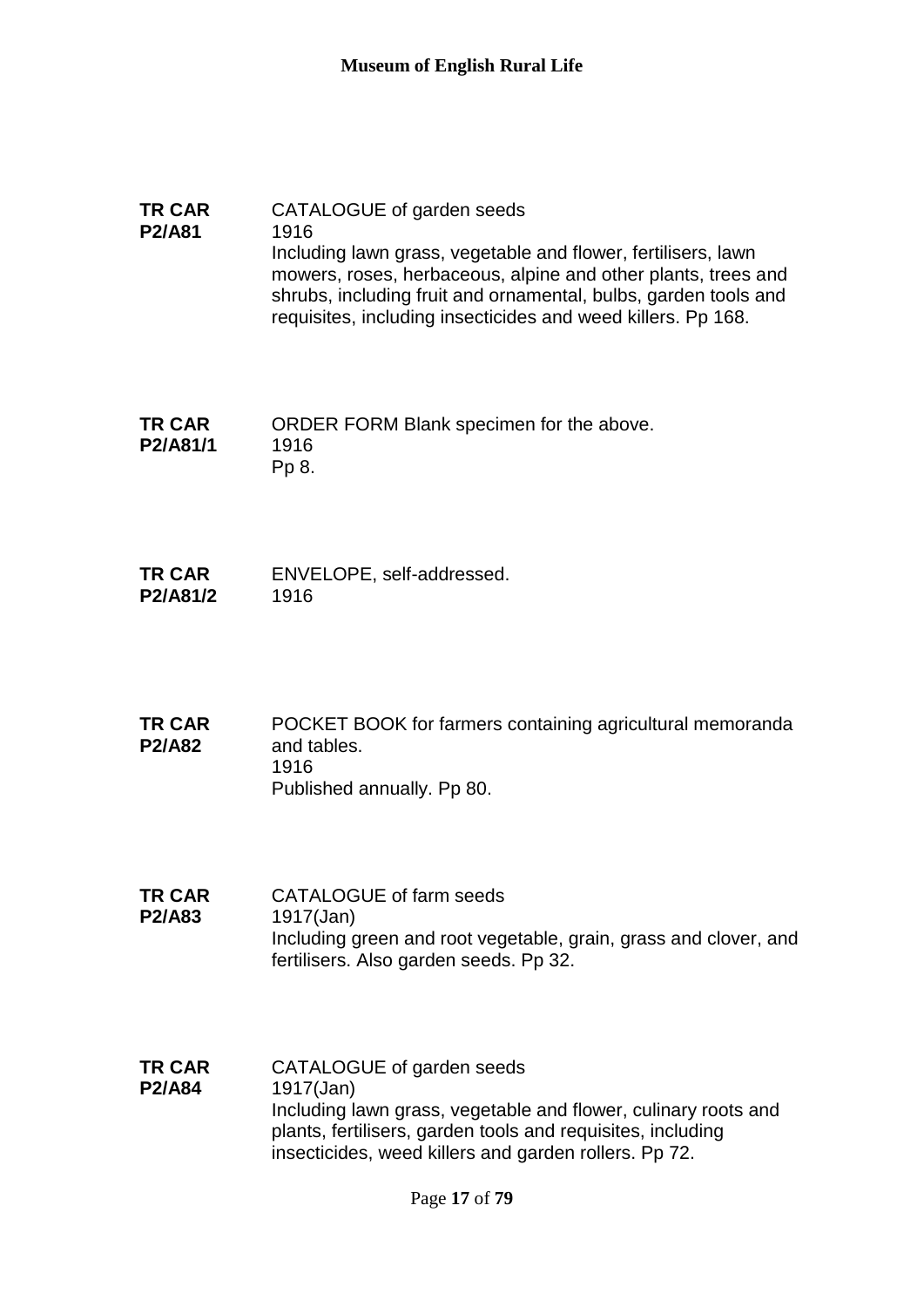**TR CAR P2/A84/1** ORDER FORM Blank specimen for the above. c.1917 Pp 2.

**TR CAR P2/A84/2** NOTICE, including certificate, in compliance with the Seed Potatoes Order 1916, that customer's order is for seed potatoes only. c.1917 Pp 1.

- **TR CAR P2/A84/3** ENVELOPE, self-addressed. c.1917
- **TR CAR P2/A85** CATALOGUE of bulbs 1917(Aug) Grass seeds, fertilisers, garden requisites, including lawn mowers, insecticides and weed killers. Pp 32.
- **TR CAR P2/A85/1** ORDER FORM Blank specimen for bulbs. c.1917 Pp 2.
- **TR CAR P2/A85/2** ENVELOPE, self-addressed. c.1917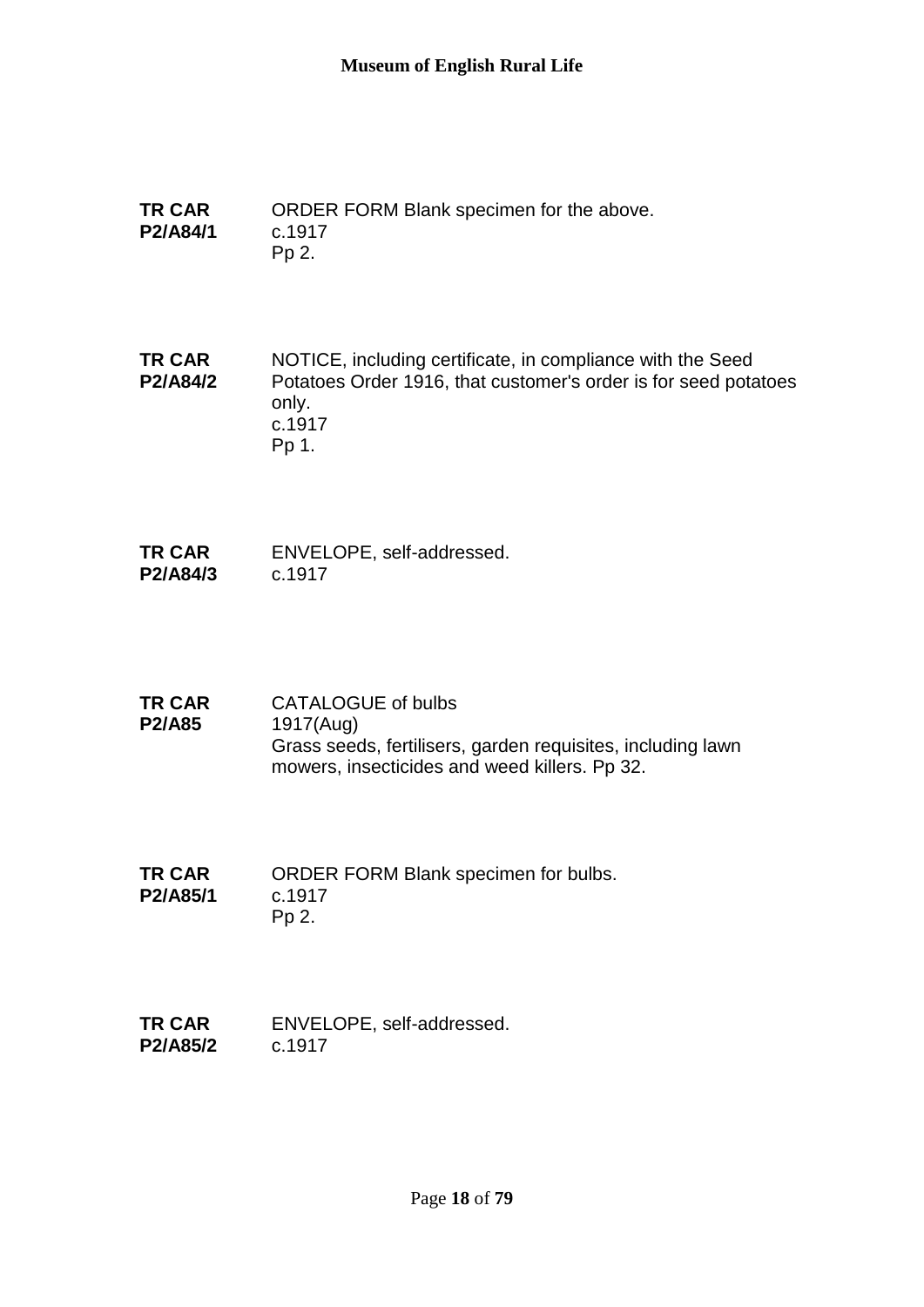**TR CAR P2/A86** CATALOGUE of farm seeds 1918(Jan) Including grain, green and root vegetable, grass and clover seeds. Also garden seeds. Pp 32.

#### **TR CAR P2/A86/1** ORDER FORM Blank specimen for farm seeds. 1918 Pp 2.

- **TR CAR P2/A87** CATALOGUE of garden seeds 1918(Jan) Including vegetable, salad plant, flower and lawn grass seeds, culinary roots, roses, alpine and other plants, and horticultural and garden requisites, including fertilisers, insecticides and lawn mowers. Pp 124.
- **TR CAR P2/A88** CATALOGUE of garden and farm seeds 1918(Jun) Including green and root vegetable and flower seeds. For South Africa. Agent: C.T. Elliott, Johannesburg, South Africa. Pp 76.

Pp 31-48, 51-70 and 73-74 missing

- **TR CAR P2/A89** CATALOGUE of bulbs. 1918(Aug) Also lawn grass and vegetable seeds. Pp 16.
- **TR CAR P2/A89/1** ORDER FORM Blank specimen for bulbs. c.1918 Pp 2.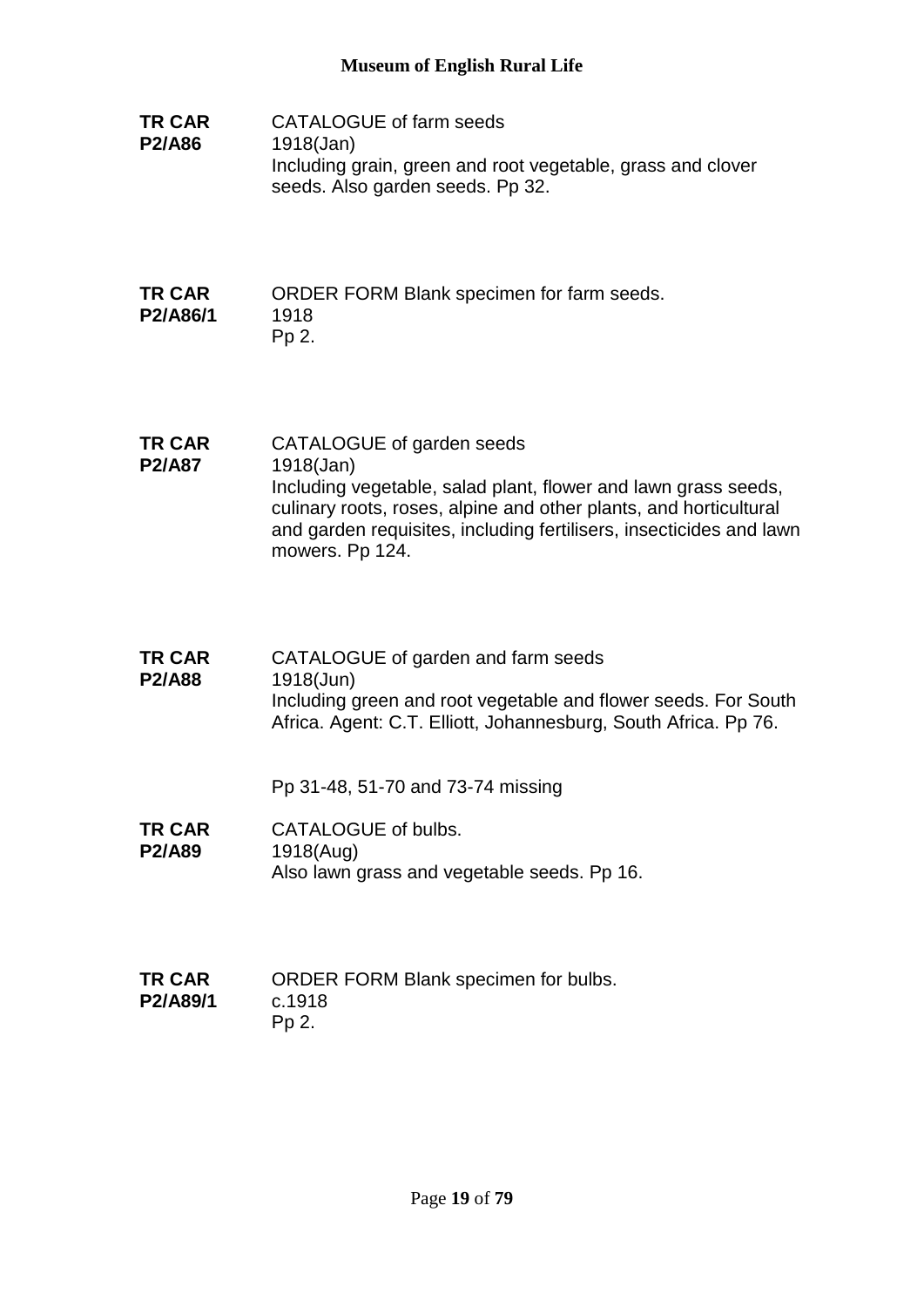**TR CAR P2/A90** CATALOGUE of farm seeds 1919(Jan) Including grain, green and root vegetable, grass and clover. Also garden seeds. Pp 34.

#### **TR CAR P2/A90/1** ORDER FORM Blank specimen for farm seeds. 1919 Pp 2.

- **TR CAR P2/A91** CATALOGUE of garden seeds 1919(Jan) Including vegetable, salad plant, herb, flower and lawn grass seeds, culinary roots, garden requisites and tools, including fertilisers and insecticides. Pp 96.
- **TR CAR P2/A92** CATALOGUE of garden seeds 1919 Including lawn grass, flower and vegetable, fertilisers, horticultural and garden tools and requisites, including insecticides and weed killers. Pp 32.
- **TR CAR P2/A93** CATALOGUE of bulbs. 1919 Also vegetable, lawn grass and flower seeds, garden tools and implements, and fertilisers. Pp 36.
- **TR CAR P2/A94** BOOKLET, R. Beale, `The Practical Greenkeeper'. 1910's Includes advertisements. Pp 103.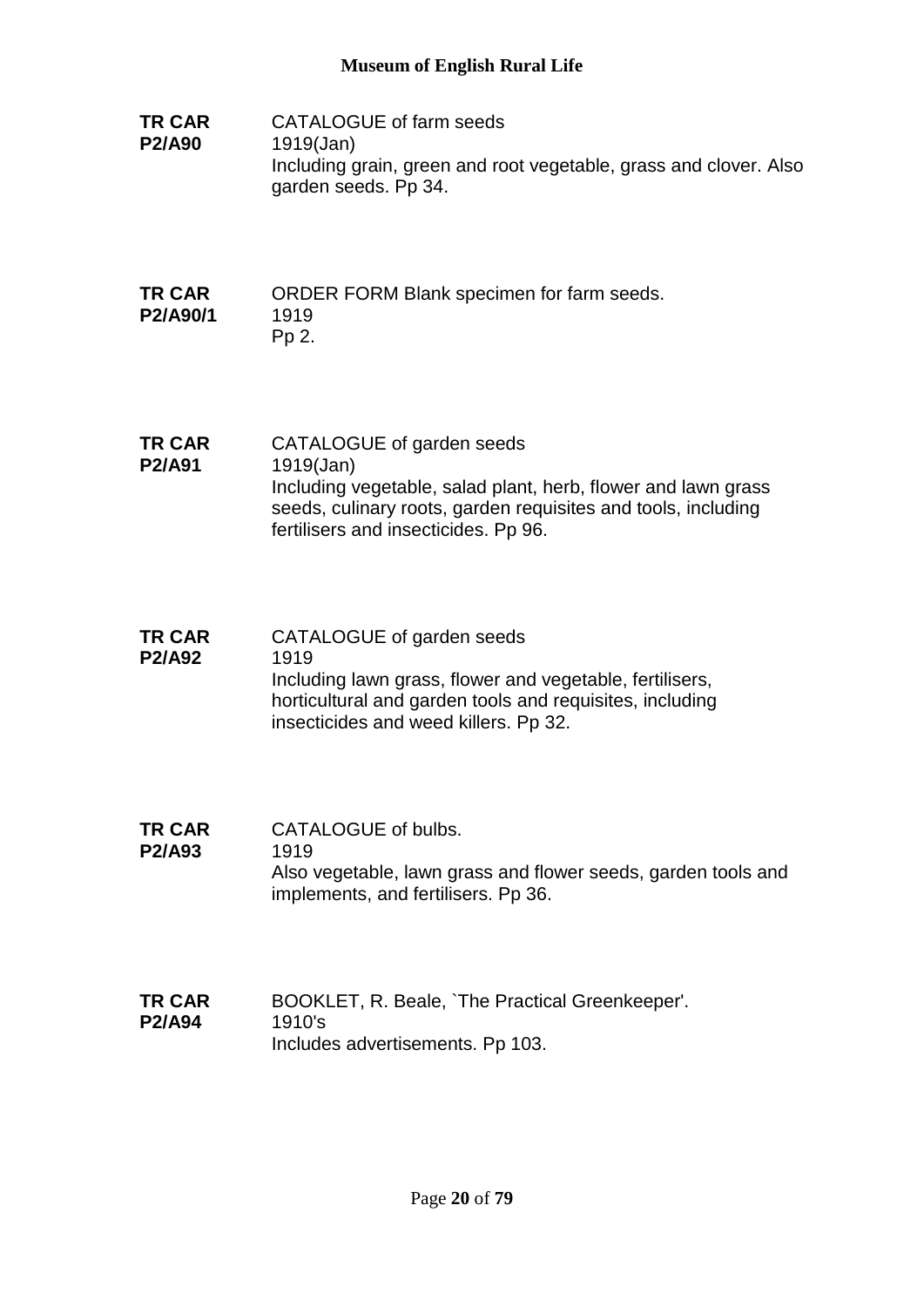**TR CAR P2/A95** BOOKLET, R. Beale, `The Practical Greenkeeper'. 1910's Includes advertisements. Pp 103.

Pp 5-12 and 21-22 missing

- **TR CAR P2/A96** CATALOGUE of garden seeds 1920(Jan) Including vegetable, flower and lawn grass, culinary roots and plants, horticultural and garden tools and requisites, including fertilisers, insecticides and weed killers. Pp 96.
- **TR CAR P2/A97** CATALOGUE of farm seeds 1920(Jan) Including green and root vegetable, grain, grass and clover seeds. Also lawn grass and flower seeds. Pp 34.
- **TR CAR P2/A98** CATALOGUE of vegetable, flower and lawn grass seeds 1920(May) Horticultural and garden requisites, including fertilisers and insecticides. Pp 33.
- **TR CAR P2/A99** CATALOGUE of bulbs 1920(Aug) Also vegetable, lawn grass and flower seeds, fertilisers and horticultural and garden requisites. Pp 48.
- **TR CAR P2/A100** BOOKLET, R. Beale, `The Practical Greenkeeper'. 1920 Includes advertisements. Pp 48.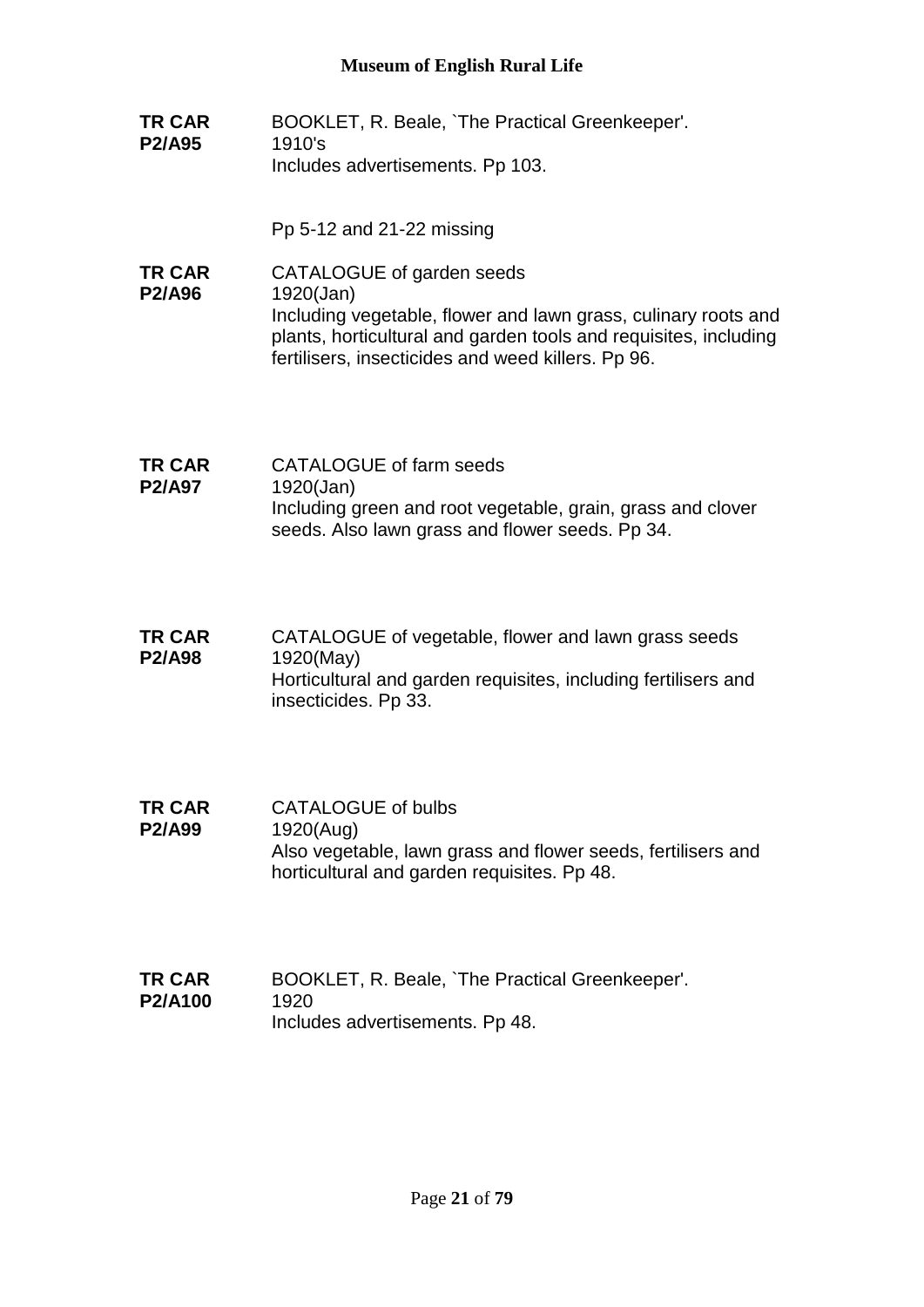- **TR CAR P2/A101** CATALOGUE of garden seeds 1920 Including lawn grass, flower and vegetable, fertilisers, horticultural and garden requisites and tools, including insecticides and weed killers. Pp 32.
- **TR CAR P2/A102** CATALOGUE of farm seeds 1921(Jan) Including grain, grass and clover, green and root vegetable seeds. Also garden seeds. Pp 52.
- **TR CAR P2/A102/1** ORDER FORM Blank specimen for farm seeds. 1921 Pp 2.
- **TR CAR P2/A103** CATALOGUE of garden seeds 1921(Jan) Including of vegetable, lawn grass and flower seeds, culinary roots, plants and herbs, garden tools and requisites, including fertilisers. Pp 72.
- **TR CAR P2/A104** CATALOGUE of vegetable, flower and lawn grass seeds 1921(May) Horticultural and garden requisites, including insecticides, tools, fertilisers, garden roller, weed killers, sprayers and portable garden tent. Pp
- **TR CAR P2/A105** CATALOGUE of bulbs. 1921(Aug) Also lawn grass, vegetable and flower seeds, and horticultural requisites, including rollers, insecticides and fertilisers. Pp 32.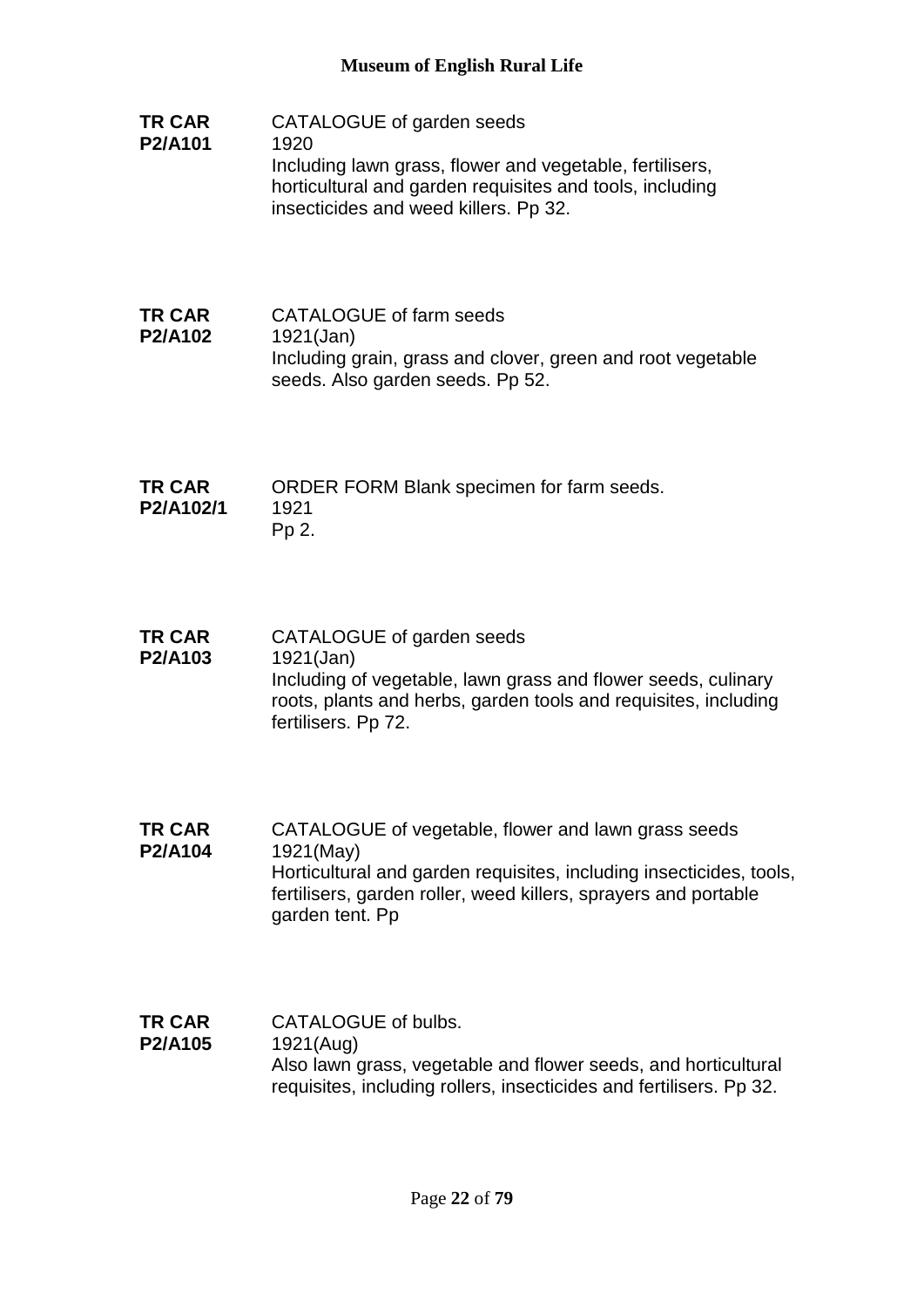- **TR CAR P2/A106** BOOKLET, R. Beale, `The Practical Greenkeeper'. 1921 Includes advertisements. Pp 48.
- **TR CAR P2/A107** CATALOGUE of garden seeds 1922(Jan) Including lawn grass, flower and vegetable, culinary roots, plants and herbs, garden tools and requisites, including fertilisers. Pp 80.
- **TR CAR P2/A108** CATALOGUE of farm seeds 1922(Jan) Including green and root vegetable, grain, grass and clover. Also lawn grass seeds. Pp 64.
- **TR CAR P2/A109** CATALOGUE of vegetable, flower, lawn grass and salad plant seeds 1922(May) Horticultural and garden requisites, including tools, garden rollers, fertilisers, insecticides, weed killers and spraying machines. Pp 48.
- **TR CAR P2/A110** BOOKLET, R. Beale, `The Practical Greenkeeper'. 1922 Includes advertisements. Pp 50.
- **TR CAR P2/A111** CATALOGUE of flower seeds, fertilisers and worm killer. 1922 Pp 116.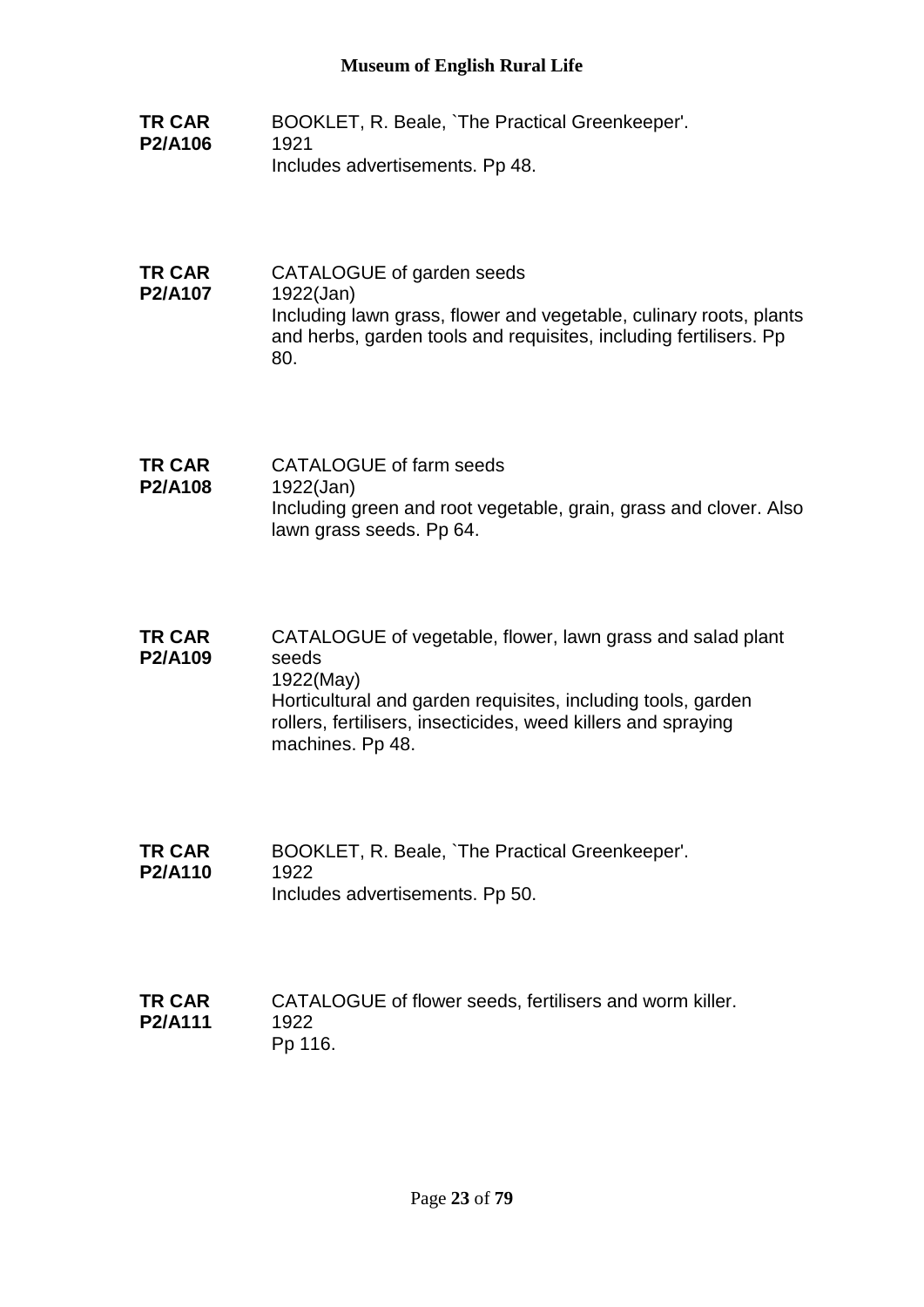- **TR CAR P2/A112** CATALOGUE of garden seeds 1923(Jan) Including flower, lawn grass and vegetable, culinary roots, plants and herbs, fertilisers, garden tools and requisites. Pp 88.
- **TR CAR P2/A113** CATALOGUE of farm seeds 1923(Jan) Including green and root vegetable, grain, grass and clover. Also lawn grass seeds. Pp 64.
- **TR CAR P2/A114** CATALOGUE of vegetable, flower, lawn grass and salad plant seeds 1923(May) Fertilisers and horticultural and garden requisites, including garden rollers, insecticides, weed killers and spraying machines. Pp 48.
- **TR CAR P2/A115** CATALOGUE of garden seeds 1923(May) Including lawn grass, vegetable and flower seeds, fertilisers, garden and horticultural requisites, including rollers, sprayers, insecticides, tools and weed killers. Pp 48.
- **TR CAR P2/A116** CATALOGUE of vegetable, flower, lawn grass and salad plant seeds 1923(May) Fertilisers, horticultural and garden requisites, including spraying machines, garden rollers, insecticides and weed killers. Pp 48.
- **TR CAR P2/A117** CATALOGUE of farm seeds 1923(Aug) Including wheat and other grain, forage and catch crop seeds, including green and root vegetable, grass and clover. Pp 13.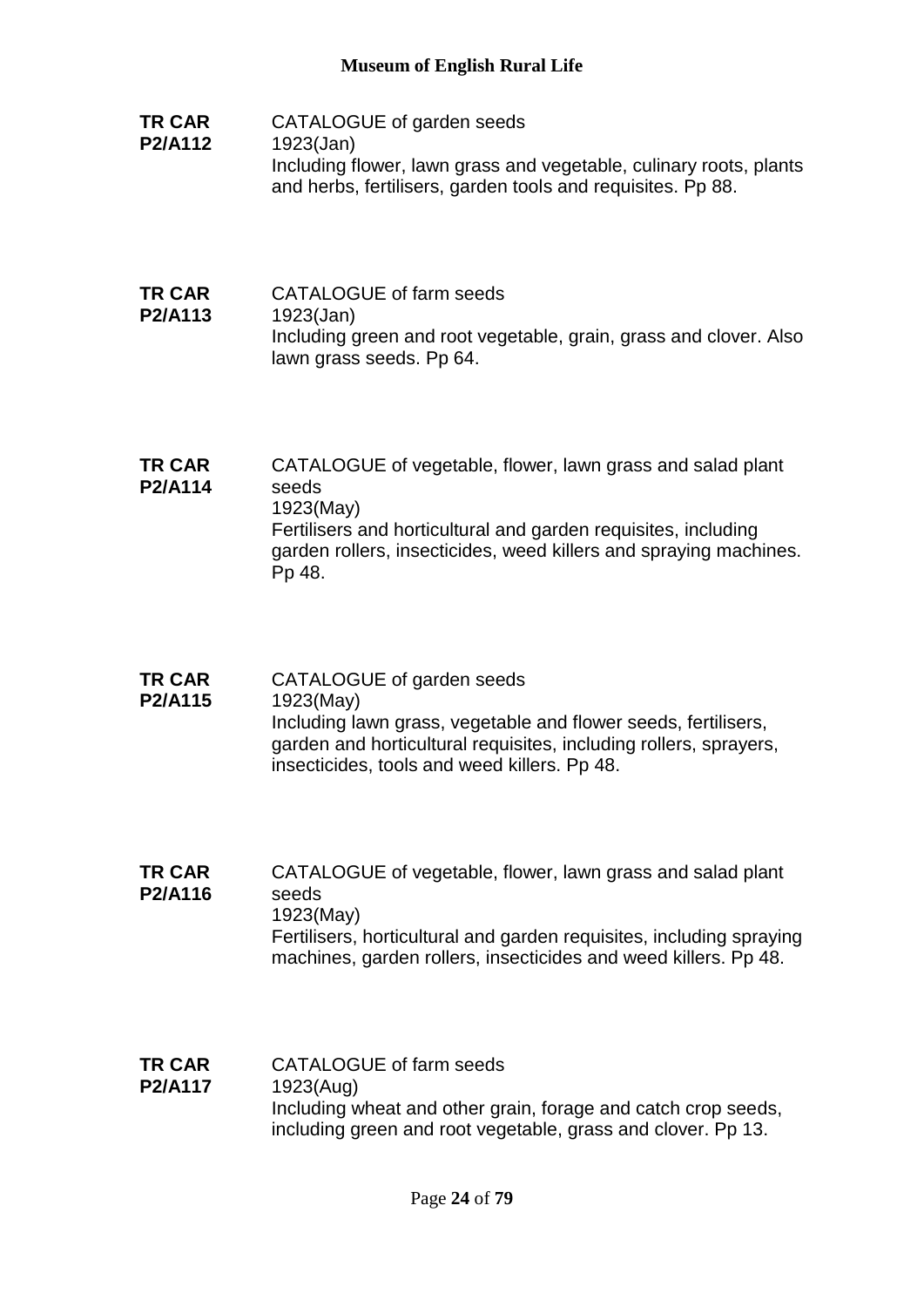#### **TR CAR P2/A118** CATALOGUE of bulbs, lawn grass, vegetable and flower seeds 1923(Aug) Fertilisers, weed killers, horticultural and garden requisites, including rollers, spraying machines and insecticides. Pp 48.

**TR CAR P2/A119** CATALOGUE of flower seeds and fertilisers. 1923 Pp 16

- **TR CAR P2/A120** BOOKLET, R. Beale, `Lawns and Sports Grounds'. 1923 Includes advertisements. Pp 40.
- **TR CAR P2/A121** BOOKLET, R. Beale, `Lawns and Sports Grounds'. early 1920's Includes advertisements. Pp 40.
- **TR CAR P2/A122** CATALOGUE of garden seeds 1924(Jan) Including lawn grass, vegetable and flower, bulbs, culinary roots, plants and herbs, fertilisers, weed killers, garden tools and requisites, including lawn mowers and rollers. Pp 88.

#### **TR CAR P2/A122/1** CATALOGUE INSERT for sweet pea seeds. 1923(Sep) Pp 2.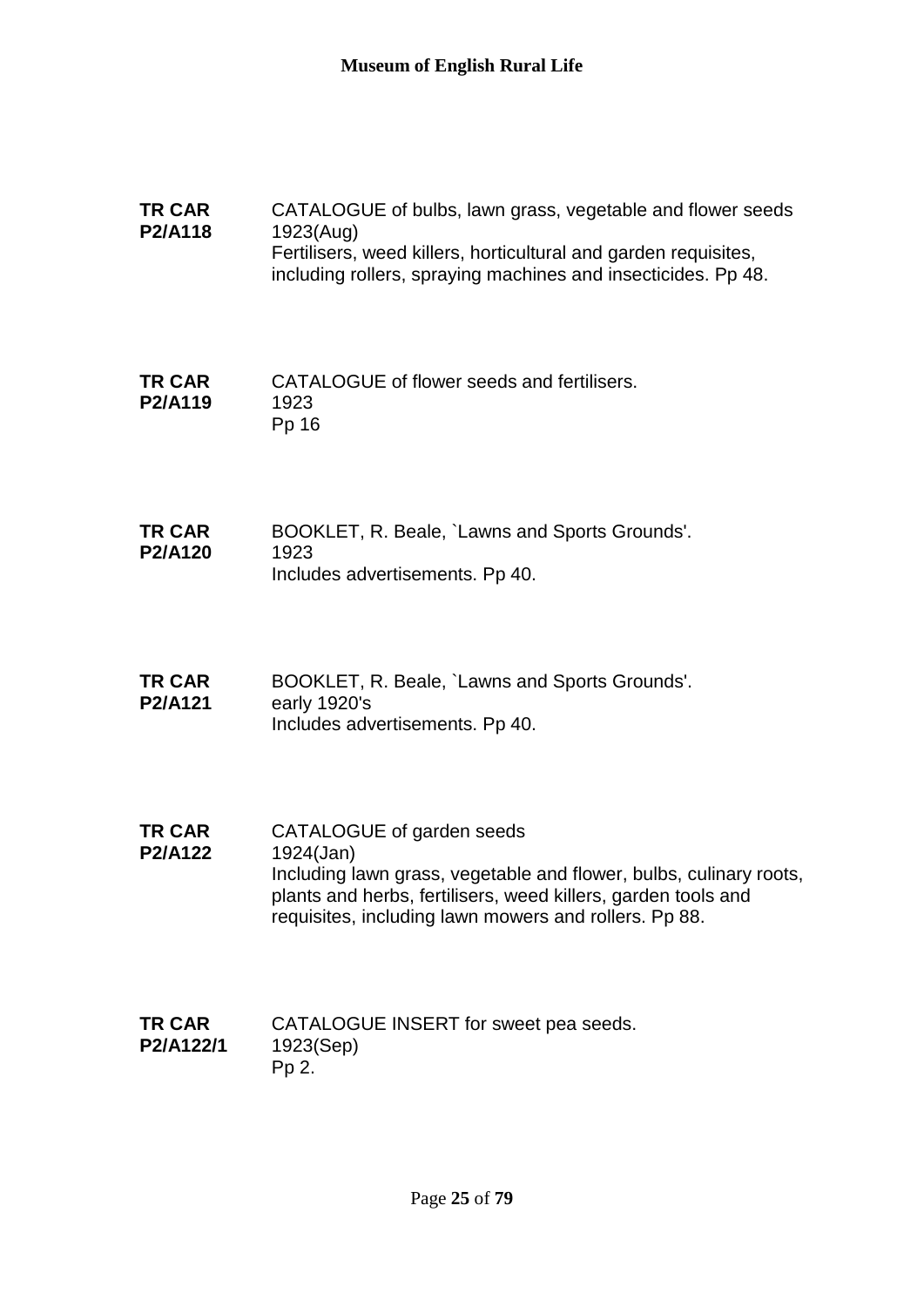**TR CAR P2/A122/2** ORDER FORM Blank specimen for seeds. 1923(Oct) Pp 2.

**TR CAR P2/A122/3** ENVELOPE, self-addressed. 1923

**TR CAR P2/A123** CATALOGUE of market garden seeds 1924(Jan) Including vegetable and flower. Pp 25.

- **TR CAR P2/A124** CATALOGUE of garden seeds 1924(May) Including vegetable, lawn grass and flower, fertilisers, horticultural and garden requisites, including insecticides, rollers, sprayers, weed killers and tools. Pp 48.
- **TR CAR P2/A125** CATALOGUE of vegetable, flower, lawn grass and salad plant seeds 1924(May) Fertilisers, horticultural and garden requisites, including garden rollers, insecticides, weed killers and spraying machines. Pp 48.
- **TR CAR P2/A126** CATALOGUE of bulbs, vegetable, lawn grass and flower seeds 1924(Aug) Roses, herbaceous, alpine and other plants, herb roots, fruit trees, fertilisers, weed killers, horticultural and garden requisites, including lawn mowers, rollers and insecticides. Pp 80.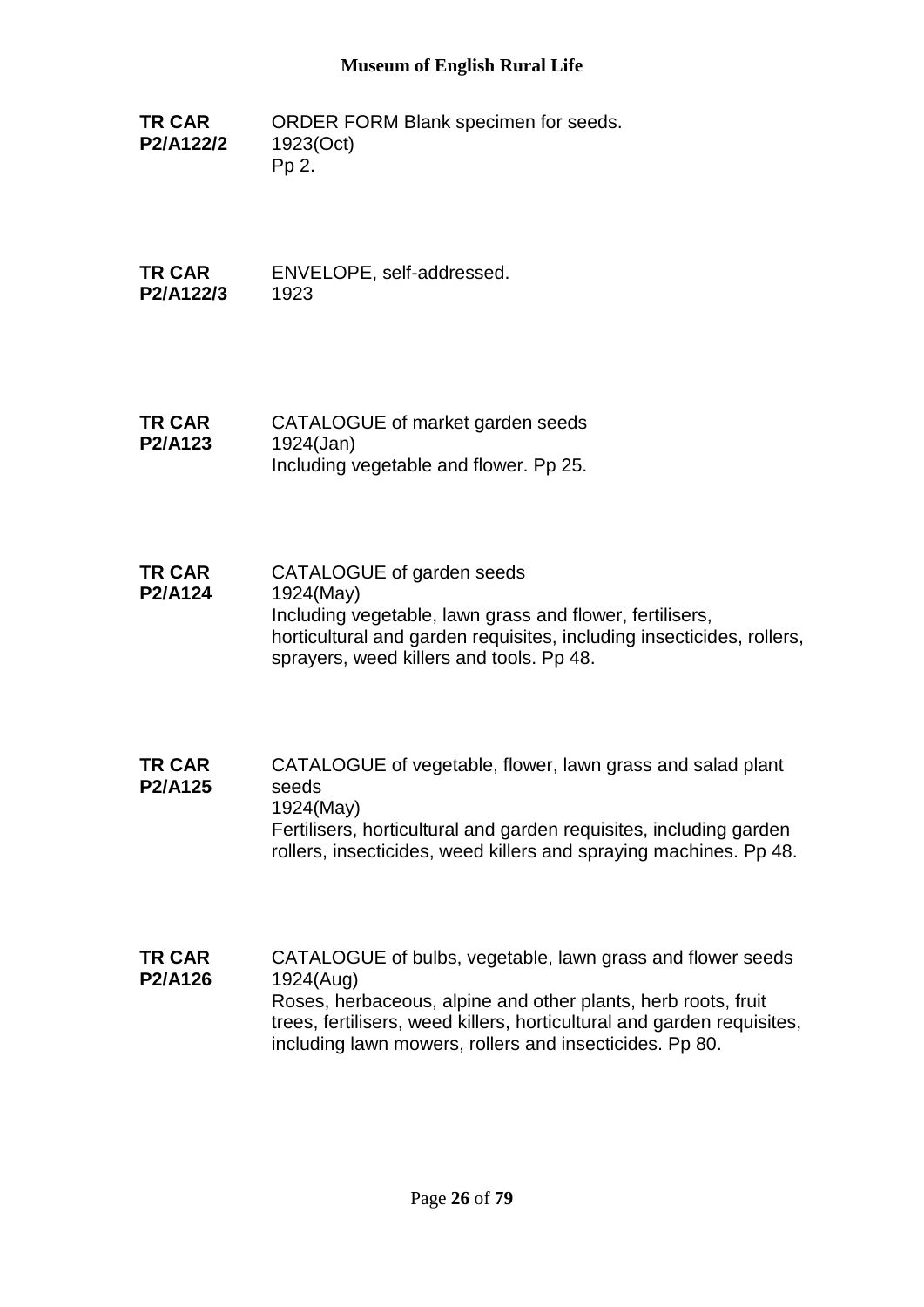**TR CAR P2/A127** CATALOGUE of bulbs, lawn grass, vegetable and flower seeds 1924(Aug) Roses, herbaceous, alpine and other plants, herb roots, fruit trees, fertilisers, weed killers, garden and horticultural requisites, including lawn mowers. Pp 80. **TR CAR P2/A127/1** ORDER FORM Blank specimen for the above. 1924 Pp 4. **TR CAR P2/A128** CATALOGUE of farm seeds 1924(Aug) Including wheat and other grain, forage and catch crop seeds, including grass and clover, green and root vegetable seeds, fertilisers. Pp 15. **TR CAR P2/A129** BOOKLET, R. Beale, `The Practical Greenkeeper'. 1924 Includes advertisements. Pp 52. **TR CAR P2/A130** CATALOGUE of bulbs, lawn grass, vegetable and flower seeds 1924 Fertilisers, horticultural and garden tools and requisites, including rollers, lawn mowers spraying machines, roses, herbaceous, alpine and other plants, and fruit trees. Pp 81. Missing Pp 41-44 **TR CAR P2/A131** CATALOGUE of garden seeds 1925(Jan) Including lawn grass, vegetable and flower seeds, roots and plants, bulbs, garden tools and requisites, including fertilisers, lawn mowers, insecticides, weed killers and rollers. Pp 176.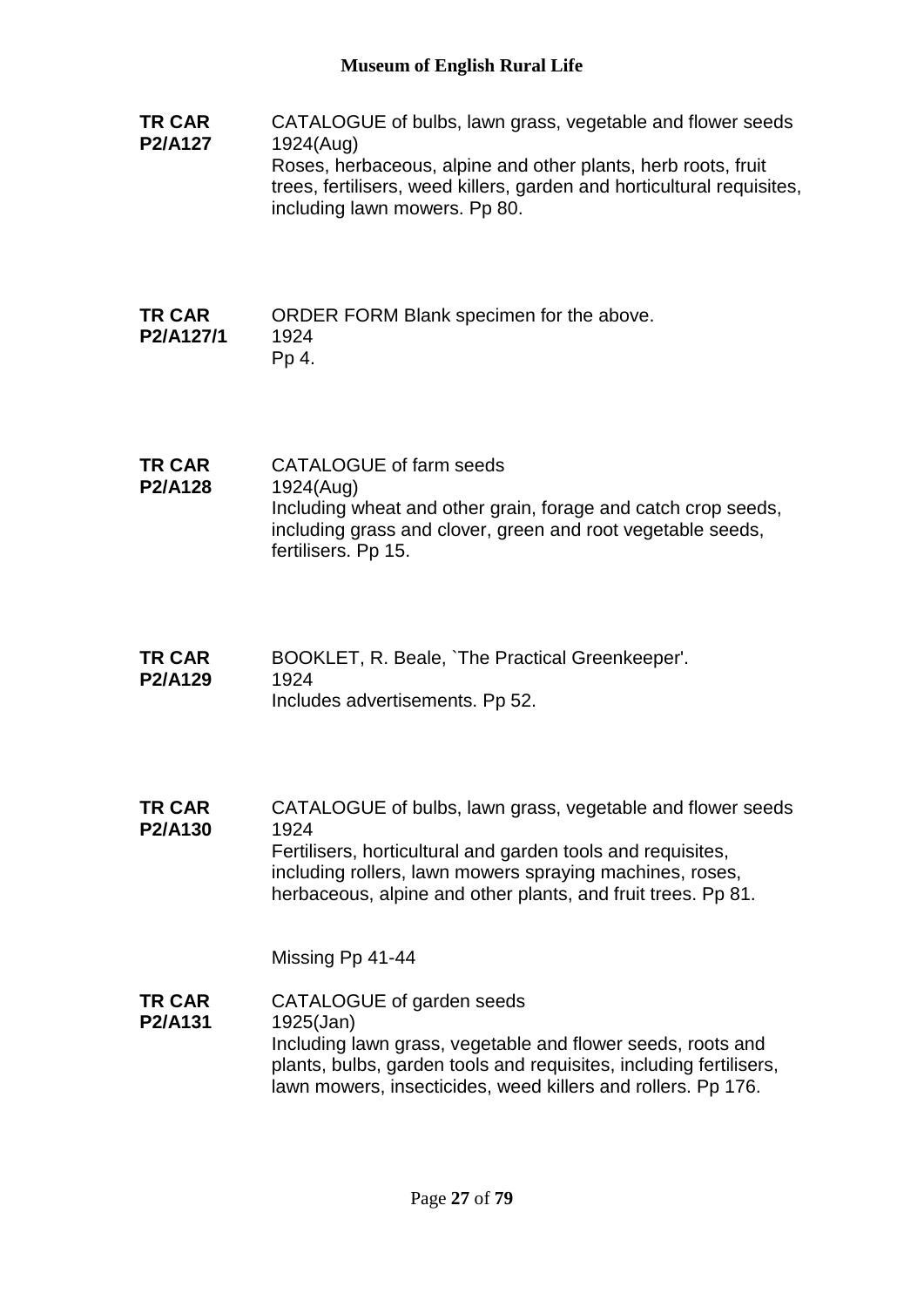**TR CAR P2/A132** CATALOGUE of farm seeds 1925(Jan) Including grain, green and root vegetable, grass and clover, and fertilisers. Also lawn grass and flower seeds. Pp 76.

Missing Pp 35-40

- **TR CAR P2/A132/1** ORDER FORM Blank specimen for farm seeds. 1925 Pp 2.
- **TR CAR P2/A133** CATALOGUE of garden tools and requisites 1925(May) Including fertilisers, worm killer, weed killers, insecticides, bee hives, cultivators, distributors, lawn mowers, rollers, sprinklers and sprayers. Also garden seeds, including lawn grass, vegetable and flower seeds. Pp 33. Currently on display in Gallery Town and Country Grow your Own
- **TR CAR P2/A134** CATALOGUE of bulbs, vegetable, flower and lawn grass seeds 1925(Aug) Roses, herbaceous, alpine and other plants, herb roots, fruit trees, horticultural and garden requisites, insecticides, fertilisers and weed killers. Pp 81.
- **TR CAR P2/A134/1** ORDER FORM Blank specimen for the above products. 1925 Pp 4.
- **TR CAR P2/A135** BOOKLET, R. Beale, `The Practical Greenkeeper'. 1925 Includes advertisements. Pp 52.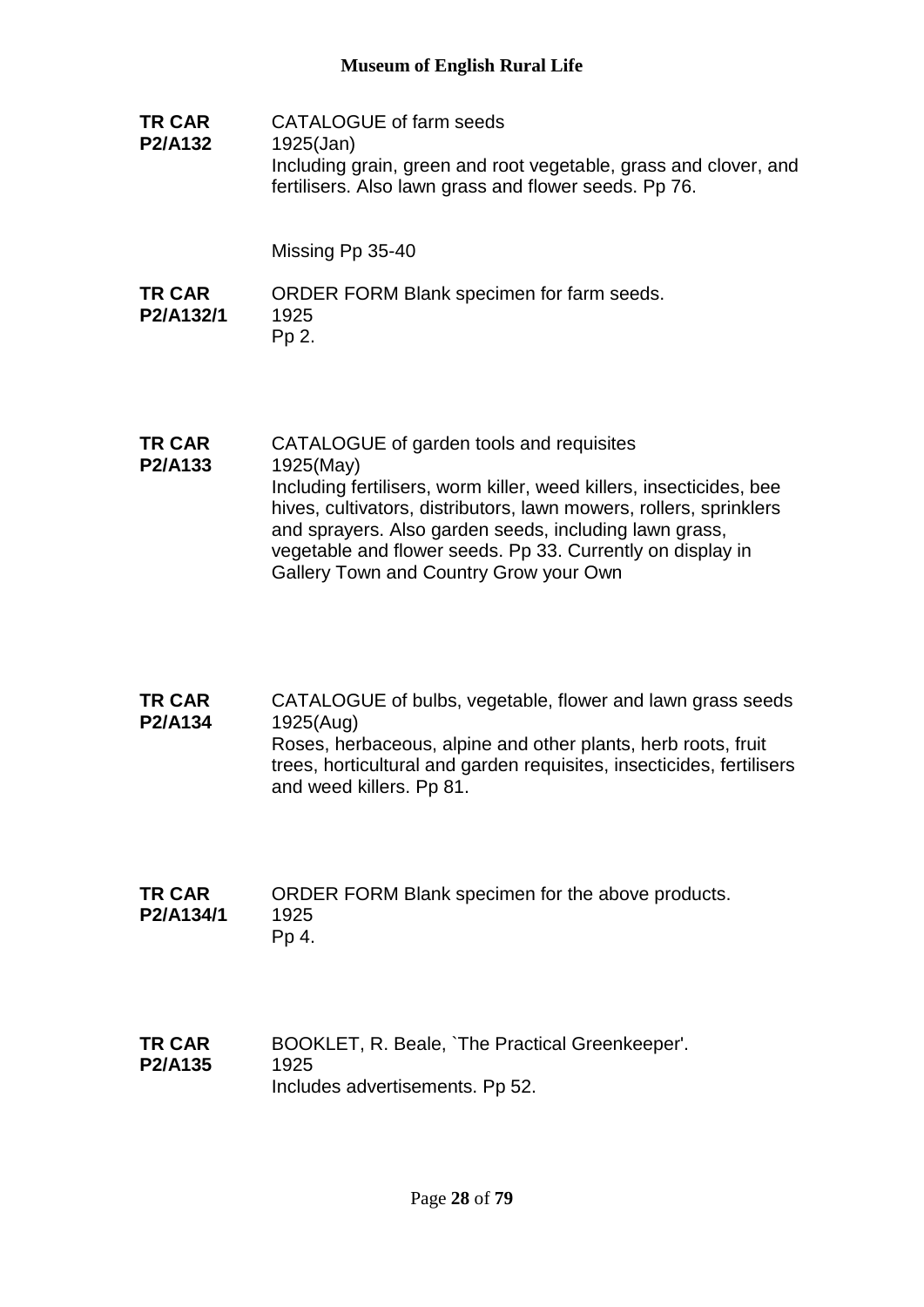| <b>TR CAR</b><br>P2/A136 | CATALOGUE of farm seeds<br>1926(Jan)<br>Including grain, green and root vegetable, grass and clover,<br>fertilisers. Also lawn grass and flower seeds. Pp 80. |
|--------------------------|---------------------------------------------------------------------------------------------------------------------------------------------------------------|
| TD CAD                   | OPDER EOPM RIANK specimen for farm soods                                                                                                                      |

#### **TR CAR P2/A136/1** ORDER FORM Blank specimen for farm seeds. 1926 Pp 2.

- **TR CAR P2/A137** CATALOGUE of market garden seeds 1926(Jan) Including vegetable and flower, fertilisers, insecticides and weed killers. Pp 30.
- **TR CAR P2/A138** CATALOGUE of garden seeds 1926(Jan) Including vegetable, lawn grass and flower seeds, roots and plants, bulbs, garden tools and requisites, including fertilisers, insecticides, lawn mowers, rollers and weed killers. Pp 180.
- **TR CAR P2/A139** CATALOGUE of garden tools and requisites 1926(May) Including fertilisers, worm killer, weed killers, insecticides, garden furniture, cultivators, distributors, lawn mowers, bee hives, garden frames, rollers, sprinklers and sprayers. Also garden seeds, including flower, vegetable and lawn grass seeds. Pp 33.
- **TR CAR P2/A140** CATALOGUE of bulbs 1926 Fertilisers, lawn grass, vegetable and flower seeds, horticultural and garden requisites, including insecticides, spraying machines, rollers, roses, herbaceous, alpine and other plants, and fruit trees. Pp 81.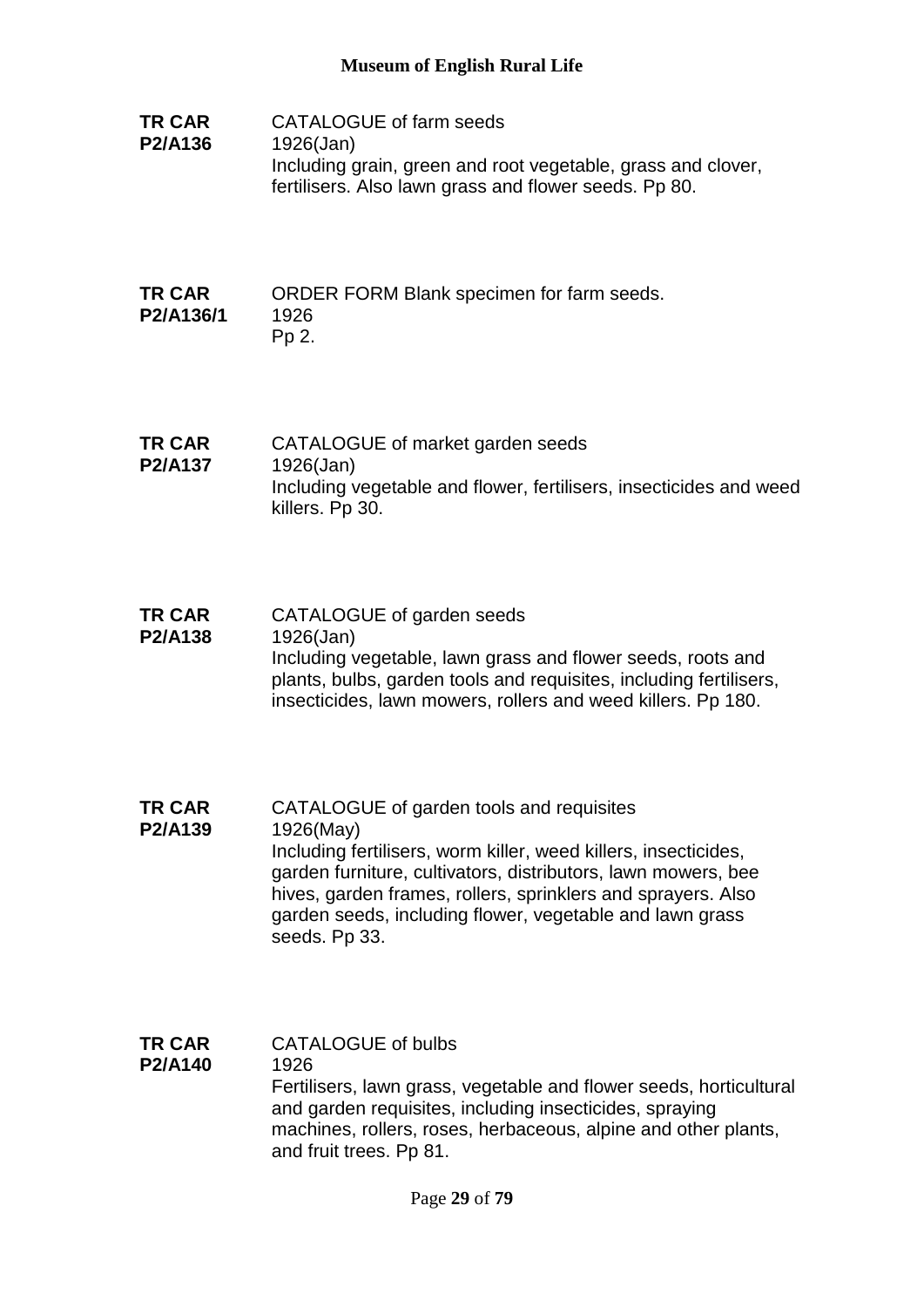- **TR CAR P2/A141** BOOKLET, R. Beale, `The Practical Greenkeeper'. 1926 Includes advertisements. Pp 52.
- **TR CAR P2/A142** CATALOGUE of farm seeds 1926 Including wheat and other grain, forage and catch crop seeds, including grass and clover, and green and root vegetable seeds, and fertilisers. Pp 15.
- **TR CAR P2/A143** CATALOGUE of market garden seeds 1927(Jan) Including vegetable and flower seeds, fertilisers, insecticides and weed killers. Pp 31.
- **TR CAR P2/A144** CATALOGUE of garden seeds including vegetable, flower and lawn grass seeds 1927(Jan) Bulbs, roots and plants, garden tools and requisites, including fertilisers, insecticides, bee hives, weed killers, lawn mowers and rollers.
- **TR CAR P2/A144/1** ORDER FORM Blank specimen, including price list, for the above products. 1927 Pp 24.
- **TR CAR P2/A144/2** ENVELOPE, self-addressed. 1927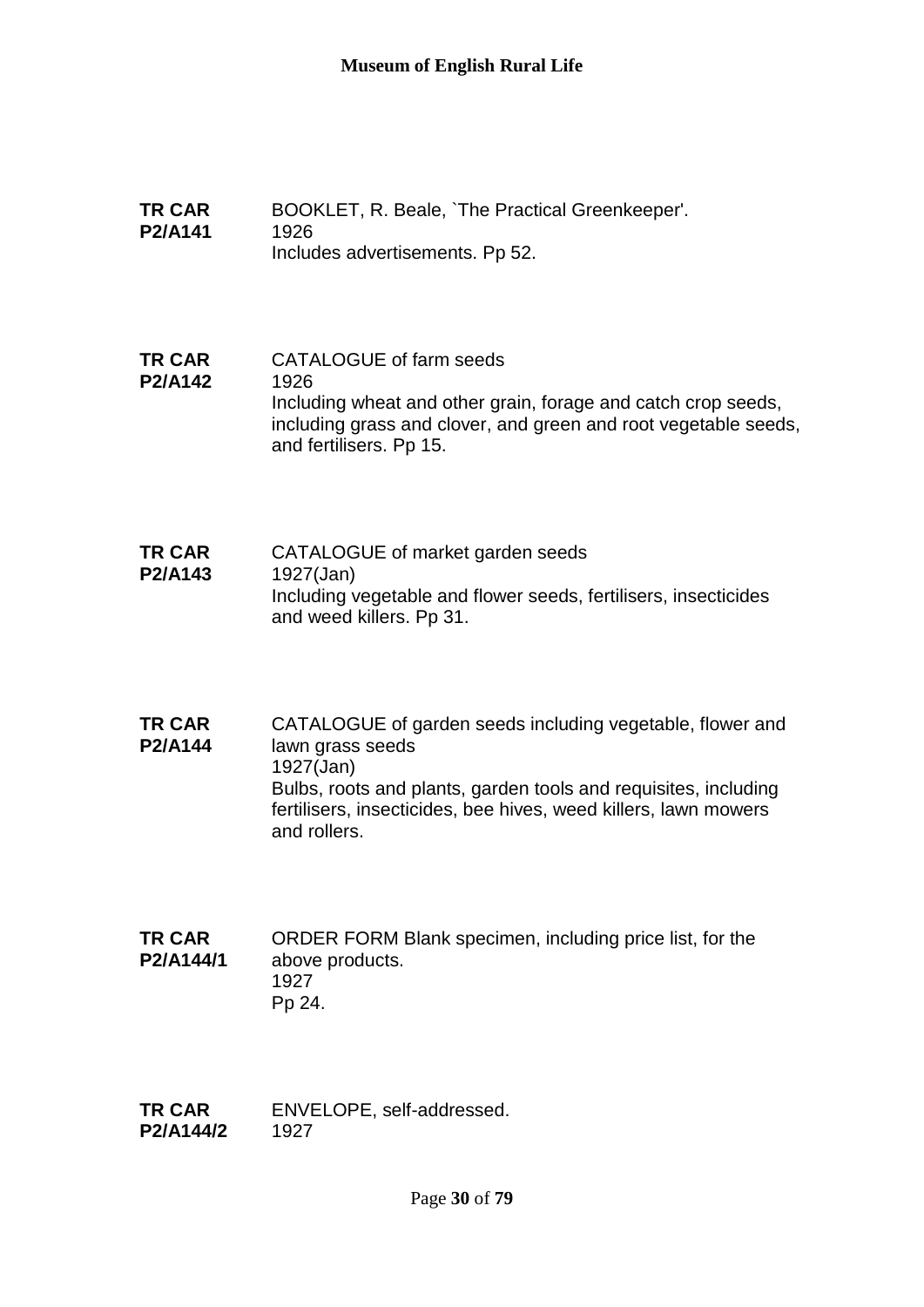- **TR CAR P2/A145** CATALOGUE of farm seeds 1927(Jan) Including green and root vegetable, grass and clover and grain, fertilisers. Also lawn grass and flower seeds. Pp 80.
- **TR CAR P2/A145/1** ORDER FORM Blank specimen for the above products. 1927 Pp 2.
- **TR CAR P2/A145/2** ENVELOPE, self-addressed. 1927
- **TR CAR P2/A146** BOOKLET, T. Wibberley, `Forage Cropping'. 1927(Apr) Includes advertisements. Pp 16.
- **TR CAR P2/A147** CATALOGUE of garden tools and requisites 1927(May) Including fertilisers, worm killer, weed killers, insecticides, garden furniture, cultivators, distributors, garden frames, bee hives, lawn mowers, rollers and sprayers. Also garden seeds, including vegetable, flower and lawn grass seeds. Pp 33.
- **TR CAR P2/A148** BOOKLET, R. Beale, `The Practical Greenkeeper'. 1927(Aug) Includes advertisements. Pp 56.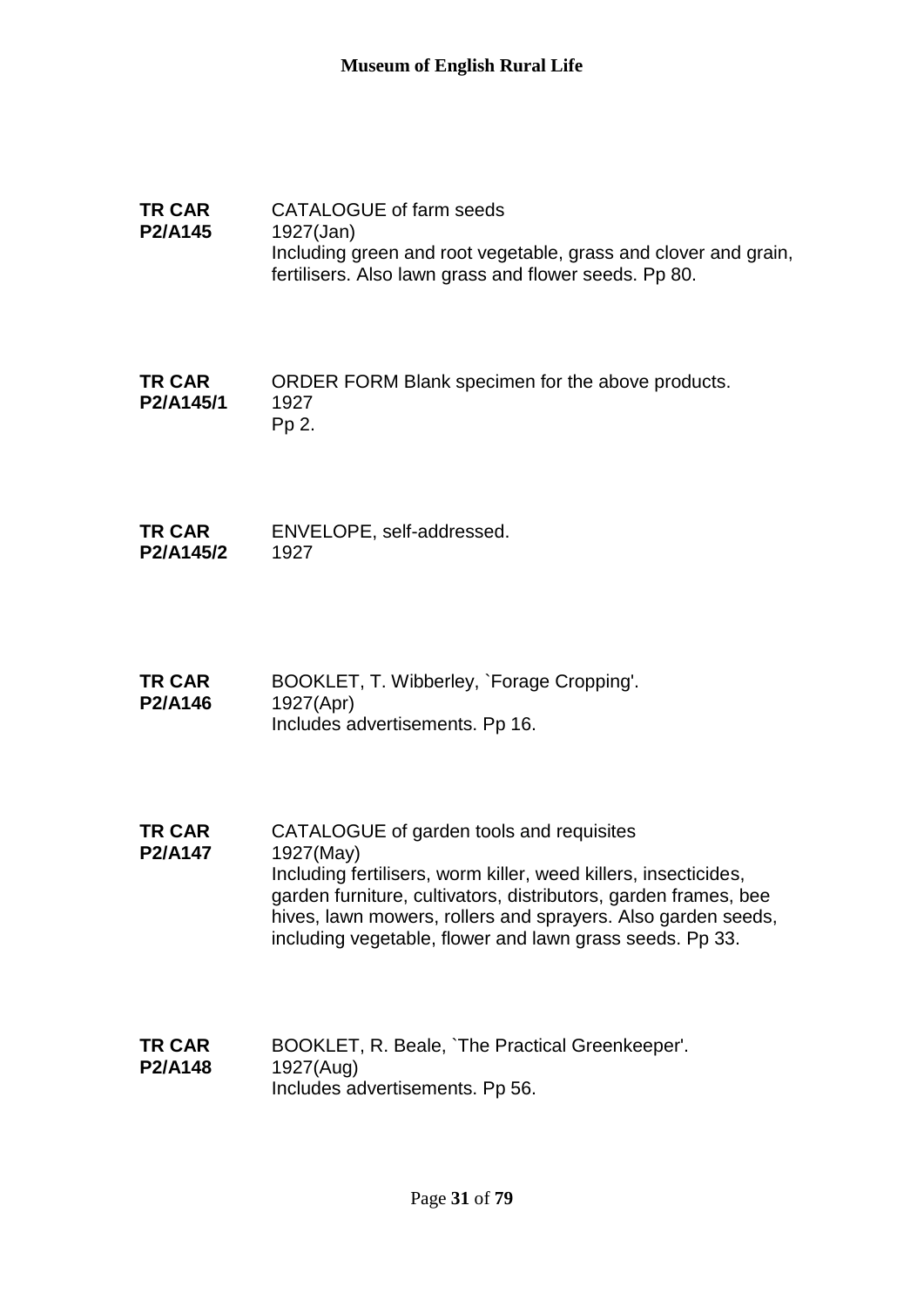- **TR CAR P2/A149** CATALOGUE of farm seeds 1927(Aug) Including wheat and other grain, forage and catch crop seeds, including grass and clover, green and root vegetable seeds, and fertilisers. Pp 31.
- **TR CAR P2/A150** BOOKLET, R. Beale, `Lawns and Weeds'. 1927(Aug) Includes advertisements. Pp 32.
- **TR CAR P2/A150/1** ORDER FORM Blank specimen for seeds, fertilisers, worm killer and lawn mowers. 1927
- **TR CAR P2/A150/2** ENVELOPE, self-addressed. 1927
- **TR CAR P2/A151** CATALOGUE of bulbs 1927(Aug) Lawn grass, vegetable and flower seeds, fertilisers, weed killers, roses, herbaceous, alpine and other plants, fruit trees and garden and horticultural tools and requisites. Pp 81.
- **TR CAR P2/A152** BOOKLET, R. Beale, `The Practical Greenkeeper'. 1927 Includes advertisements. Pp 52.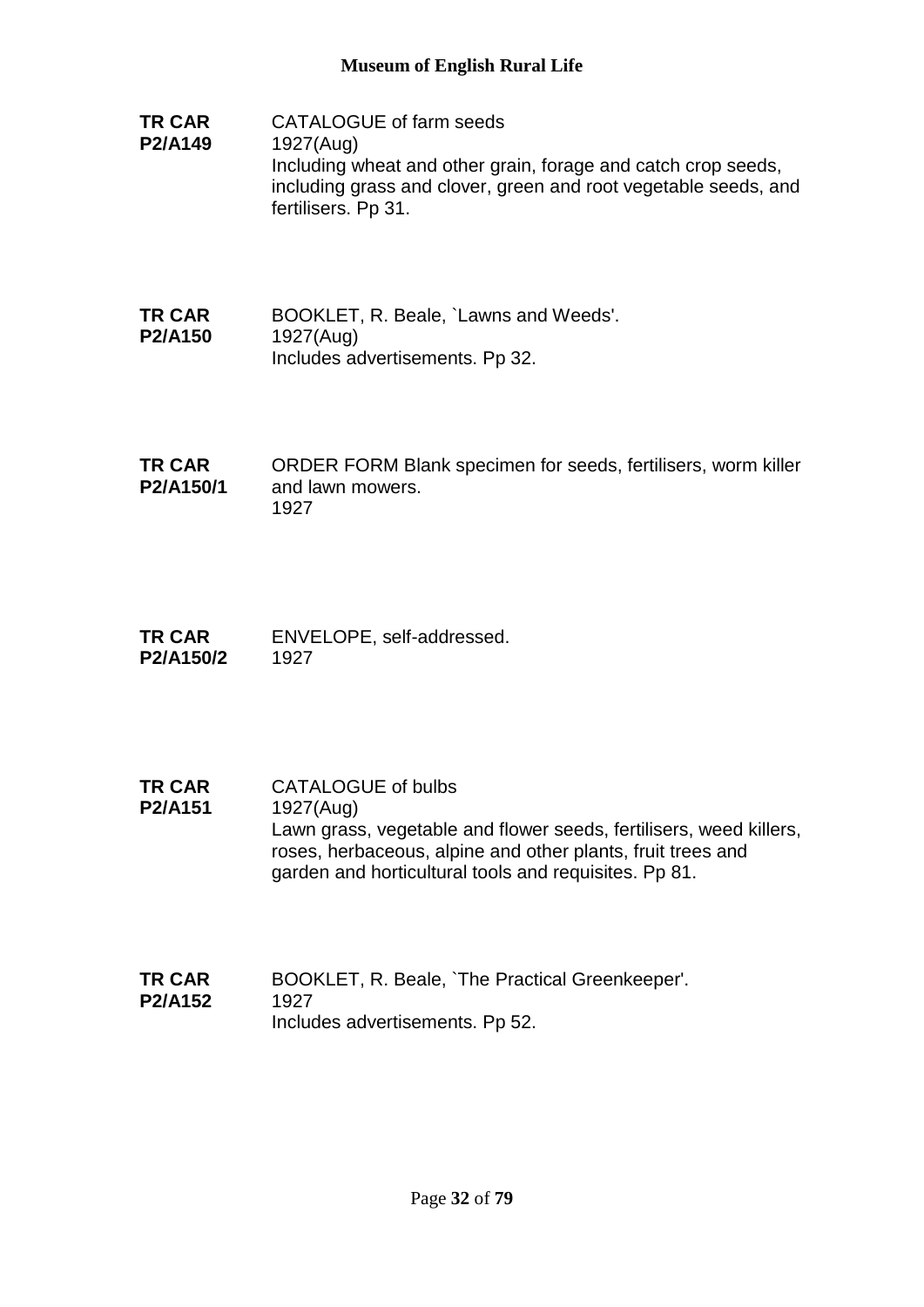**TR CAR P2/A153** CATALOGUE of annual flower seeds. 1927 Pp 20.

**TR CAR P2/A154** BOOKLET, R. Beale, `Lawns and Weeds'. 1928(Jan) Includes advertisements. Pp 32.

- **TR CAR P2/A155** CATALOGUE of farm seeds 1928(Jan) Including grain, grass, clover, green and root vegetable seeds, and fertilisers. Also lawn grass and flower seeds. Pp 64.
- **TR CAR P2/A156** CATALOGUE of garden seeds 1928(Jan) Including vegetable, flower and lawn grass seeds, bulbs, roots and plants, garden tools and requisites, including fertilisers, insecticides, weed killers, bee hives, lawn mowers and rollers. Pp 178.
- **TR CAR P2/A157** CATALOGUE of garden seeds 1928(Jan) Including lawn grass, flower and vegetable, culinary roots, plants and herbs, bulbs, garden tools and requisites, including insecticides, weed killers and fertilisers. Pp 82.
- **TR CAR P2/A158** BOOKLET, Prof. T. Wibberley, `The Science and Practice of Manuring'. 1928(Jan) Includes advertisements. Pp 16.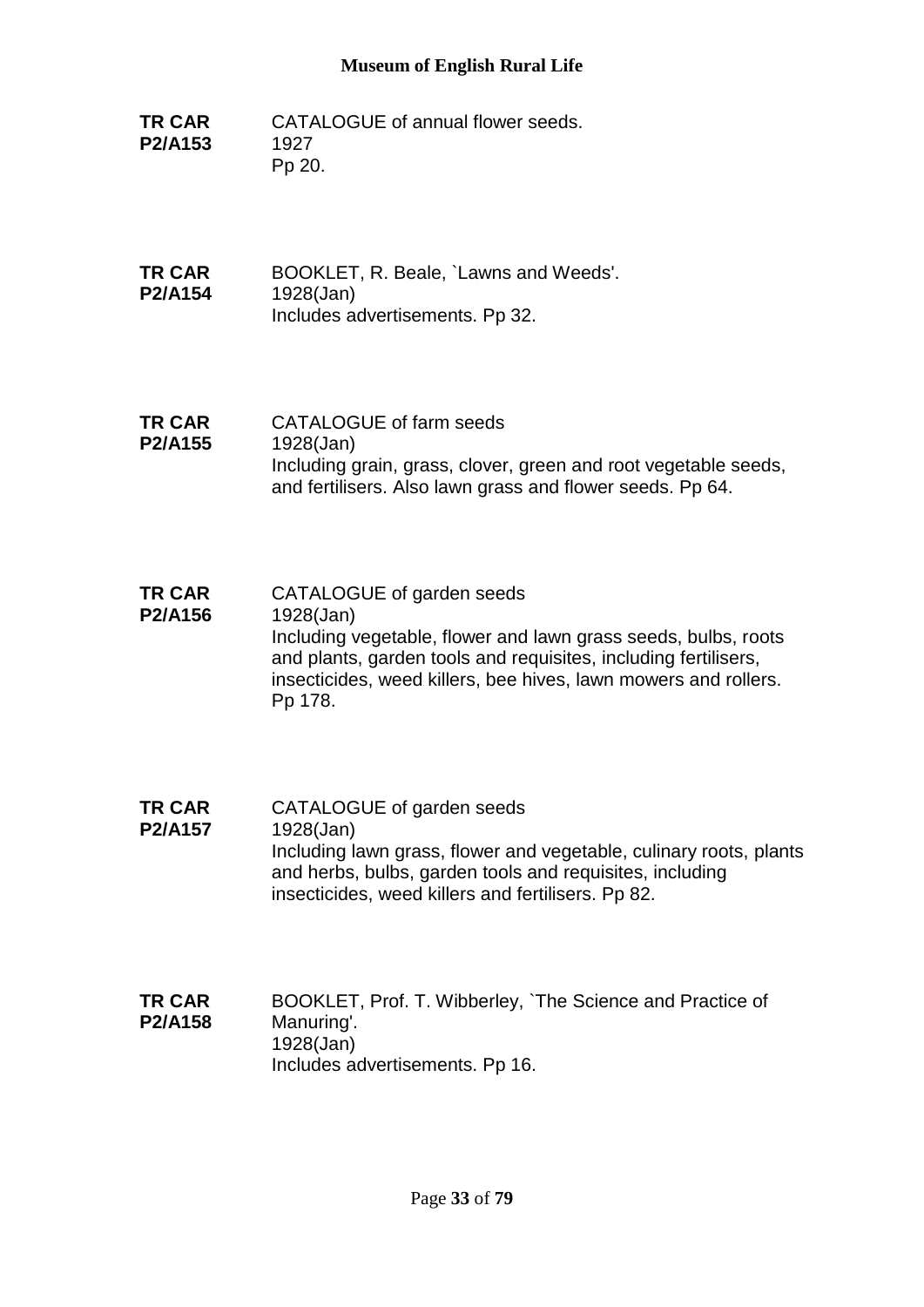- **TR CAR P2/A159** CATALOGUE of market garden seeds 1928(Jan) Including vegetable and flower seeds, fertilisers, insecticides and weed killers. Pp 31.
- **TR CAR P2/A160** BOOKLET, R. Beale, `The Practical Greenkeeper'. 1928(Feb) Includes advertisements. Pp 56.
- **TR CAR P2/A161** CATALOGUE of garden tools and requisites 1928(May) Including fertilisers, worm killer, weed killers, insecticides, garden frames, lawn mowers, rollers, sprinklers, sprayers, garden furniture. Also garden seeds, including vegetable, lawn grass and flower seeds. Pp 33.
- **TR CAR P2/A161/1** ORDER FORM Blank specimen for garden tools and requisites. c.1928 Pp 2.
- **TR CAR P2/A162** CATALOGUE of forage crop seeds, including grass, clover, green and root vegetable, and fertilisers. 1928(May) Pp 15.
- **TR CAR P2/A163** BOOKLET, R. Beale, `Lawns and Weeds'. 1928(Aug) Includes advertisements. Pp 32.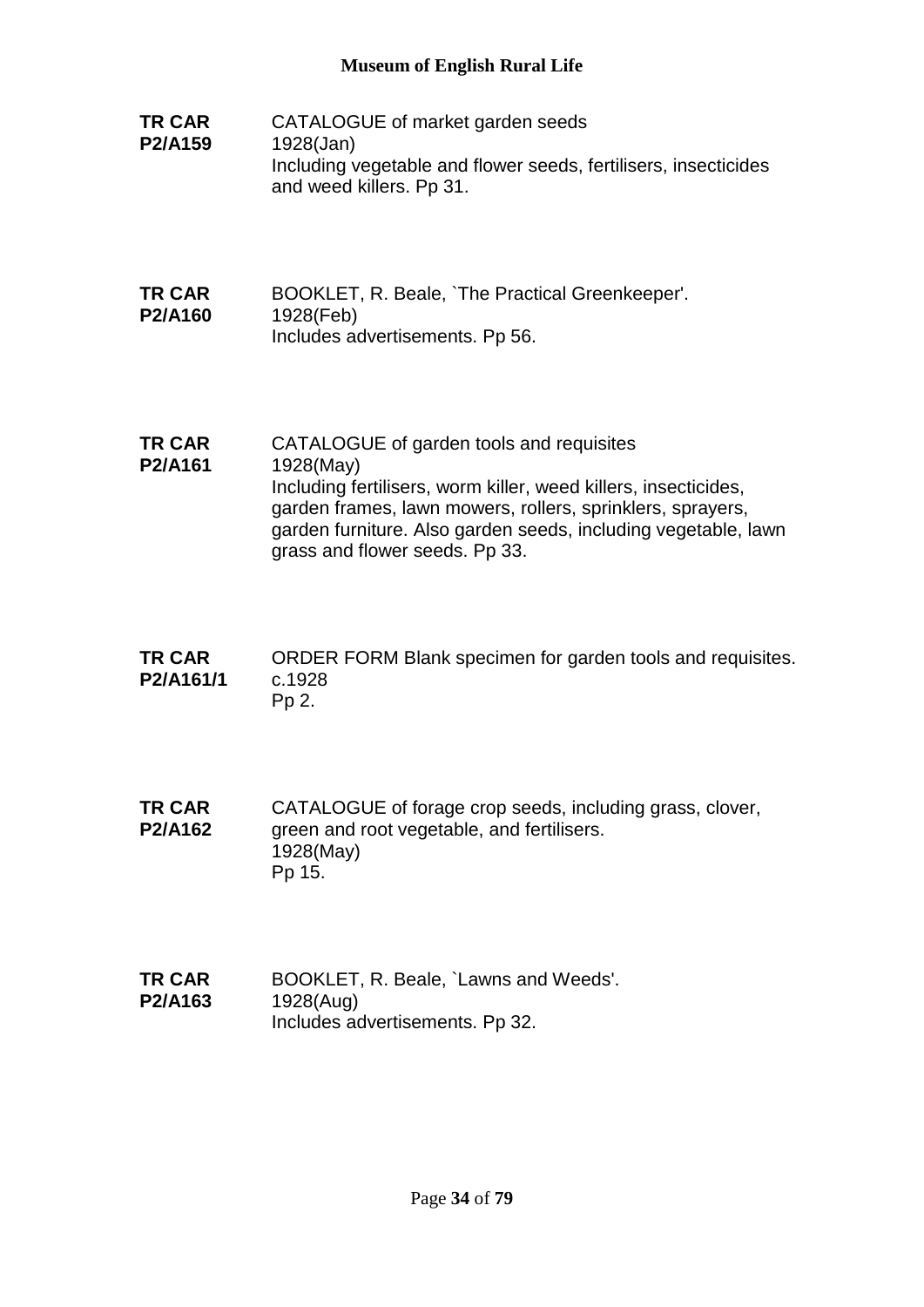- **TR CAR P2/A163/1** ORDER FORM Blank specimen for Carters seeds, fertilisers, worm killers, lawn mowers etc. c.1928 Pp 2.
- **TR CAR P2/A164** CATALOGUE of farm seeds, including wheat and other grain, grass and clover seeds, and fertilisers. 1928(Aug) Pp 25.
- **TR CAR P2/A165** CATALOGUE of bulbs 1928(Aug) Lawn grass, vegetable and flower seeds, roses, herbaceous, alpine and other plants, herb roots, garden tools and requisites, including fertilisers and garden rollers. Pp 80.
- **TR CAR P2/A166** CATALOGUE of sweet pea seeds. 1928 Pp 11.

**TR CAR P2/A167** CATALOGUE of herbaceous, alpine, greenhouse and other plants 1928 Roses, trees and shrubs, including fruit and ornamental hedge and climbing plants, aquatic and bog plants, carnations and chrysanthemums. Pp 48.

**TR CAR P2/A168** LEAFLET for roses, fruit trees and garden roots. 1928 Pp 8.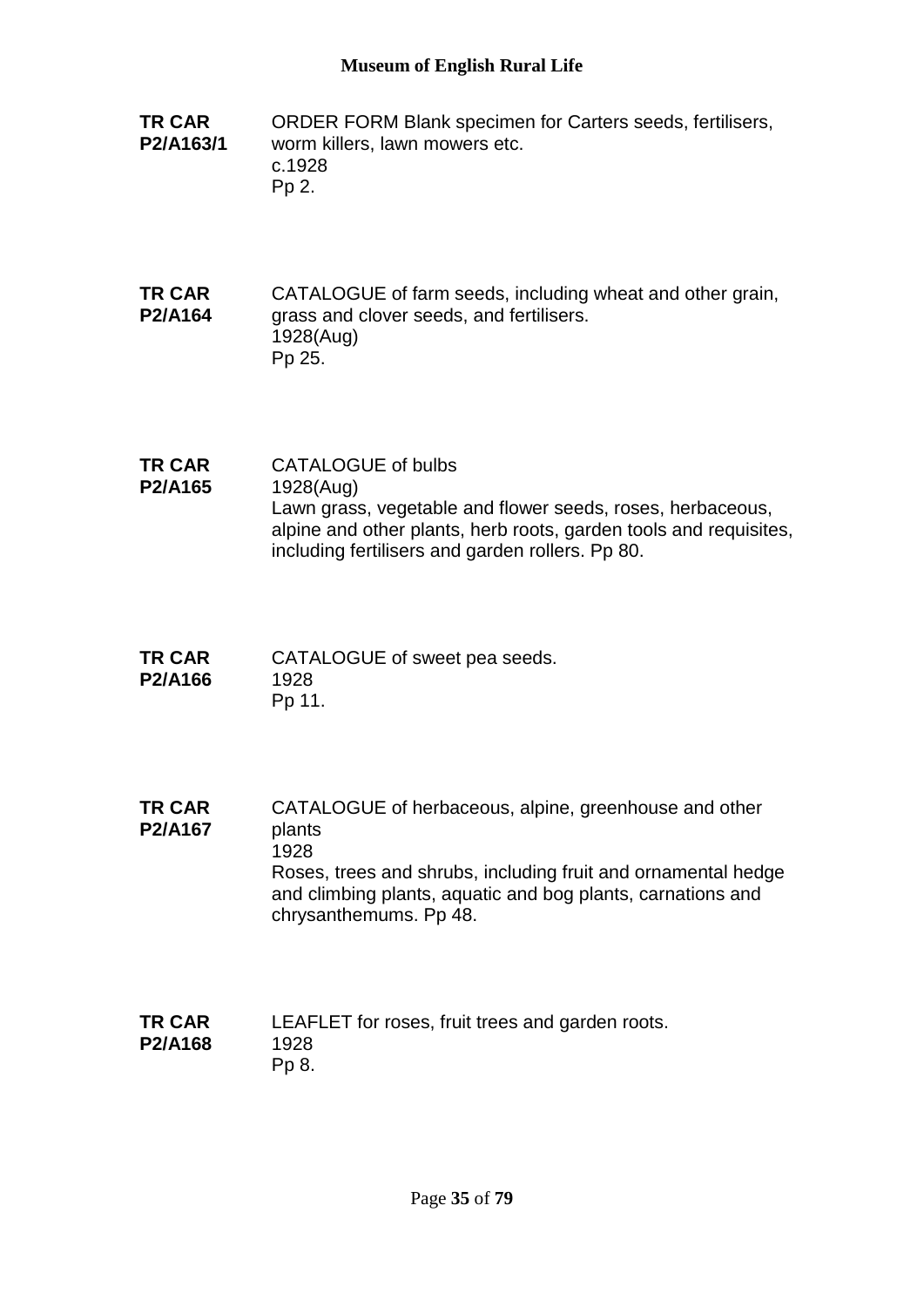- **TR CAR P2/A169** CATALOGUE of flower, vegetable and lawn grass seeds 1929(Jan) Bulbs, culinary roots, herbs and plants, fertilisers, weed killers, garden tools and requisites, including rollers and sprayers, and insecticides. Pp 80.
- **TR CAR P2/A170** CATALOGUE of farm seeds 1929(Jan) Including green and root vegetable, grass and clover, and grain and fertilisers. Also lawn grass and flower seeds. Pp 64.
- **TR CAR P2/A171** CATALOGUE of market garden seeds 1929(Jan) Including flower and vegetable seeds, fertilisers, weed killers and insecticides. Pp 31.
- **TR CAR P2/A172** CATALOGUE of forage crop seeds 1929(Jun) Including green and root vegetable, grass and clover seeds. Pp 15.
- **TR CAR P2/A173** BOOKLET, R. Beale, `The Practical Greenkeeper'. 1929(Aug) Includes advertisements. Pp 56.
- **TR CAR P2/A174** CATALOGUE of bulbs, lawn grass, flower and vegetable seeds 1929(Aug) Fertilisers, weed killers, garden and horticultural requisites. Pp 33.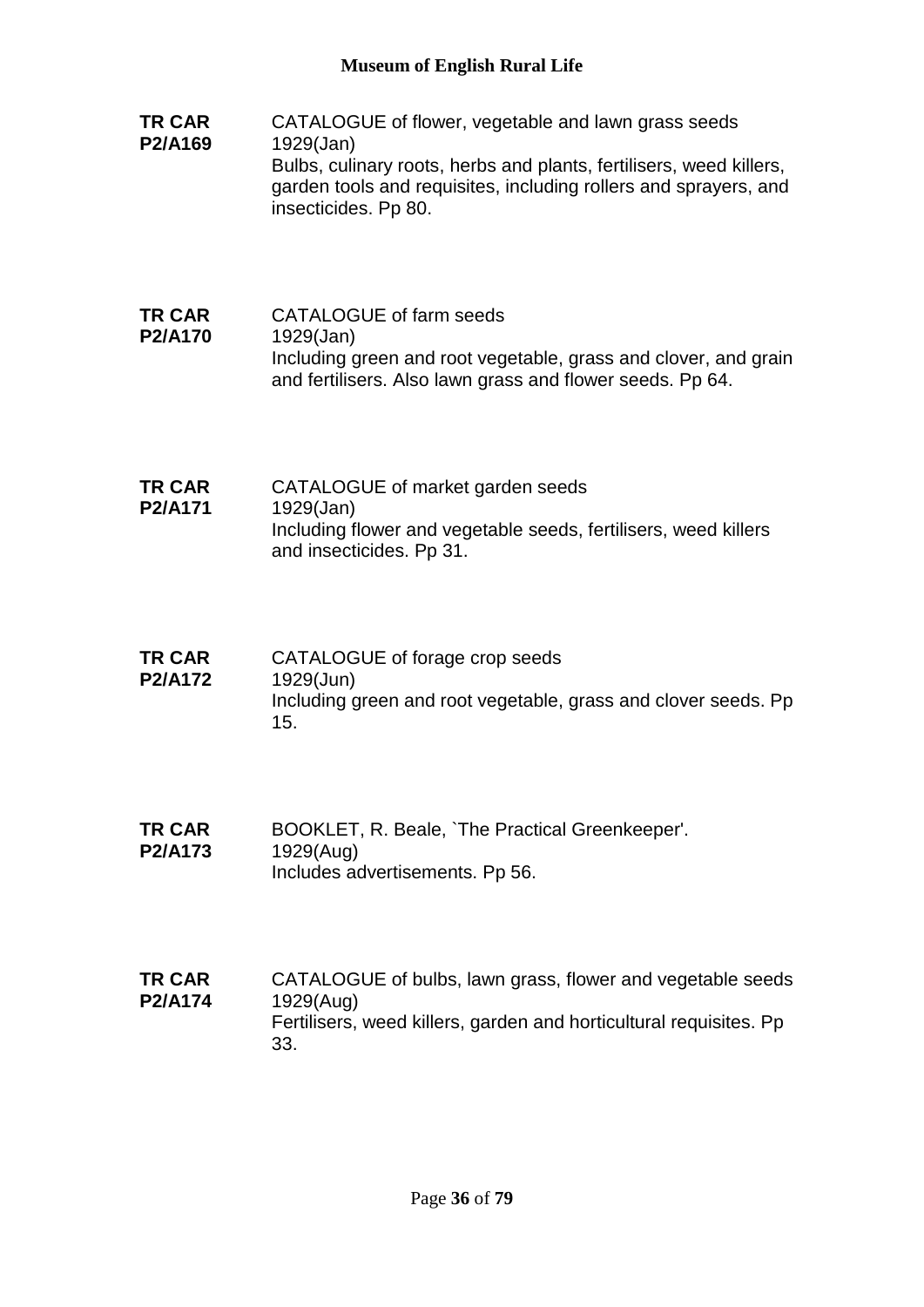#### **TR CAR P2/A175** CATALOGUE of herbaceous, alpine, greenhouse and other plants 1929 Roses, trees and shrubs, including fruit and ornamental, hedge and climbing plants, pot plants, roots, carnations and chrysanthemums, aquatic and bog plants. Pp 50.

#### **TR CAR P2/A176** CATALOGUE of sweet pea seeds. 1929 Pp 11.

- **TR CAR P2/A177** CATALOGUE of farm seeds 1929 Including wheat and other grain, green and root vegetable, grass and clover seeds and fertilisers. Pp 23.
- **TR CAR P2/A178** BOOKLET, `The Upkeep of Tennis and Croquet Lawns'. late 1920's Includes advertisements. Pp 16.
- **TR CAR P2/A179** CATALOGUE of herbaceous, alpine and other plants. 1920's Pp 40.
- **TR CAR P2/A180** CATALOGUE of farm seeds 1930(Jan) Including grain, grass and clover, green and root vegetable seeds, and fertilisers. Also garden seeds. Pp 65.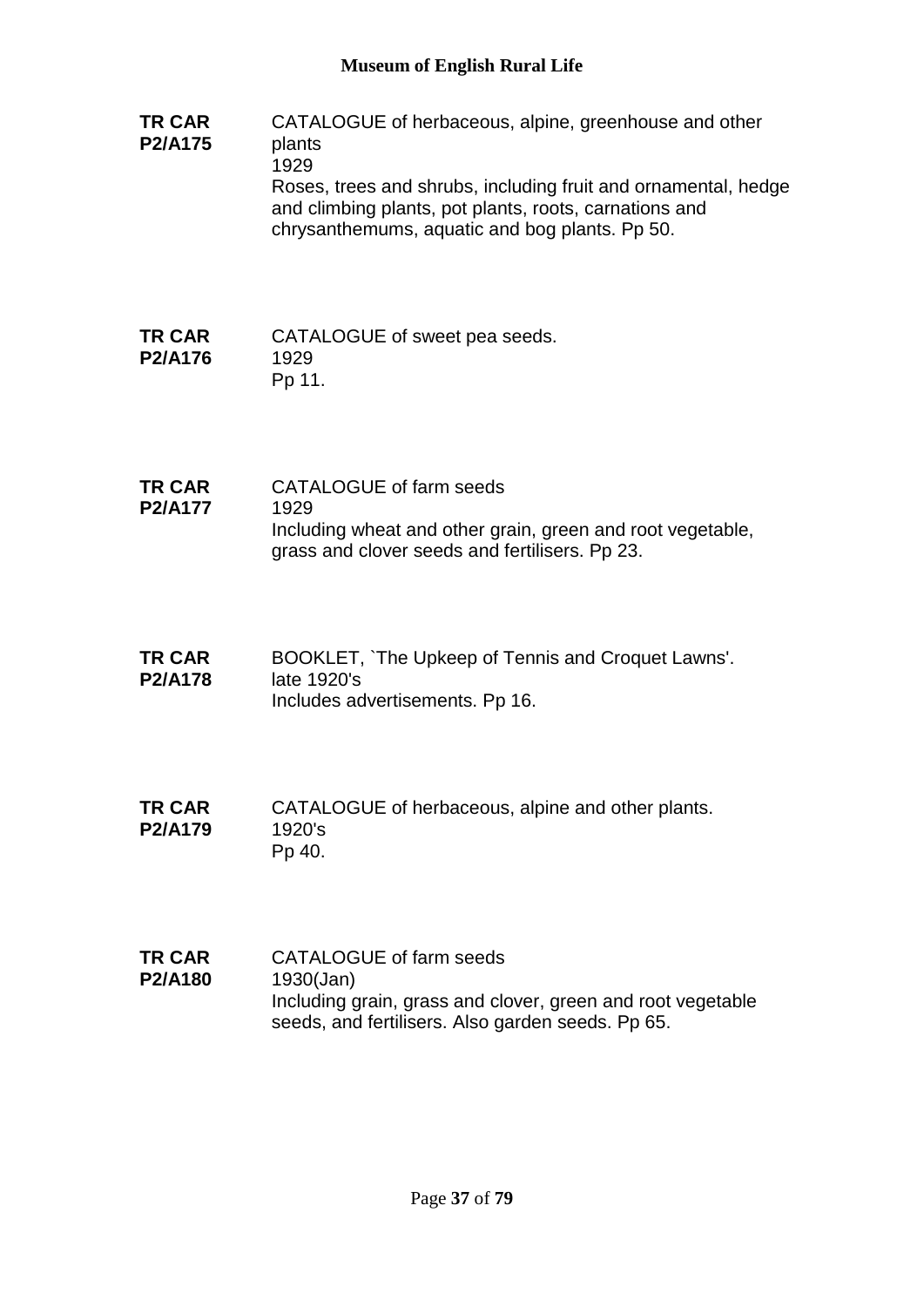- **TR CAR P2/A181** CATALOGUE of garden seeds 1930(Jan) Including flower, lawn grass and vegetable seeds, bulbs, roots and plants and garden tools and requisites, including fertilisers, insecticides, weed killers, lawn mowers and rollers. Pp 184.
- **TR CAR P2/A182** CATALOGUE of market garden seeds 1930(Jan) Including flower and vegetable seeds, fertilisers and insecticides. Pp 30.
- **TR CAR P2/A183** BOOKLET, R. Beale, `The Practical Greenkeeper'. 1930(Jan) Includes advertisements. Pp 56.
- **TR CAR P2/A184** CATALOGUE of green and root vegetable seeds and flower seeds, including list of Carters' agents in Ireland. 1930(Jan) For Ireland. Pp 12.
- **TR CAR P2/A185** CATALOGUE of forage crop seeds, including green and root vegetable, grass and clover seeds. 1930(Jun) Pp 15.
- **TR CAR P2/A186** CATALOGUE of farm seeds 1930(Aug) Including wheat and other grain, green and root vegetable, grass and clover seeds, and fertilisers. Pp 23.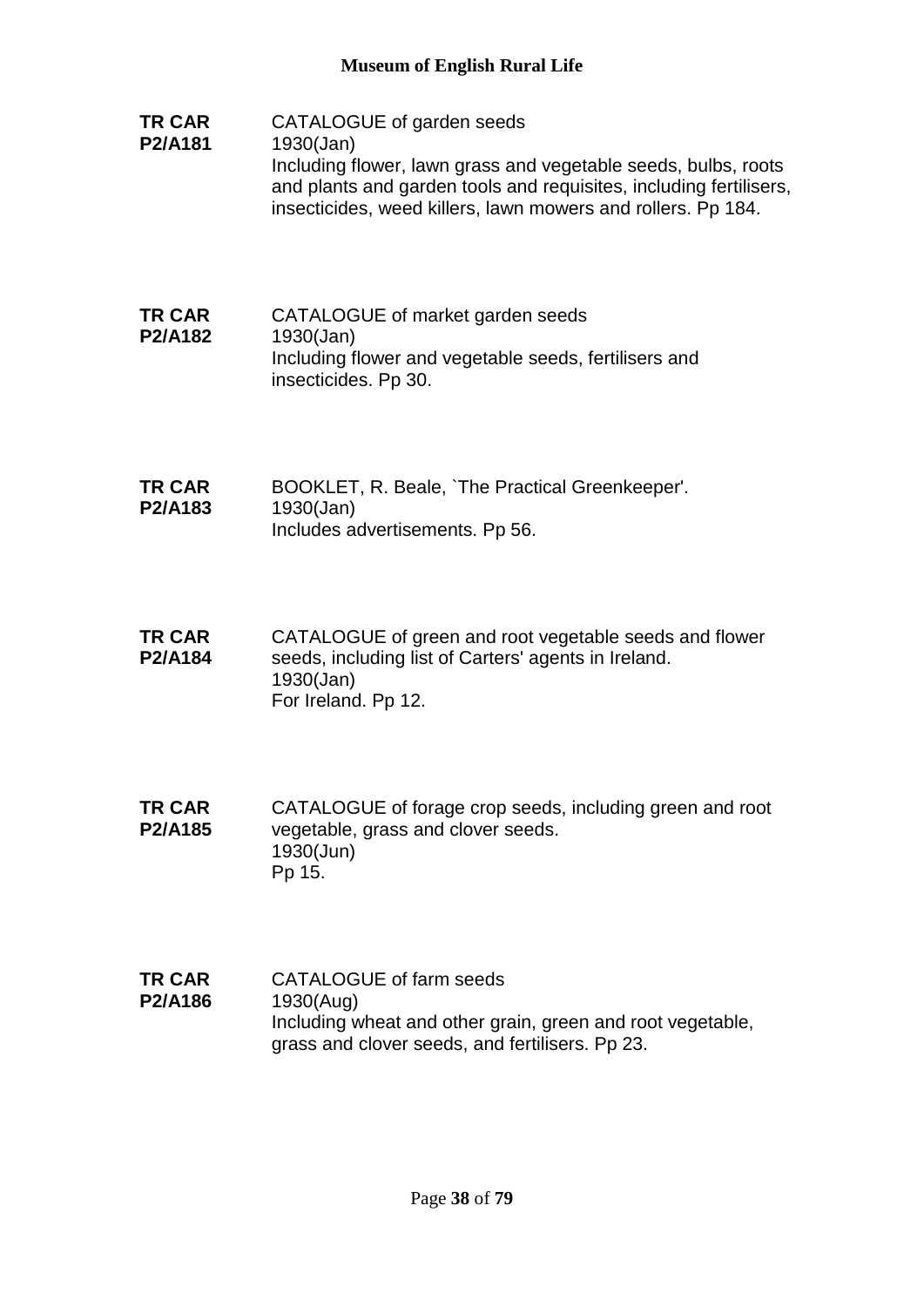- **TR CAR P2/A187** CATALOGUE of bulbs, lawn grass, vegetable and flower seeds, fertilisers, weed killers, garden and horticultural requisites. 1930(Aug) Pp 32.
- **TR CAR P2/A188** CATALOGUE of garden seeds 1930 Including vegetable, lawn grass and flower seeds, fertilisers, insecticides, weed killers and garden and horticultural requisites, including sprayers and garden rollers. Pp 56.
- **TR CAR P2/A189** CATALOGUE of sweet pea seeds. 1930 Pp 11.
- **TR CAR P2/A190** CATALOGUE of perennials and other plants 1930 Roses, bedding and greenhouse plants, trees and shrubs, including fruit, ornamental and coniferous, climbing plants, chrysanthemums, aquatic and bog plants, garden roots, herbs, grasses and bamboos, ferns and carnations. Pp 100.
- **TR CAR P2/A191** CATALOGUE of annual flower seeds. 1930 Also grass seeds and fertiliser, worm and weed killers. Pp 20.
- **TR CAR P2/A192** CATALOGUE of garden seeds c.1930 Including vegetable, flower and lawn grass. For India. Agent: C.J. Lumsden, Calcutta, India. Pp 23.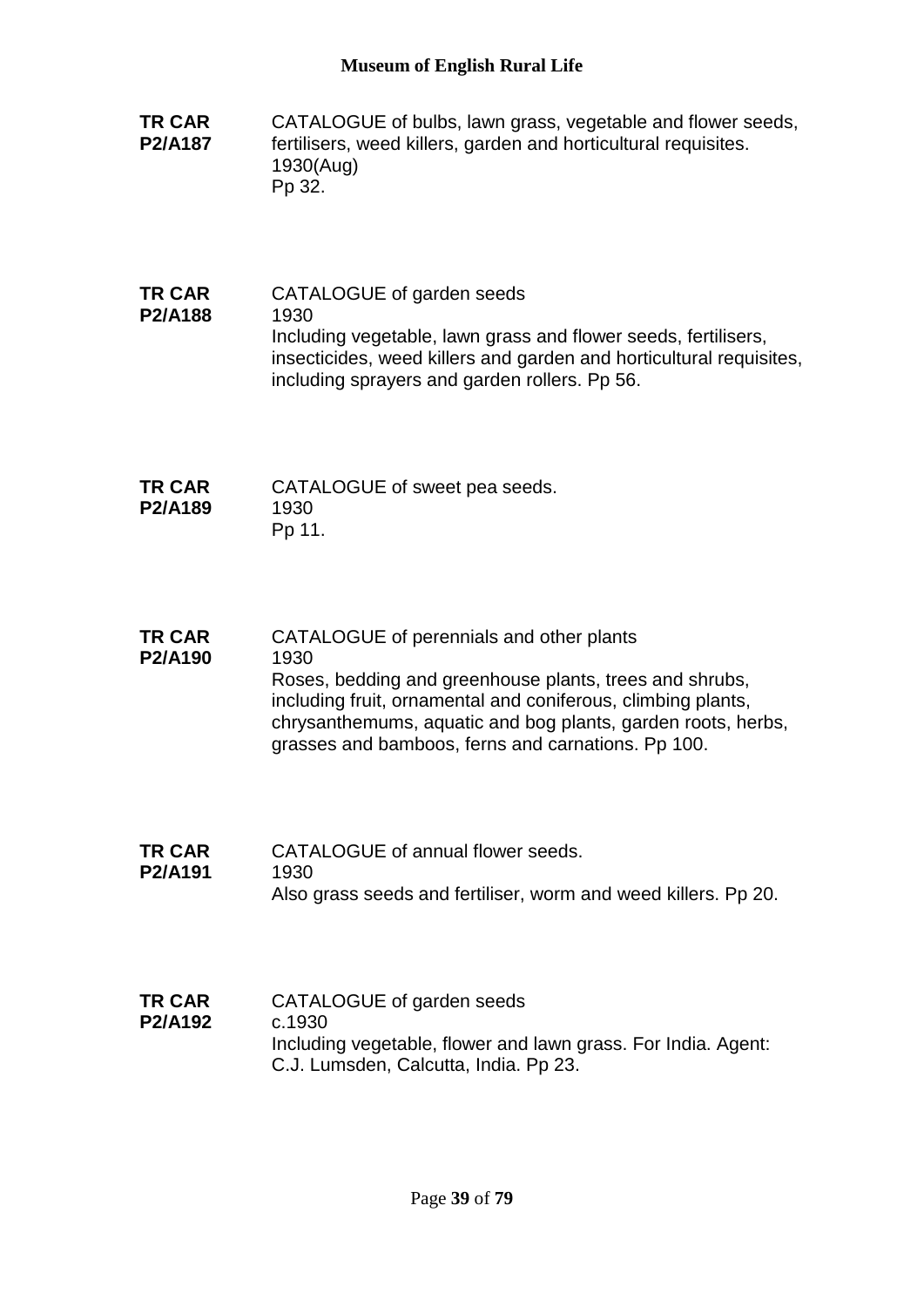- **TR CAR P2/A193** CATALOGUE of garden seeds 1931(Jan) Including flower, lawn grass and vegetable, culinary roots, bulbs, fertilisers, weed killers, garden tools and requisites. Pp 64.
- **TR CAR P2/A194** BOOKLET, R. Beale, `The Practical Greenkeeper'. 1931(Feb) Includes advertisements. Pp 56.
- **TR CAR P2/A195** CATALOGUE of forage crop seeds, including green and root vegetable, grass and clover seeds. 1931(Jun) Pp 15.
- **TR CAR P2/A196** CATALOGUE of vegetable, flower, lawn grass and salad plant seeds 1931(Jun) Horticultural and garden requisites, including insecticides, fertilisers, garden rollers and tools, spraying machines and weed killers. Pp 56.
- **TR CAR P2/A197** CATALOGUE of bulbs. 1931(Jul) Also lawn grass, flower and vegetable seeds, and weed killers. Pp 33.
- **TR CAR P2/A198** CATALOGUE of farm seeds 1931(Aug) Including wheat and other grain, grass, clover, green and root vegetable seeds, and fertilisers. Pp 23.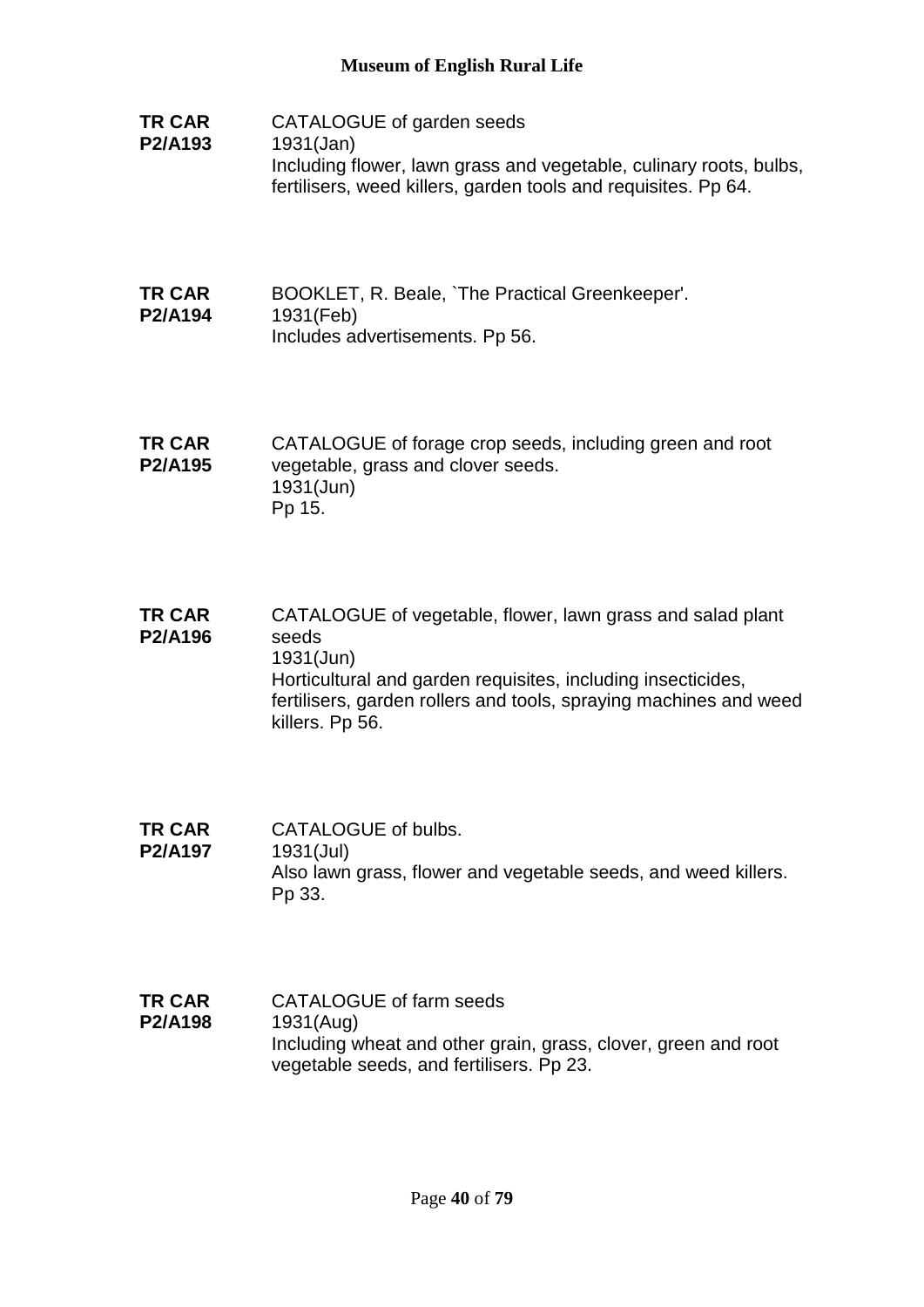**TR CAR P2/A199** CATALOGUE of market garden seeds 1931 Including vegetable and flower seeds, fertilisers and weed killers. Pp 31.

#### **TR CAR P2/A199/1** ENVELOPE, self-addressed. 1931

- **TR CAR**  CATALOGUE of garden seeds
- **P2/A200** 1931 Including vegetable, lawn grass and flower, bulbs, fertilisers, culinary roots and plants, garden and horticultural tools and requisites, including insecticides, lawn mowers and rollers, bee hives and weed killers. Pp 400.
- **TR CAR P2/A201** CATALOGUE of farm seeds 1932(Jan) Including grain, green and root vegetable, grass and clover seeds, and fertilisers. Also lawn grass seeds. Pp 52.
- **TR CAR P2/A201/1** ORDER FORM Blank specimen for the above. 1932 Pp 2.
- **TR CAR P2/A201/2** ENVELOPE, self-addressed. 1932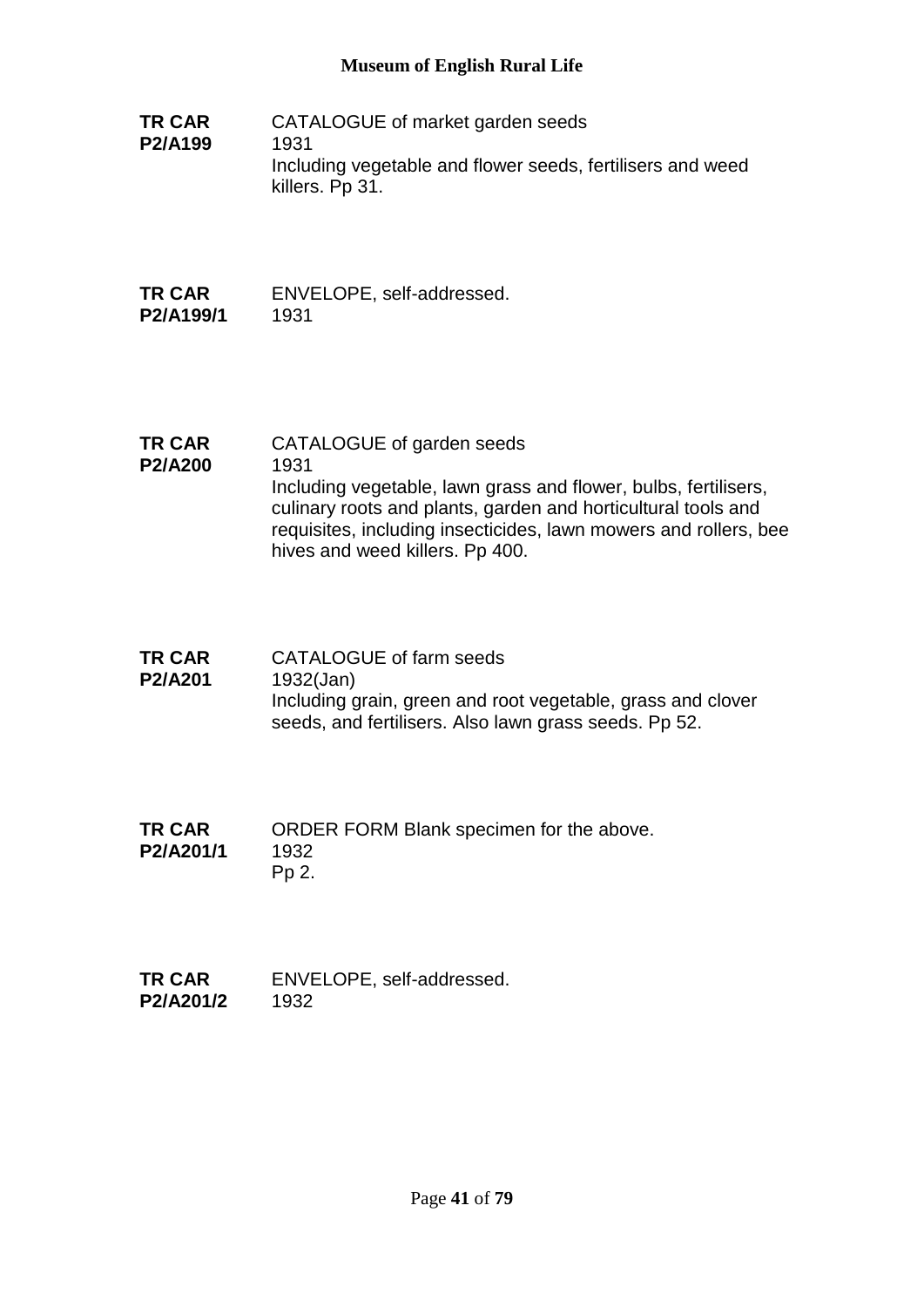- **TR CAR P2/A202** CATALOGUE of garden seeds 1932(Jan) Including vegetable, flower and lawn grass, culinary roots, bulbs, fertilisers, weed killers, garden tools and requisites. Pp 64.
- **TR CAR P2/A203** CATALOGUE of perennials and other plants 1932(Feb) Roses, bog and aquatic plants, ferns, grasses and bamboos, trees and shrubs, including fruit, ornamental and coniferous, climbing plants, carnations, chrysanthemums, lawn grass seeds and fertilisers. Pp 96.
- **TR CAR P2/A204** BOOKLET, R. Beale, `The Practical Greenkeeper'. 1932(Feb) Includes advertisements. Pp 56.
- **TR CAR P2/A205** CATALOGUE of forage crop seeds 1932(May) Including green and root vegetable, grass and clover seeds. Pp 15.
- **TR CAR P2/A206** CATALOGUE of garden seeds 1932(Jun) Including lawn grass, vegetable and flower, fertilisers, weed killers, insecticides, garden and horticultural tools and requisites, including sprayers and rollers. Pp 56.
- **TR CAR P2/A207** CATALOGUE of vegetable, flower, lawn grass and salad plant seeds 1932(Jun) Horticultural and garden requisites, including fertilisers, garden rollers, insecticides, weed killers, tools and spraying machines. Pp 57.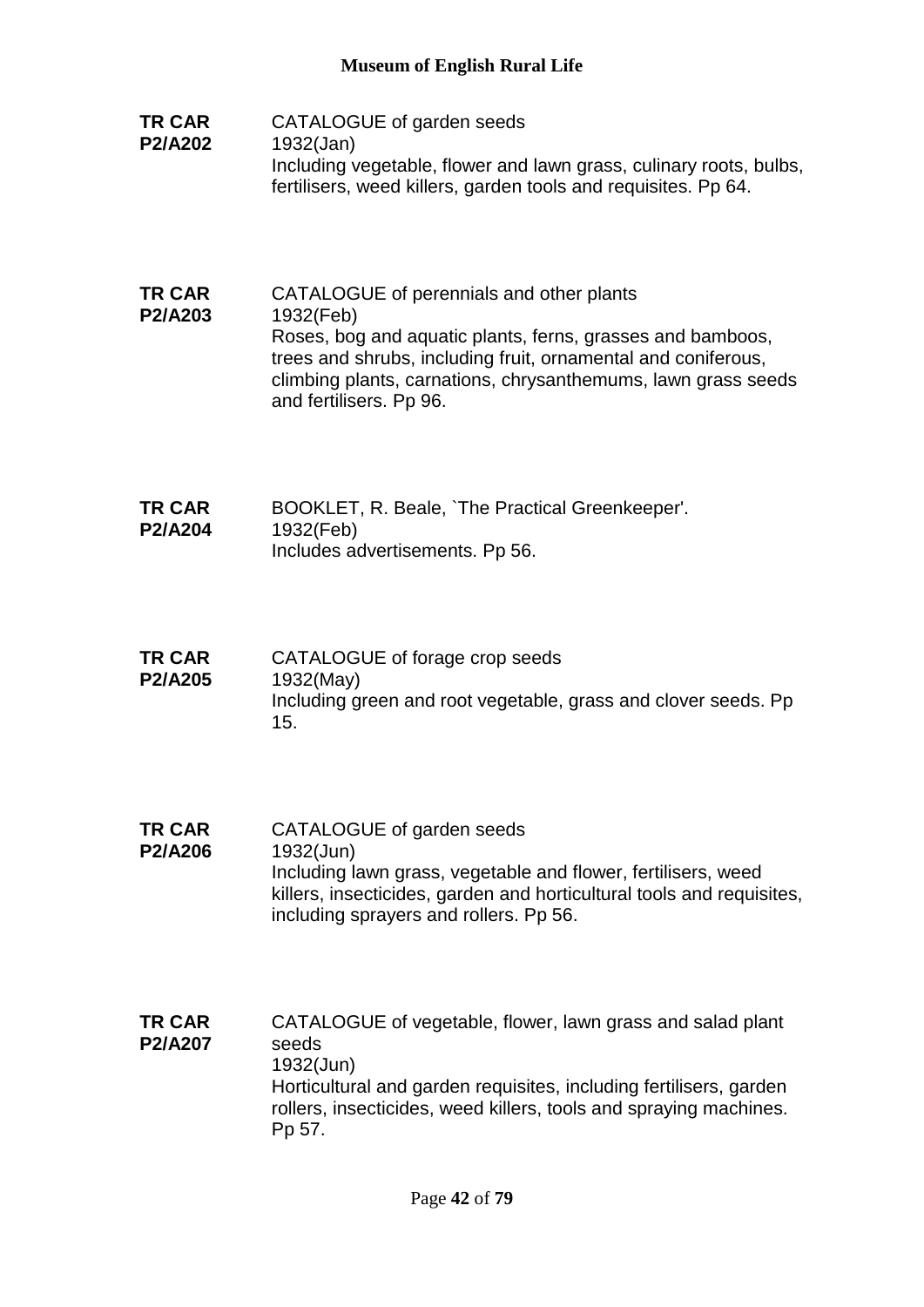**TR CAR P2/A208** CATALOGUE of market garden seeds, including vegetable and flower seeds, fertilisers and weed killers. 1932 Pp 31.

**TR CAR P2/A209** CATALOGUE of sweet pea seeds. 1932 Pp 11.

- **TR CAR P2/A209/1** LEAFLET for sweet peas. c.1933 Pp 1.
- **TR CAR P2/A210** CATALOGUE of garden seeds 1932 Including lawn grass, flower and vegetable roots and plants, bulbs, garden tools and requisites, including weed killers, insecticides and fertilisers, and other manufacturers' advertisements for garden requisites. Pp 402.
- **TR CAR P2/A211** CATALOGUE of farm seeds 1933(Jan) Including green and root vegetable, grain, grass and clover seeds, and fertilisers. Also lawn grass seeds. Pp 54.
- **TR CAR P2/A212** CATALOGUE of garden seeds 1933(Jan) Including lawn grass, vegetable and flower, bulbs, fertilisers, garden tools and requisites, including insecticides and weed killers. Pp 72.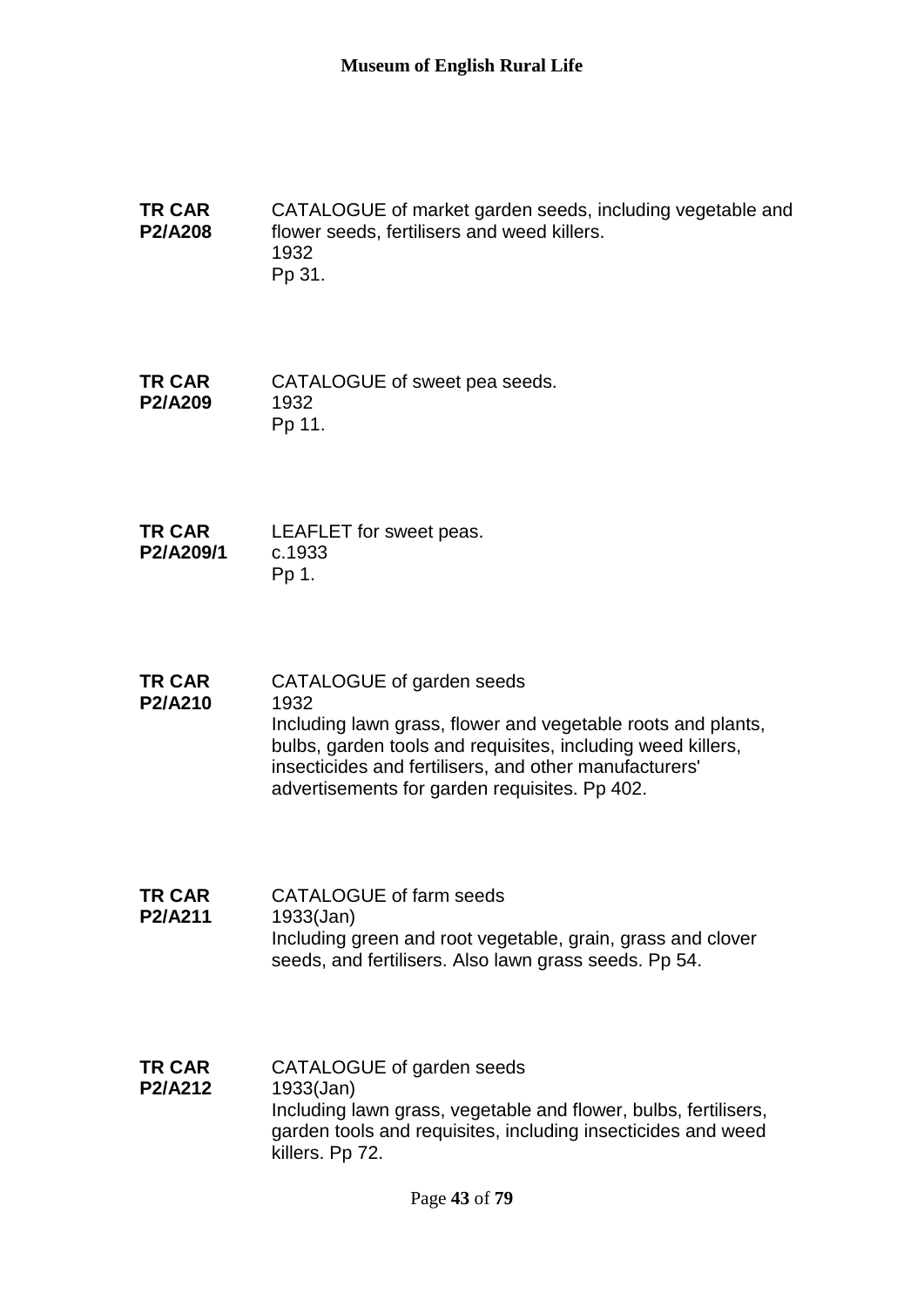| <b>TR CAR</b><br>P2/A213 | LEAFLET for roses and fruit trees, and garden roots and herbs.<br>$1933$ (Jan)<br>Pp 8.                                                                                                                                          |
|--------------------------|----------------------------------------------------------------------------------------------------------------------------------------------------------------------------------------------------------------------------------|
| <b>TR CAR</b><br>P2/A214 | CATALOGUE of plants, including herbaceous, alpine and<br>perennial, bog and waterside, aquatic and forcing plants.<br>1933(Jan)<br>Pp 24.                                                                                        |
| <b>TR CAR</b><br>P2/A215 | BOOKLET, R. Beale, `The Practical Greenkeeper'.<br>1933(Feb)<br>Includes advertisements. Pp 56.                                                                                                                                  |
| <b>TR CAR</b><br>P2/A216 | BOOKLET, R. Beale, `Lawns and Weeds'.<br>1933(Feb)<br>Includes advertisements. Pp 32.                                                                                                                                            |
| <b>TR CAR</b><br>P2/A217 | CATALOGUE of forage crop seeds, including green and root<br>vegetable, grass and clover seeds.<br>1933(May)<br>Pp 15.                                                                                                            |
| <b>TR CAR</b><br>P2/A218 | CATALOGUE of vegetable, flower, lawn grass and salad plant<br>seeds<br>1933(Jun)<br>Horticultural and garden requisites, including tools, lawn<br>mowers, garden rollers, insecticides, weed killers, and fertilisers.<br>Pp 57. |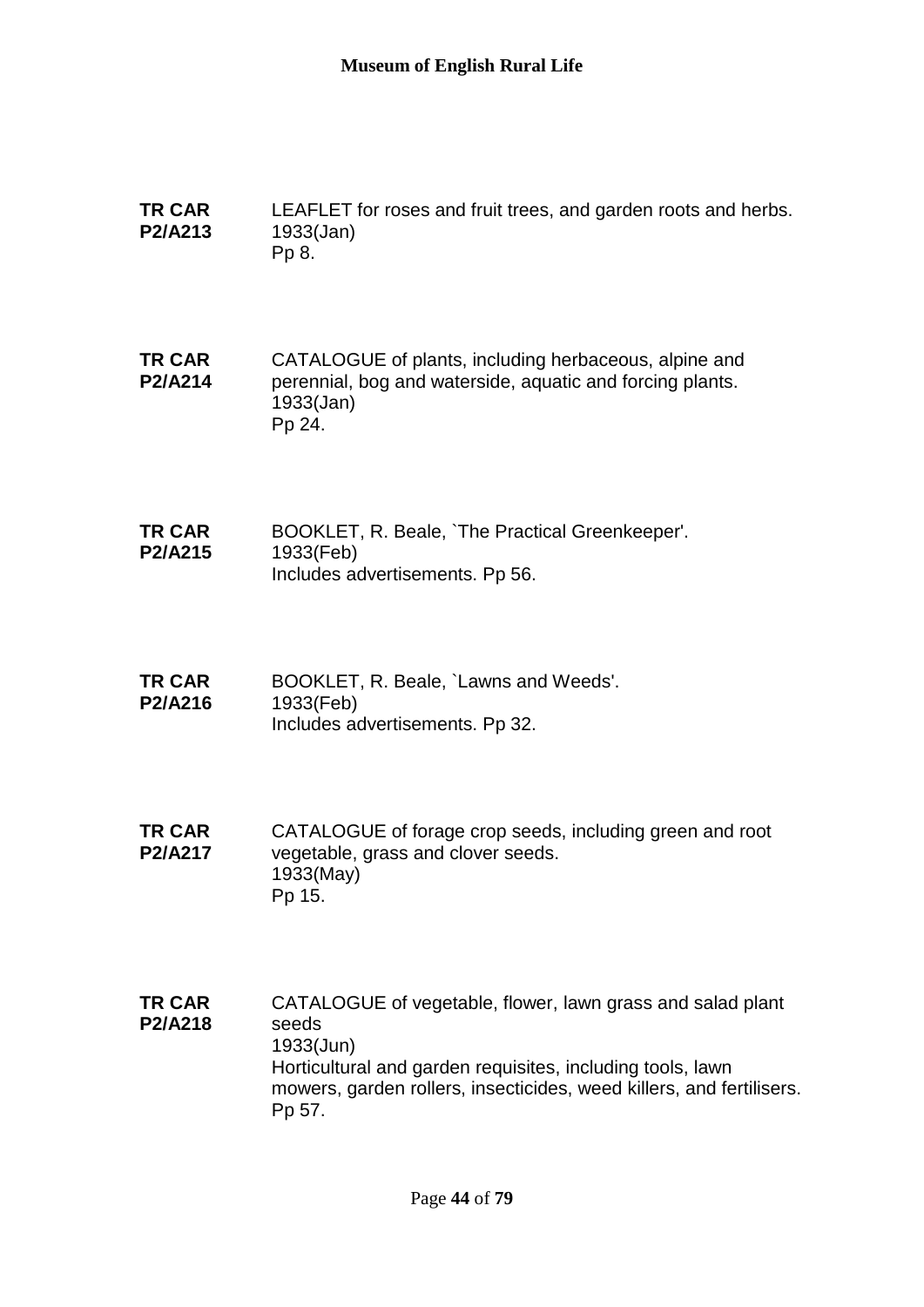#### **TR CAR P2/A219** CATALOGUE of farm seeds, including wheat and other grain, grass and clover seeds. 1933(Aug) Pp 23.

**TR CAR P2/A220** CATALOGUE of garden seeds, including vegetable, lawn grass and flower seeds 1933 Fertilisers, roots and plants, and garden tools and requisites, including insecticides, weed killers, lawn mowers and spraying machines, and other manufacturers' advertisements for garden requisites. Pp 402.

- **TR CAR P2/A221** CATALOGUE of market garden seeds, including vegetable and flower seeds, insecticides, weed killers and fertilisers. 1933 Pp 31.
- **TR CAR P2/A222** CATALOGUE of bulbs 1933 Lawn grass seeds, roses, roots and herbs, hedging and other plants, fruit trees, fertilisers, weed killers, garden tools and requisites, including insecticides. Pp 48.
- **TR CAR P2/A223** CATALOGUE of sweet pea seeds. 1933 Pp 12.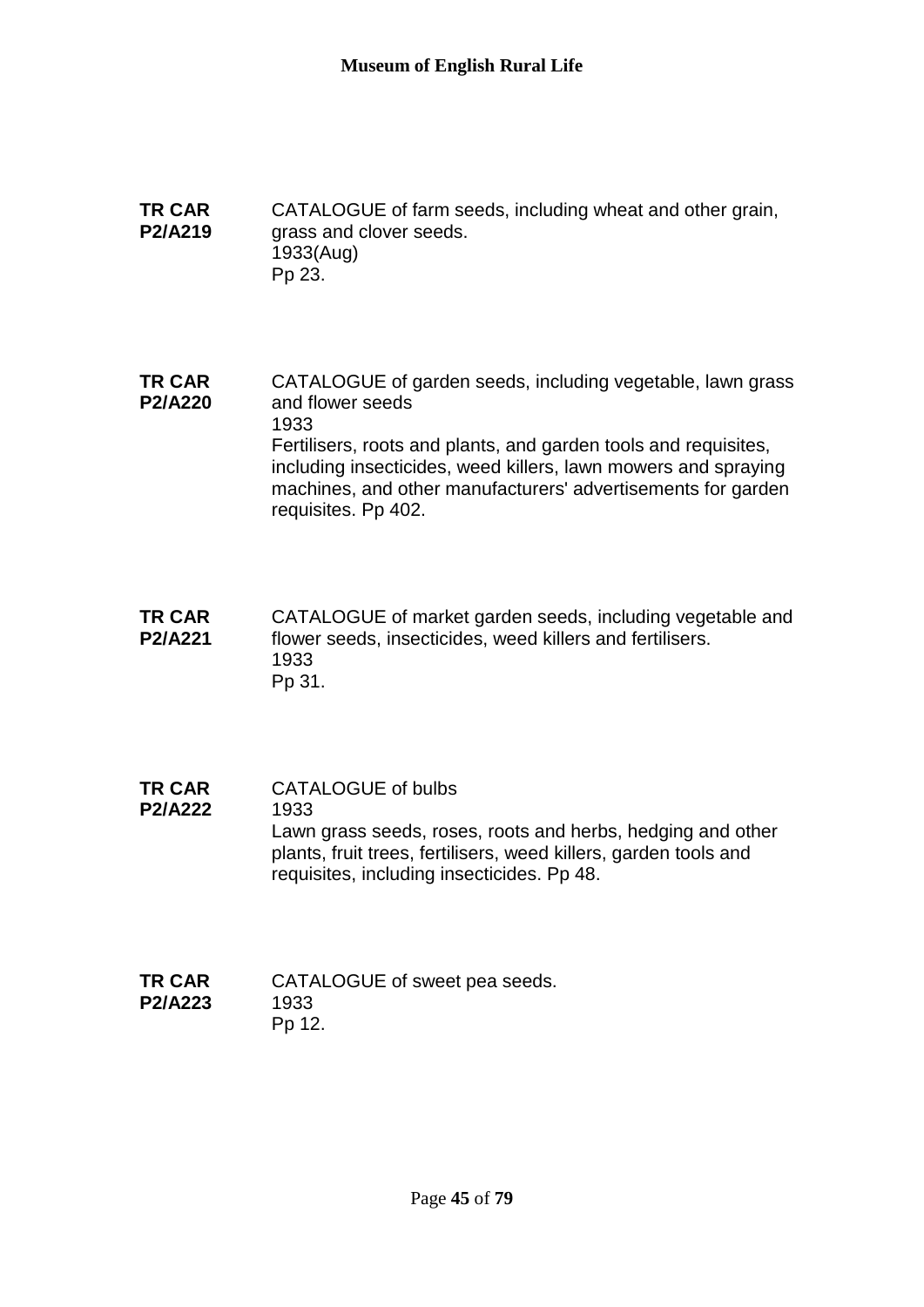**TR CAR P2/A224** CATALOGUE of garden seeds, including vegetable, lawn grass and flower seeds, bulbs, garden tools and requisites, including fertilisers, insecticides and weed killers. 1934(Jan) Agent: Harrods Ltd., Knightsbridge, London S.W.1. Pp 76.

#### **TR CAR P2/A224/1** ORDER FORM Blank specimen for the above products. 1934 Pp 2.

- **TR CAR P2/A225** CATALOGUE of farm seeds, including green and root vegetable, grain, grass and clover, fertilisers. 1934(Jan) Also lawn grass seeds. Pp 54.
- **TR CAR P2/A226** CATALOGUE of garden seeds 1934(Jan) Including flower, vegetable and lawn grass, bulbs, weed killers, fertilisers, garden tools and requisites, including insecticides, and other manufacturers' advertisements for garden requisites. Pp 80.
- **TR CAR P2/A227** BOOKLET, R. Beale, `The Practical Greenkeeper'. 1934(Feb) Includes advertisements. Pp 56.
- **TR CAR P2/A228** CATALOGUE of forage crop seeds, including green and root vegetable, grass and clover seeds. 1934(May) Pp 15.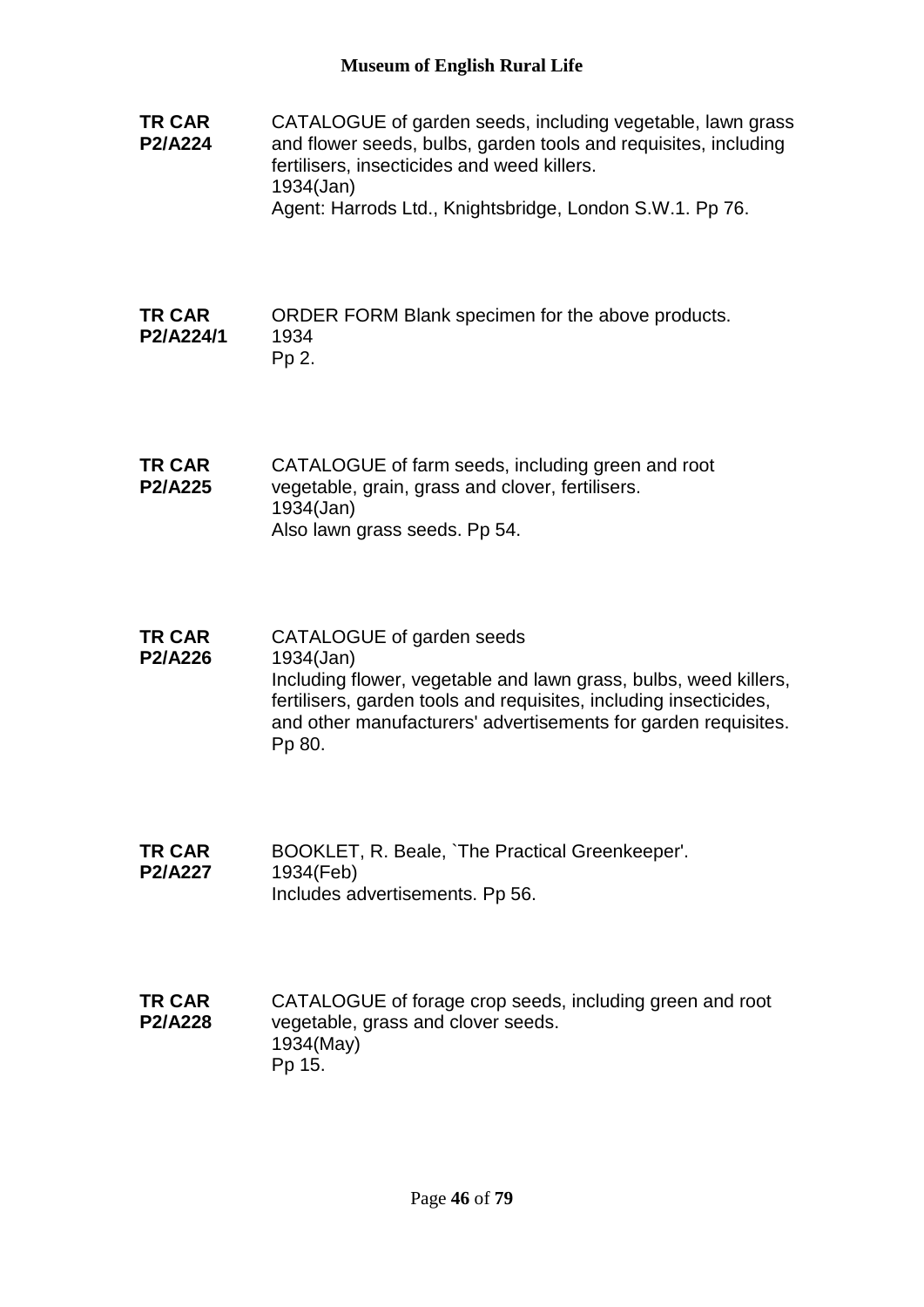**TR CAR P2/A229** CATALOGUE of garden seeds 1934(Jun) Including vegetable, lawn grass and flower seeds, fertilisers, insecticides, weed killers and garden and horticultural requisites, including lawn mowers and rollers, and sprayers. Pp 49.

#### **TR CAR P2/A230** CATALOGUE of farm seeds, including wheat and other grain, grass and clover. 1934(Aug) Pp 23.

- **TR CAR P2/A231** CATALOGUE of annual flower seeds. 1934 Also fertiliser, grass seeds, worm and weed killers. Pp 21.
- **TR CAR P2/A232** CATALOGUE of bulbs 1934 Vegetable, lawn grass and flower seeds, roses, plants, fruit trees, roots and herbs, weed killers, fertilisers and garden requisites. Pp 64.
- **TR CAR P2/A233** CATALOGUE of market garden seeds 1934 Including flower and vegetable seeds, fertilisers, weed killers and insecticides. Pp 31.
- **TR CAR P2/A234** BOOKLET, R. Beale, `Bowling Greens'. 1935(Jan) Includes advertisements. Pp 20.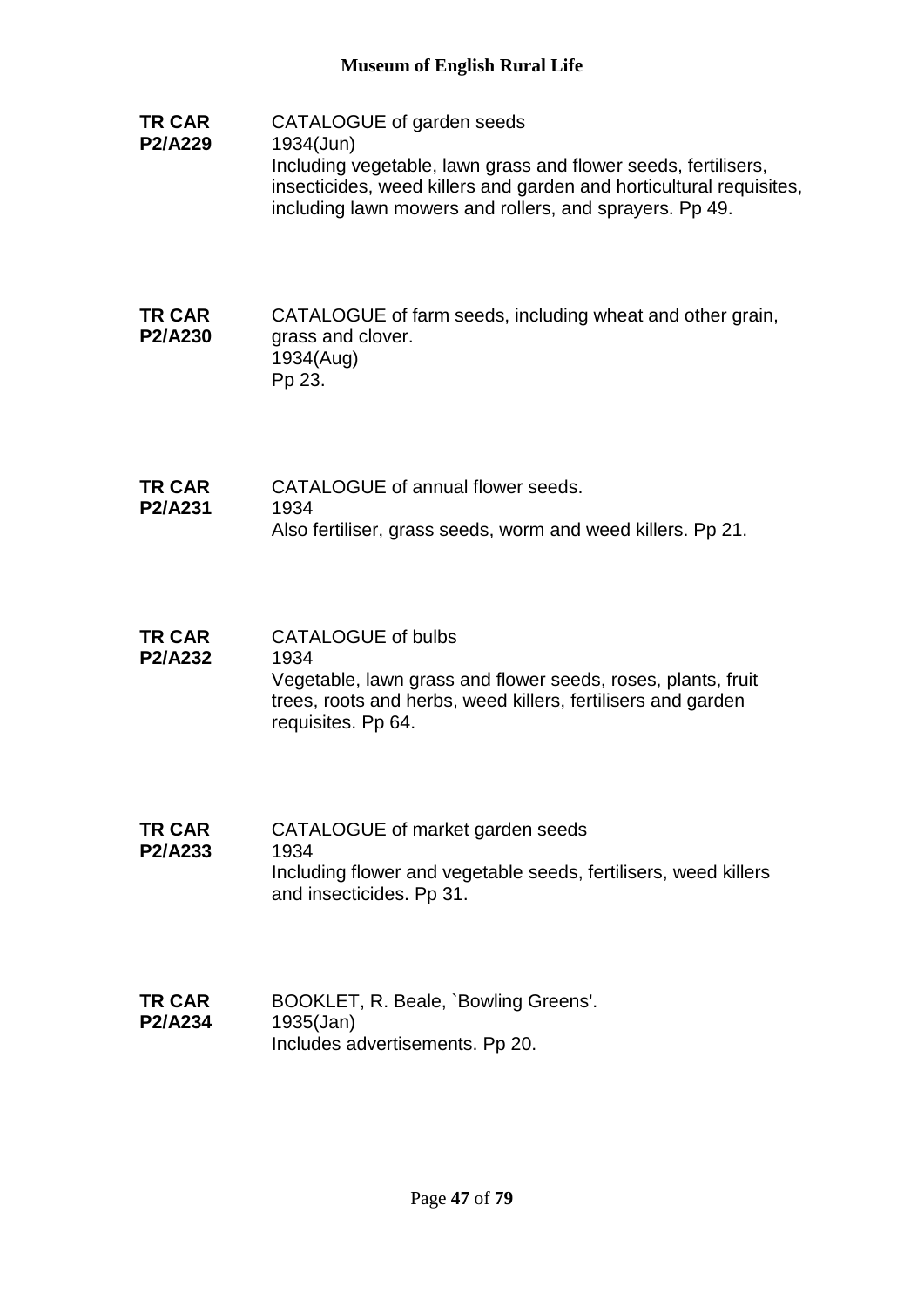- **TR CAR P2/A235** CATALOGUE of farm seeds 1935(Jan) Including green and root vegetable, grain, grass and clover seeds, and fertilisers. Also garden seeds. Pp 54.
- **TR CAR P2/A236** BOOKLET, R. Beale, `Cricket Squares'. 1935(Jan) Includes advertisements. Pp 16.
- **TR CAR P2/A237** CATALOGUE of market garden seeds 1935(Jan) Including green and root vegetable and flower seeds, insecticides and fertilisers. Pp 31.
- **TR CAR P2/A238** CATALOGUE of bedding plants, dahlias, chrysanthemums and carnations. 1935(Jan) Pp 12.

Two copies.

- **TR CAR P2/A239** CATALOGUE of garden seeds 1935(Jan) Including vegetable, lawn grass and flower seeds, bulbs, fertilisers, insecticides, weed killers, garden tools and requisites, and other manufacturers' advertisements for garden requisites. Pp 104. Agent: Harrods Ltd., Knightsbridge, London S.W.1. Pp 104.
- **TR CAR P2/A240** CATALOGUE of garden seeds 1935(Jan) Including flower, lawn grass and vegetable, bulbs, weed killers, fertilisers, garden tools and requisites, including insecticides, and other manufacturers' advertisements for garden requisites, and culinary roots and plants. Pp 106.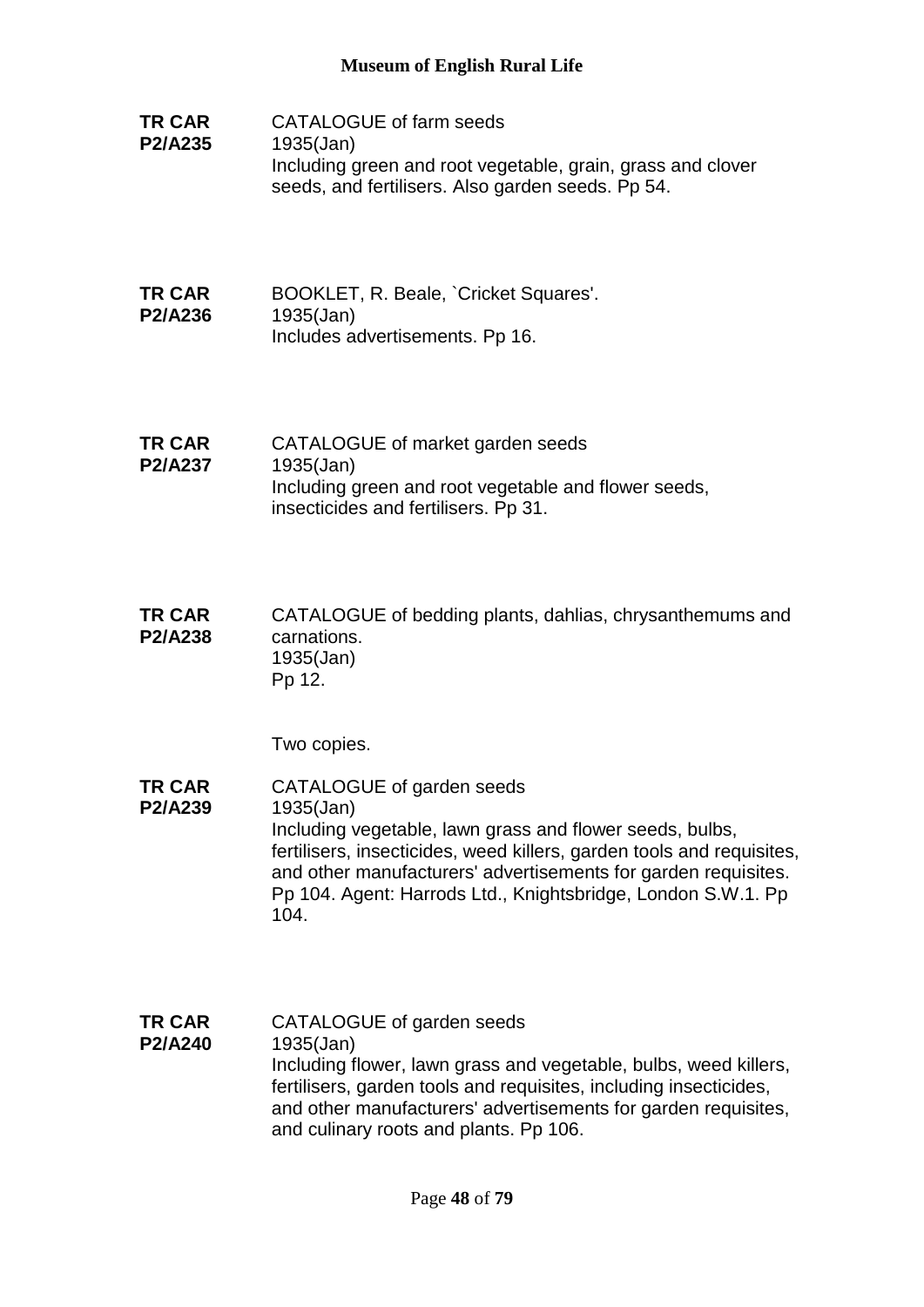- **TR CAR P2/A241** BOOKLET, R. Beale, `The Practical Greenkeeper'. 1935(Feb) Includes advertisements. Pp 56.
- **TR CAR P2/A242** BOOKLET, R. Beale, `Lawns and Weeds'. 1935(Feb) Includes advertisements. Pp 32.
- **TR CAR P2/A243** CATALOGUE of forage crop seeds 1935(May) Including green and root vegetable, grass and clover seeds. Pp 16.

Two copies.

- **TR CAR P2/A244** CATALOGUE of vegetable, flower, lawn grass and salad plant seeds 1935(Jun) Horticultural and garden requisites, including tools, fertilisers, insecticides and weed killers. Pp 49.
- **TR CAR P2/A245** CATALOGUE of farm seeds, including wheat and other grain, grass and clover seeds. 1935(Aug) Pp 23.
- **TR CAR P2/A246** CATALOGUE of annual flower seeds. 1935 Also lawn grass seeds. Pp 21.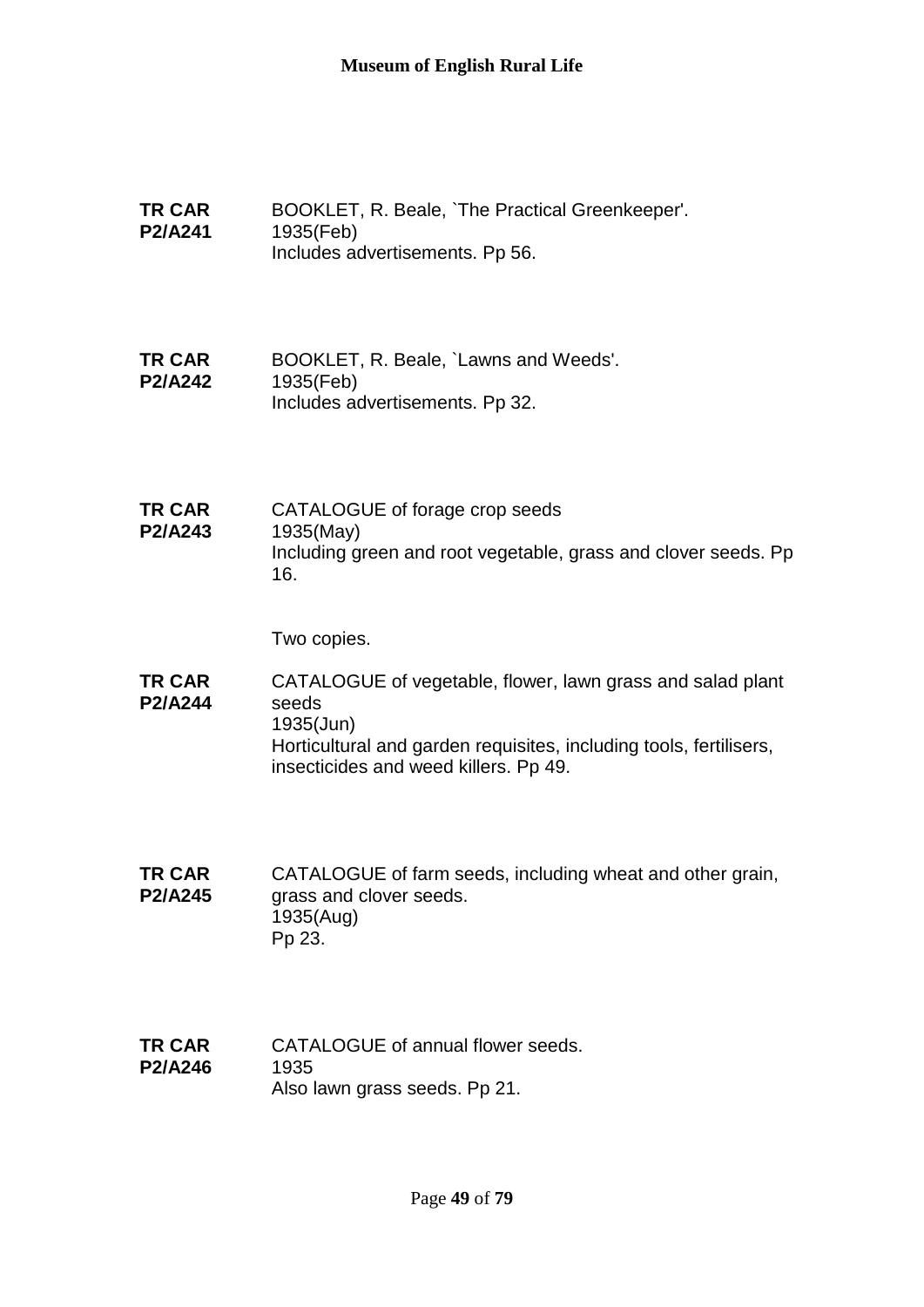- **TR CAR P2/A247** CATALOGUE of sweet pea seeds. 1935 Pp 12.
- **TR CAR P2/A248** CATALOGUE of market garden seeds 1936(Jan) Including flower and vegetable seeds, fertilisers and insecticides. Pp 31.
- **TR CAR P2/A249** CATALOGUE of farm seeds 1936(Jan) Including grain, green and root vegetable, grass and clover seeds, and fertilisers. Also lawn grass seeds. Pp 54.
- **TR CAR P2/A250** CATALOGUE of garden seeds 1936(Jan) Including vegetable, flower and lawn grass seeds, bulbs, garden tools and requisites, including fertilisers, insecticides and weed killers and other manufacturers' advertisements for garden requisites. Harrods Ltd., Knightsbridge, London S.W.1. Pp 102.
- **TR CAR P2/A251** CATALOGUE of garden seeds 1936(Jan) Including lawn grass, vegetable and flower, culinary roots and plants, bulbs, fertilisers, weed killers, garden tools and requisites, and other manufacturers' advertisements for garden requisites. Pp 106.
- **TR CAR P2/A252** BOOKLET, R. Beale, `The Practical Greenkeeper'. 1936(Feb) Includes advertisements. Pp 56.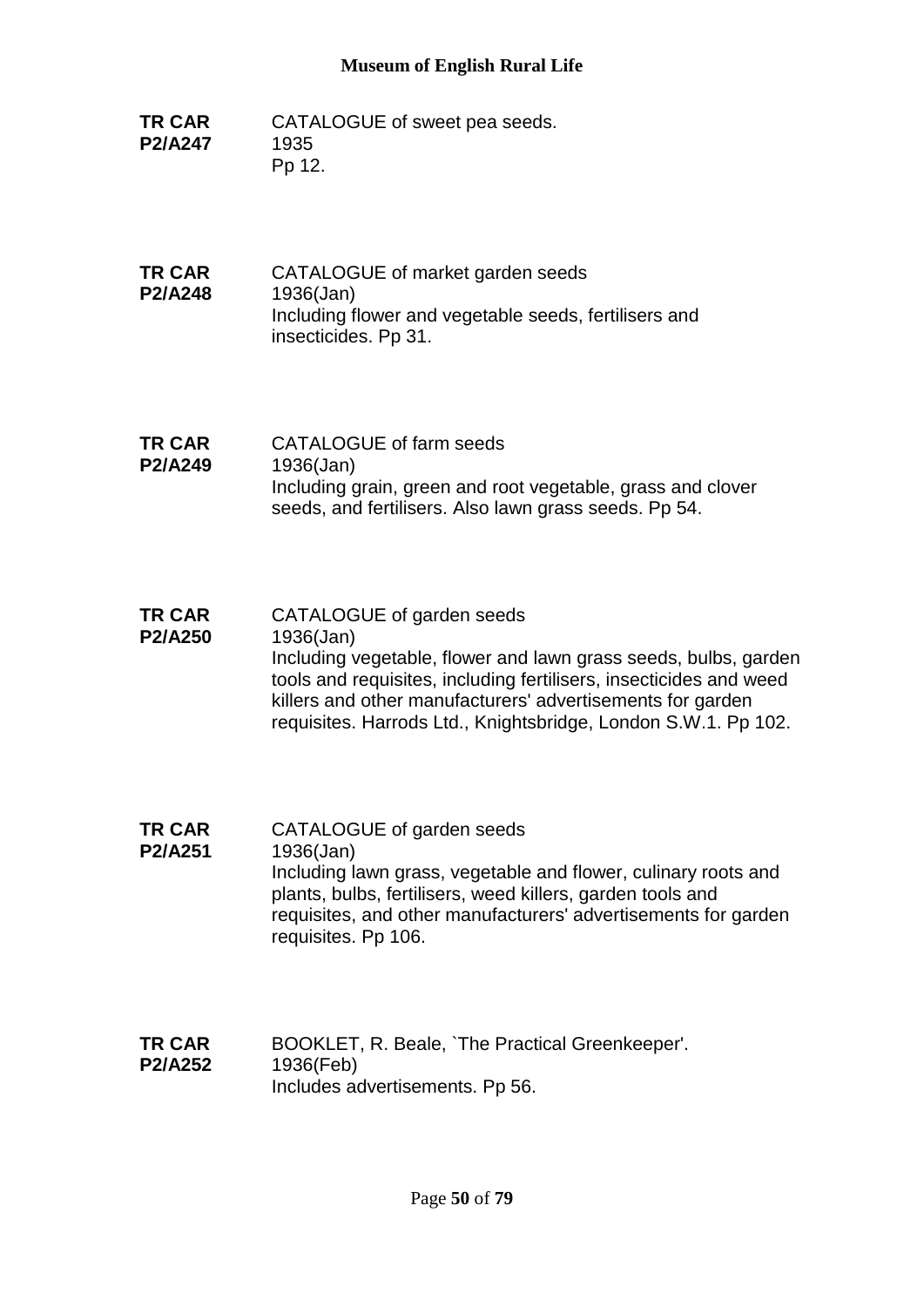- **TR CAR P2/A253** CATALOGUE of forage crop seeds, including green and root vegetable, grass and clover seeds. 1936(May) Pp 16.
- **TR CAR P2/A254** CATALOGUE of farm seeds, including wheat and other grain, grass and clover seeds. 1936(Aug) Pp 15.
- **TR CAR P2/A255** CATALOGUE of bulbs, lawn grass seeds and roses. 1936(Aug) Pp 16.
- **TR CAR P2/A256** CATALOGUE of bulbs 1936 Lawn grass and flower seeds, roses, herbaceous and other plants, fruit trees, roots and herbs, fertilisers, garden tools and requisites, including insecticides and weed killers. Pp 64.
- **TR CAR P2/A257** CATALOGUE of garden seeds 1936 Including vegetable, lawn grass and flower, bulbs, roses, plants, fertilisers, garden tools and requisites, including insecticides and weed killers, and other manufacturers' advertisements for garden requisites. Pp 406.
- **TR CAR P2/A258** CATALOGUE of farm seeds 1937(Jan) Including green and root vegetable, grain, grass and clover seeds, and fertilisers. Also lawn grass and flower seeds. Pp 56.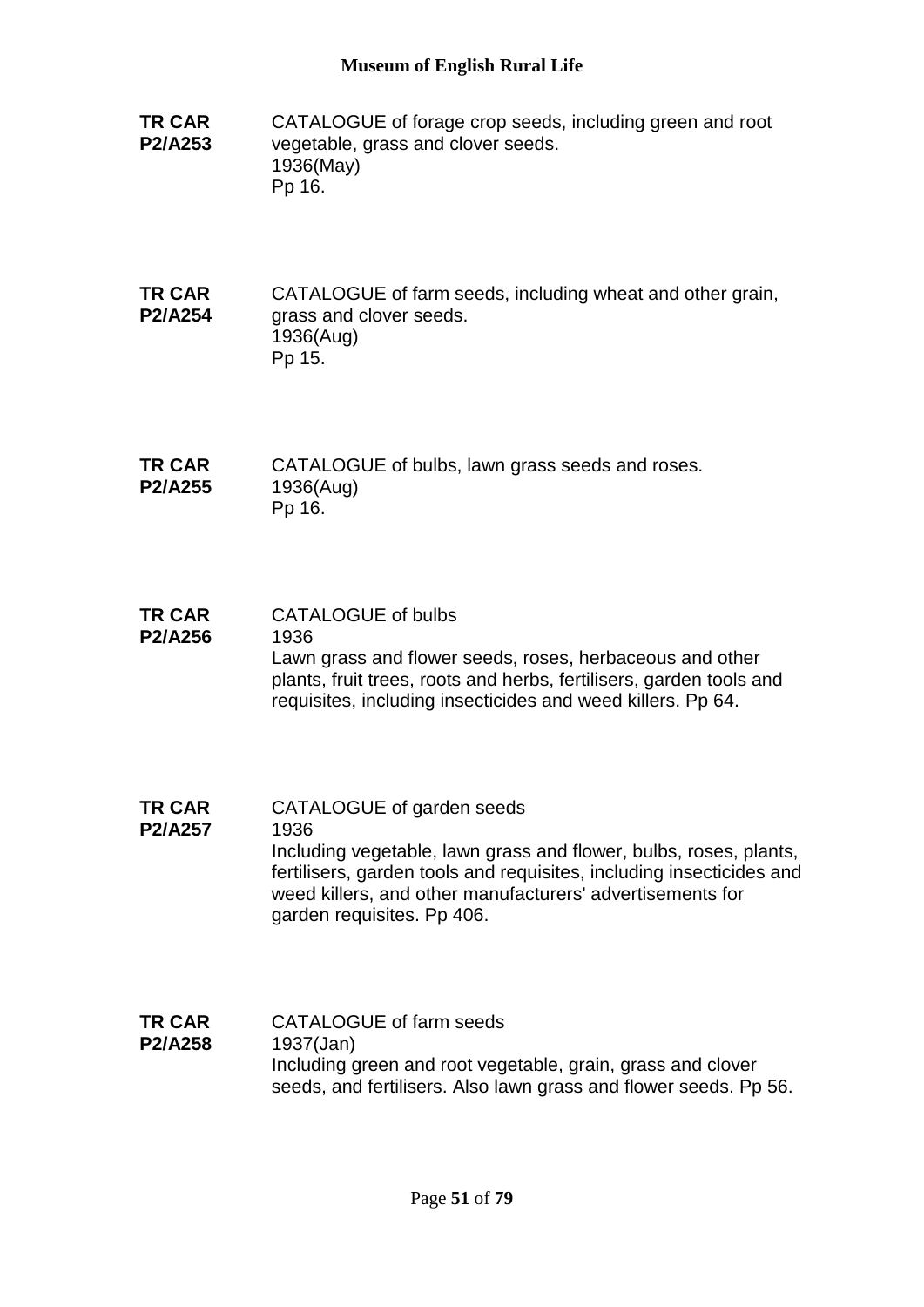**TR CAR P2/A259** CATALOGUE of garden seeds 1937(Jan) Including vegetable, lawn grass and flower, bulbs, weed killers, fertilisers, insecticides, garden tools and requisites, and other manufacturers' advertisements for garden requisites. Pp 105.

#### **TR CAR P2/A260** CATALOGUE of market garden seeds, including vegetable and flower seeds, fertilisers and insecticides. 1937(Jan) Pp 31.

- **TR CAR P2/A261** CATALOGUE of garden seeds 1937(Jan) Including flower, lawn grass and vegetable seeds, culinary roots, bulbs, garden tools and requisites, including fertilisers, insecticides and weed killers and other manufacturers' advertisements for garden requisites. Harrods Ltd., Knightsbridge, London S.W.1. Pp 104.
- **TR CAR P2/A261/1** ORDER FORM Blank specimen for seeds. 1937 Agent: Harrods Ltd., Knightsbridge, London S.W.1. Pp 2.
- **TR CAR P2/A262** BOOKLET, R. Beale, `The Practical Greenkeeper'. 1937(Feb) Includes advertisements. Pp 56.
- **TR CAR P2/A263** CATALOGUE of forage crop seeds, including green and root vegetable, grass and clover seeds. 1937(May) Pp 15.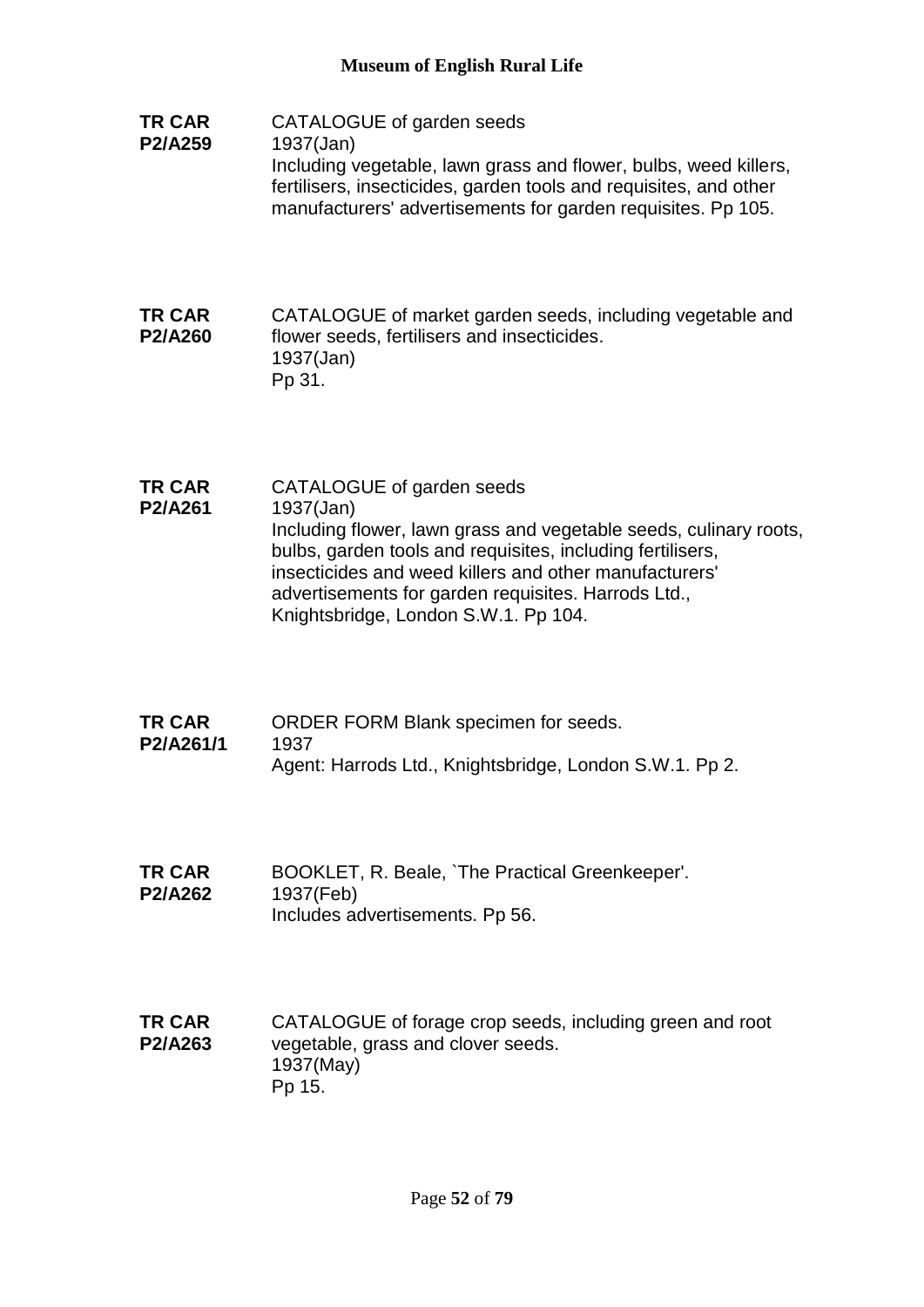- **TR CAR P2/A264** CATALOGUE of farm seeds, including wheat and other grain, grass and clover seeds. 1937(Aug) Pp 15.
- **TR CAR P2/A265** CATALOGUE of garden seeds 1937 Including vegetable, flower and lawn grass, bulbs, roots and plants, fertilisers, garden tools and requisites, including insecticides, weed killers, sprayers, and other manufacturers' advertisements for garden requisites. Pp 416.
- **TR CAR P2/A266** CATALOGUE of bulbs 1937 Lawn grass and flower seeds, roses, plants, fruit trees, roots and herbs, weed killers, fertilisers and garden requisites. Pp 64.
- **TR CAR P2/A267** CATALOGUE of garden seeds 1937 Including lawn grass, vegetable and flower, fertilisers, insecticides and garden requisites. For India. Agent: C.J. Lumsden, Calcutta, India. Pp 32.
- **TR CAR P2/A268** CATALOGUE of garden seeds 1938(Jan) Including flower, vegetable and lawn grass, culinary roots and plants, bulbs, fertilisers, weed killers, garden tools and requisites, including insecticides, and other manufacturers' advertisements for garden requisites. Pp 106.
- **TR CAR P2/A269** BOOKLET, R. Beale, `Tennis and Croquet Lawns'. 1938(Jan) Includes advertisements. Pp 16.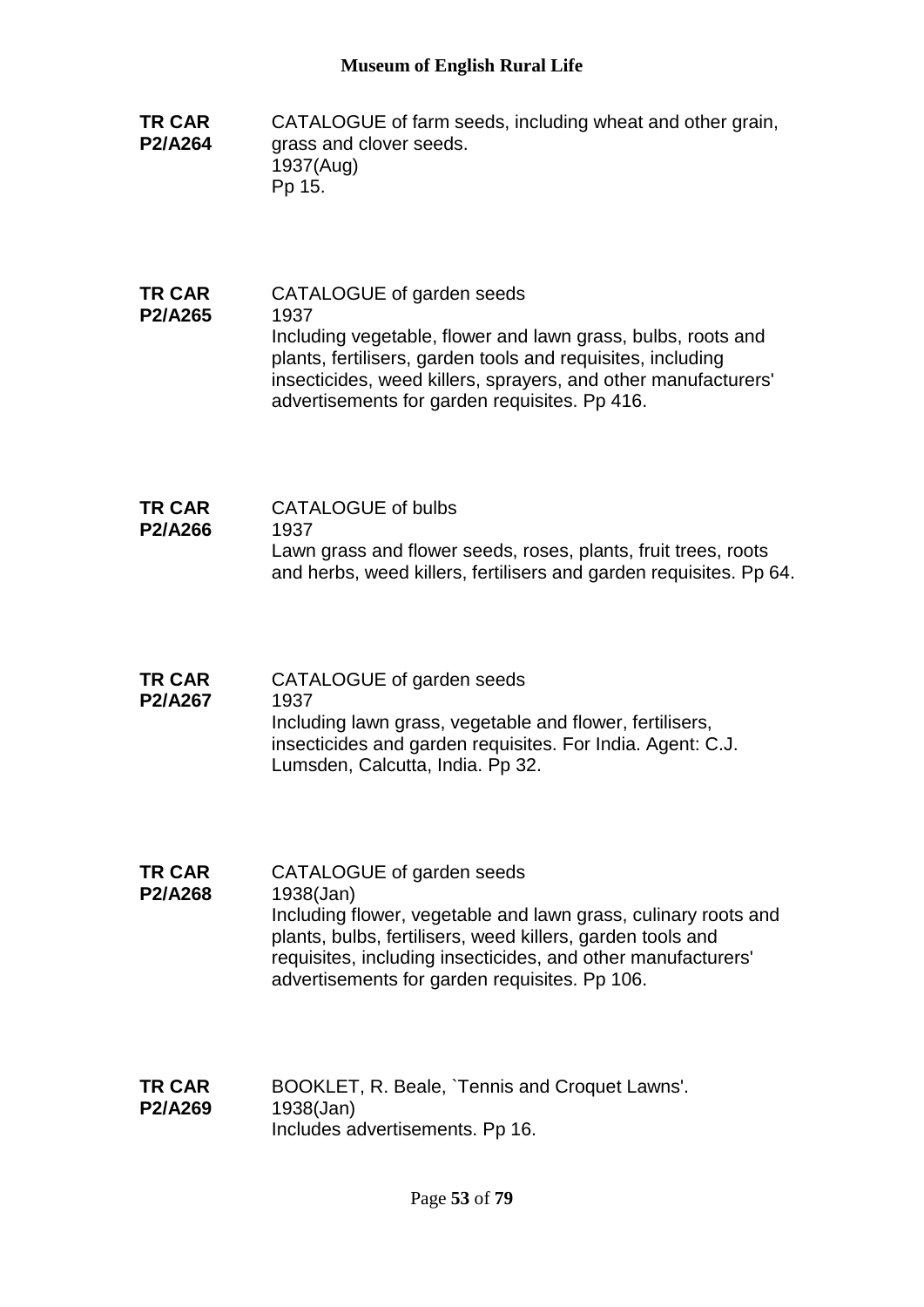#### **TR CAR P2/A270** CATALOGUE of garden seeds 1938(Jan) Including flower, lawn grass and vegetable seeds, bulbs, garden tools and requisites, including fertilisers, insecticides and weed killers, and other manufacturers' advertisements for garden requisites. Agent: Harrods Ltd., Knightsbridge, London S.W.1. Pp 104.

**TR CAR P2/A271** CATALOGUE of farm seeds 1938(Jan) Including grain, grass, clover, green and root vegetable seeds, fertilisers. Also lawn grass and flower seeds. Pp 56.

**TR CAR P2/A272** CATALOGUE of market garden seeds, including flower and vegetable, fertilisers and insecticides. 1938(Jan) Pp 31.

- **TR CAR P2/A273** BOOKLET, R. Beale, `The Practical Greenkeeper'. 1938(Feb) Includes advertisements. Pp 56.
- **TR CAR P2/A274** CATALOGUE of forage crop seeds, including green and root vegetable, grass and clover seeds. 1938(May) Pp 15.
- Page **54** of **79 TR CAR P2/A275** CATALOGUE of vegetable, flower, lawn grass and salad plant seeds 1938(Jun) Horticultural and garden requisites, including fertilisers,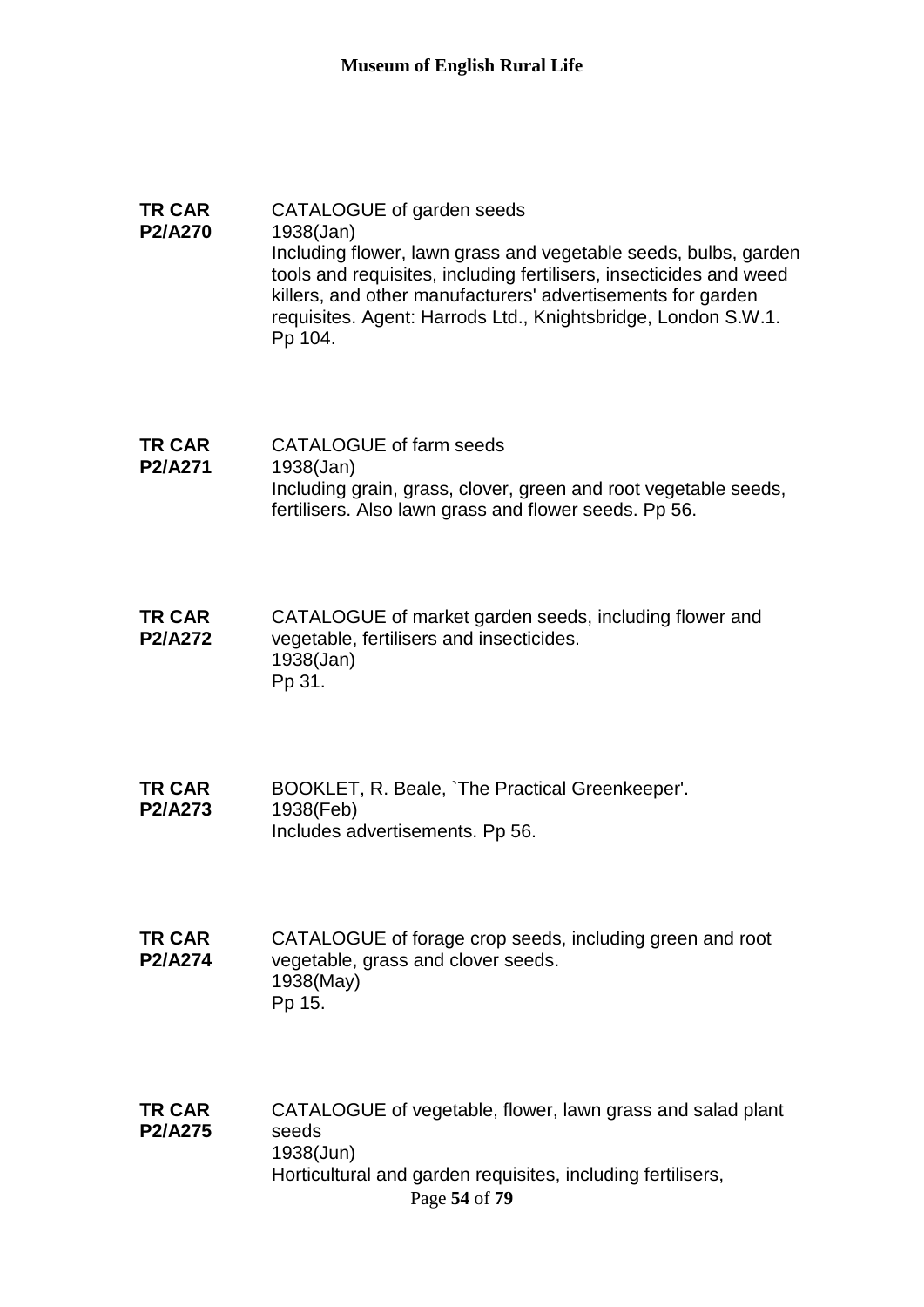insecticides, weed killers and tools. Pp 68.

**TR CAR P2/A276** CATALOGUE of bulbs, lawn grass seeds, roses, fertilisers and weed killers. 1938(Aug) Pp 16.

**TR CAR P2/A277** CATALOGUE of farm seeds, including wheat and other grain, grass and clover seeds. 1938(Sep) Pp 15.

- **TR CAR P2/A278** CATALOGUE of bulbs 1938 Lawn grass and flower seeds, roses, plants, fruit trees, roots and herbs, weed killers, fertilisers and garden requisites. Pp 64.
- **TR CAR**  CATALOGUE of bulbs
- **P2/A279** 1938 Lawn grass and flower seeds, roses, fruit trees, plants, roots and herbs, fertilisers, weed killers and garden requisites. Pp 48.
- **TR CAR P2/A279/1** ORDER FORM Blank specimen for the above. 1938 Pp 4.
- **TR CAR P2/A279/2** ENVELOPE, self-addressed. 1938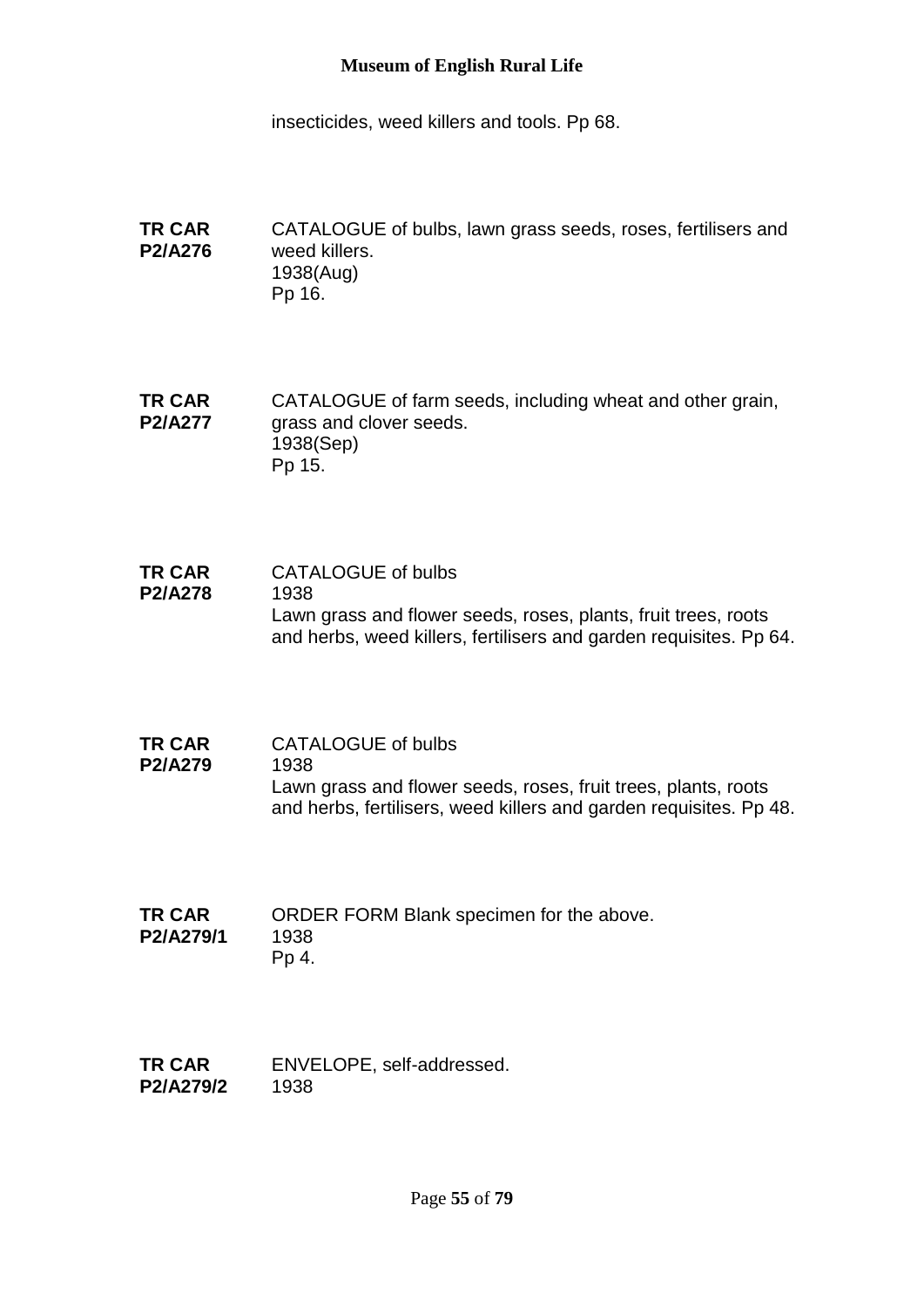- **TR CAR P2/A280** BOOKLET, R. Beale, `Tennis and Croquet Lawns'. 1939(Jan) Includes advertisements. Pp 16.
- **TR CAR P2/A281** CATALOGUE of garden seeds 1939(Jan) Including flower, lawn grass and vegetable, bulbs, culinary roots and plants, fertilisers, garden tools and requisites, including insecticides, weed killers and other manufacturers' advertisements for garden requisites. Pp 104.
- **TR CAR P2/A282** CATALOGUE of market garden seeds, including vegetable and flower seeds, insecticides and fertilisers. 1939(Jan) Pp 31.
- **TR CAR P2/A283** CATALOGUE of farm seeds 1939(Jan) Including grass, clover, green and root vegetable and grain, fertilisers. Also lawn grass and flower seeds. Pp 56.
- **TR CAR P2/A283/1** ORDER FORM Blank specimen for the above products. 1939(Feb) Pp 4.
- **TR CAR P2/A284** BOOKLET, R. Beale, `The Practical Greenkeeper'. 1939(Feb) Includes advertisements. Pp 56.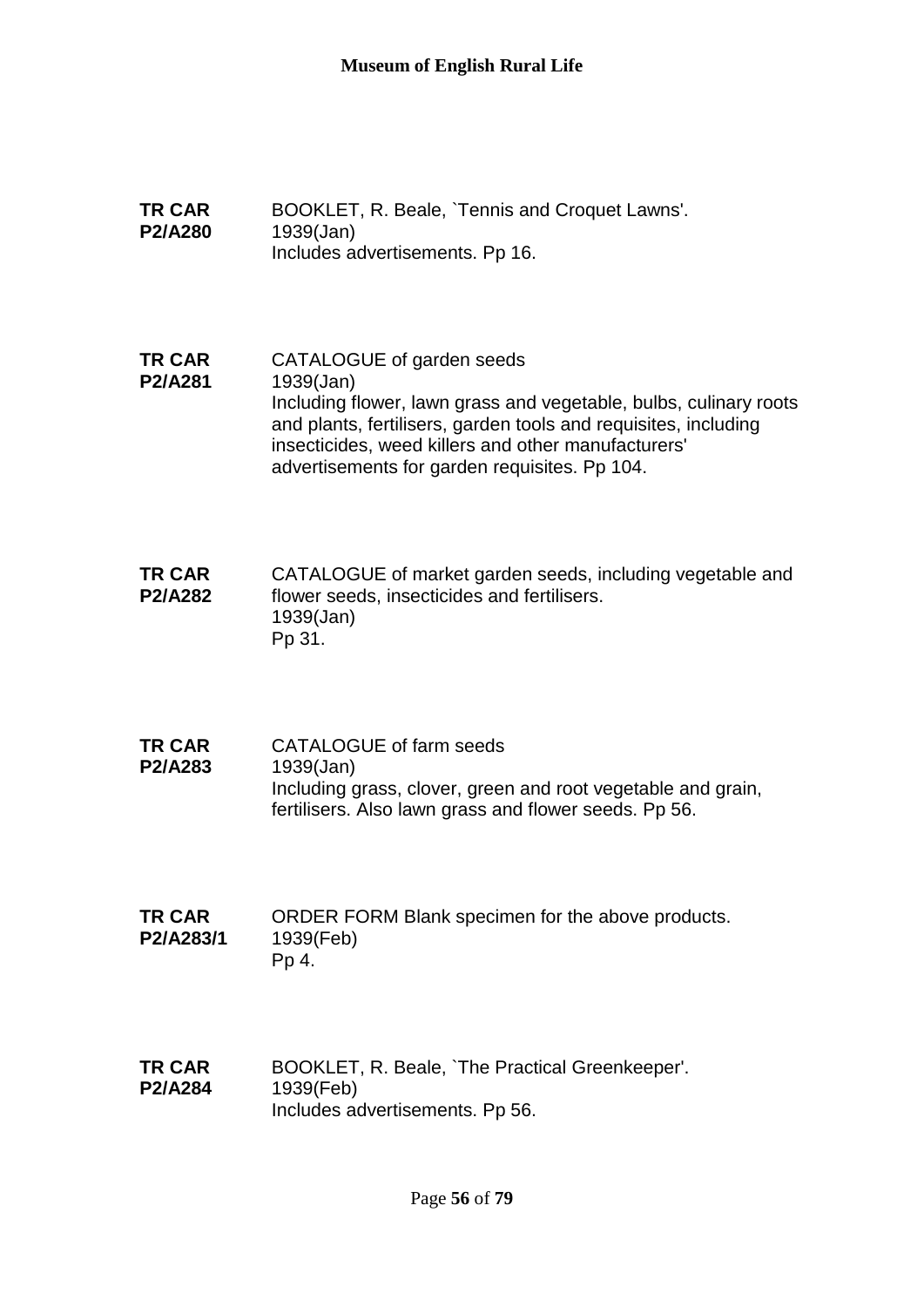**TR CAR P2/A285** CATALOGUE of forage crop seeds, including green and root vegetable, grass and clover seeds. 1939(May) Pp 15.

**TR CAR P2/A286** CATALOGUE of market garden seeds, including vegetable and flower seeds and bulbs. 1939(Jun) Pp 16.

- **TR CAR P2/A287** CATALOGUE of vegetable, flower, lawn grass and salad plant seeds 1939(Jun) Fertilisers, worm and weed killers, and horticultural and garden requisites, including insecticides, tools and light frames. Pp 68.
- **TR CAR P2/A288** CATALOGUE of farm seeds, including wheat and other grain, grass and clover seeds. 1939(Sep) Pp 15.

**TR CAR P2/A289** CATALOGUE of garden seeds 1939 Including flower, lawn grass and vegetable seeds, bulbs, roots and plants, garden tools and requisites, including fertilisers, garden rollers, lawn mowers, insecticides, and other manufacturers' advertisements for garden requisites. Pp 430.

Back cover missing.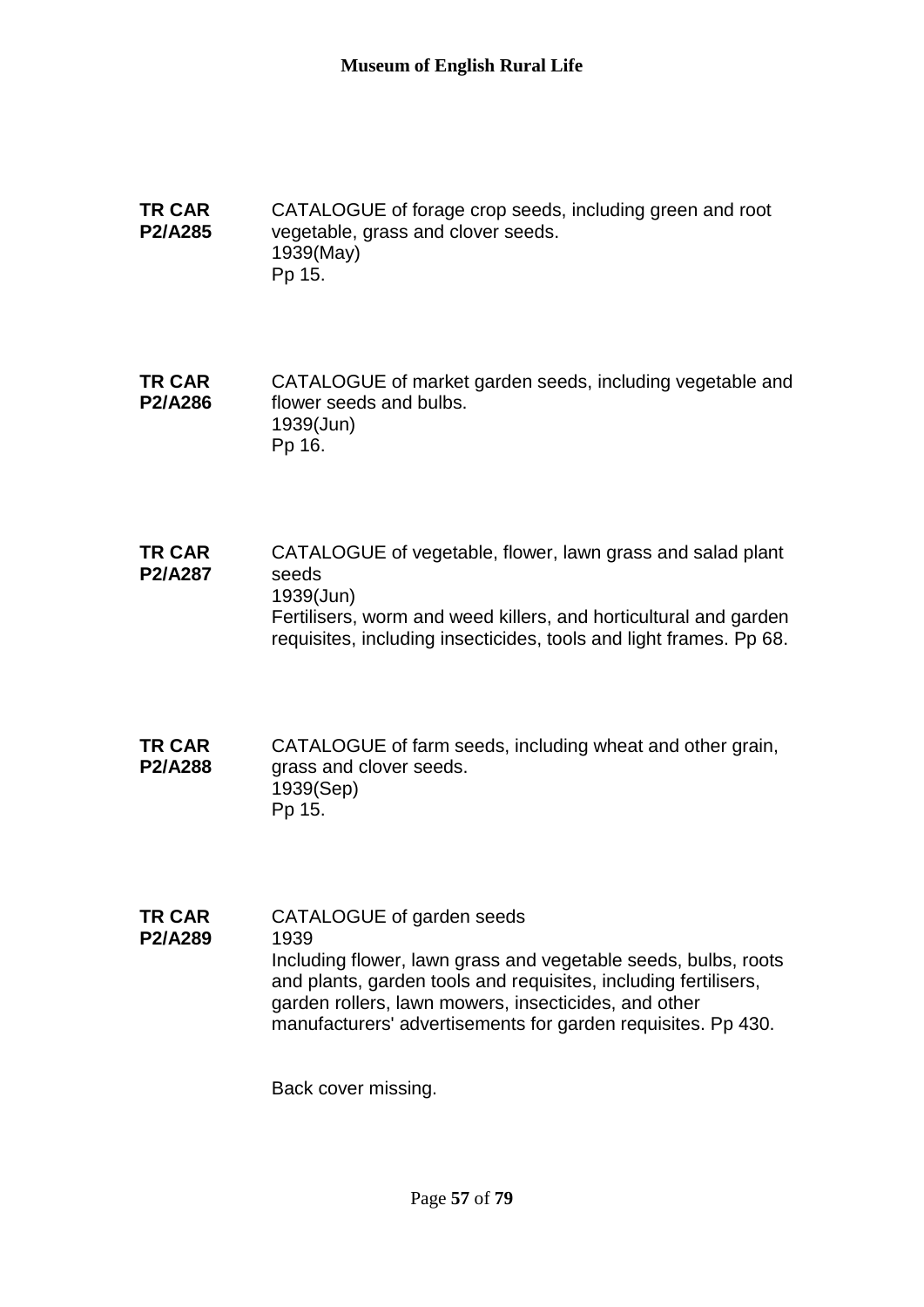- **TR CAR P2/A290** CATALOGUE of flower seeds. 1939 Also lawn grass seeds. Pp 9.
- **TR CAR P2/A291** CATALOGUE of bulbs 1939 Lawn grass and flower seeds, roses, plants, fruit trees, roots and herbs, fertilisers, weed killers and garden requisites. Pp 64.
- **TR CAR P2/A292** BOOKLET, R. Beale, `The Upkeep of Tennis and Croquet Lawns'. late 1930's Includes advertisements. Pp 16.
- **TR CAR P2/A293** BOOKLET, R. Beale, `The Upkeep of a Cricket Square'. late 1930's Includes advertisements. Pp 16.
- **TR CAR P2/A294** BOOKLET, R. Beale, `The Upkeep of Tennis and Croquet Lawns'. late 1930's Includes advertisements. Pp 16.
- **TR CAR P2/A295** CATALOGUE of farm seeds 1940 Including grain, grass, clover, green and root vegetable seeds and fertilisers. Also garden seeds. Pp 56.
- **TR CAR P2/A296** CATALOGUE of market garden seeds, including flower and vegetable seeds, fertilisers and insecticides. 1940(Jan) Pp 31.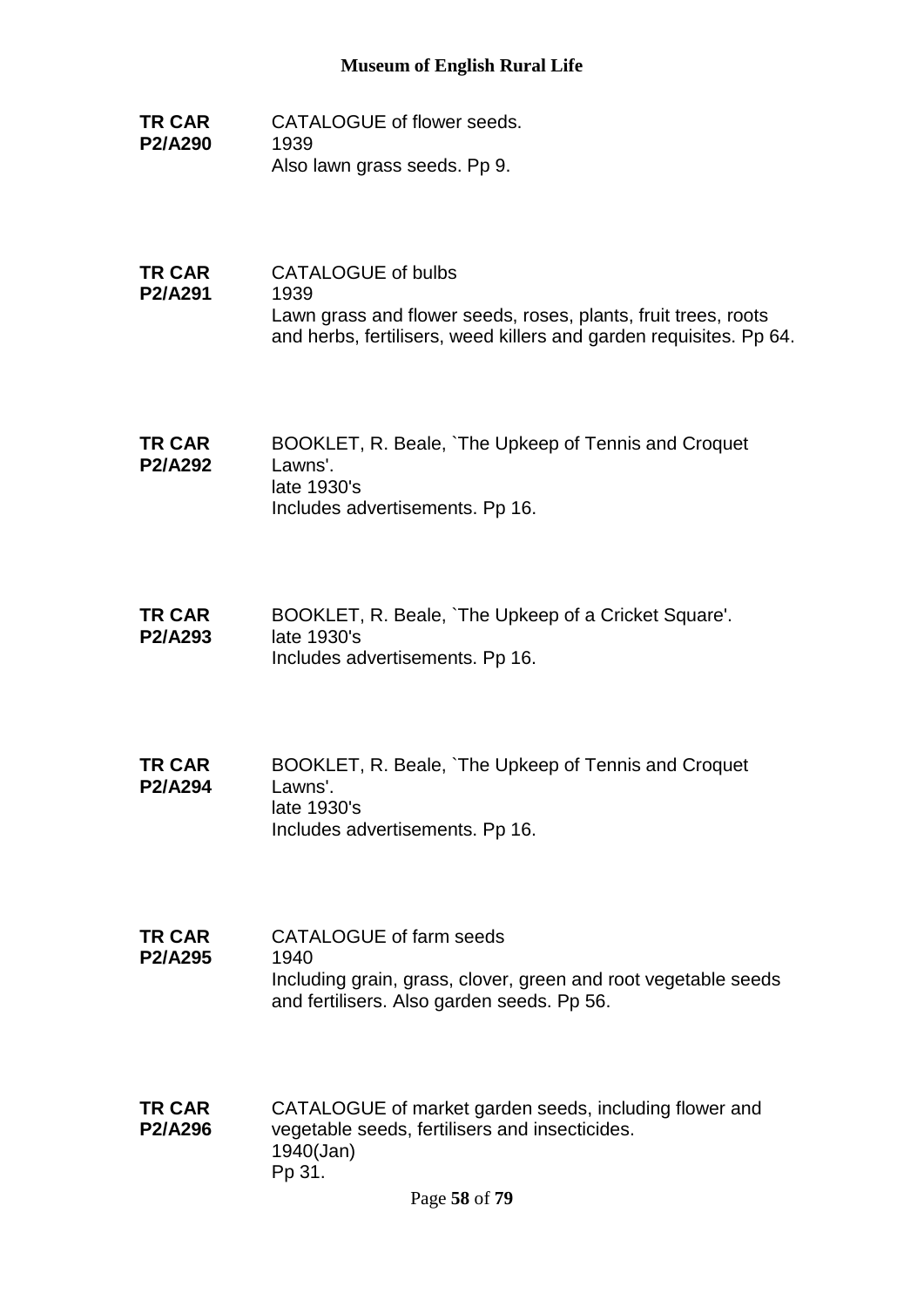#### **TR CAR P2/A297** CATALOGUE of garden seeds 1940(Jan) Including vegetable, flower and lawn grass seeds, fruit trees and shrubs, bulbs, garden tools and requisites, including fertilisers, insecticides, lawn mowers and weed killers, and other manufacturers' advertisements for garden requisites. Pp 120.

**TR CAR P2/A298** CATALOGUE of forage crop seeds, including green and root vegetable, grass and clover seeds. 1940(Jun) Pp 16.

**TR CAR P2/A299** CATALOGUE of farm seeds, including wheat and other grain, grass and clover seeds. 1940(Aug) Pp 15.

**TR CAR P2/A300** CATALOGUE of garden seeds 1940 Including lawn grass, vegetable and flower, fertilisers, insecticides and garden requisites. For India. Agent: C.J. Lumsden, Calcutta, India. Pp 32.

**TR CAR P2/A301** CATALOGUE of garden seeds 1941(Jan) Including vegetable, lawn grass and flower seeds, fruit trees and shrubs, bulbs, garden tools and requisites, including fertilisers, insecticides, and weed killers, lawn mowers, and other manufacturers' advertisements for garden requisites. Pp 96.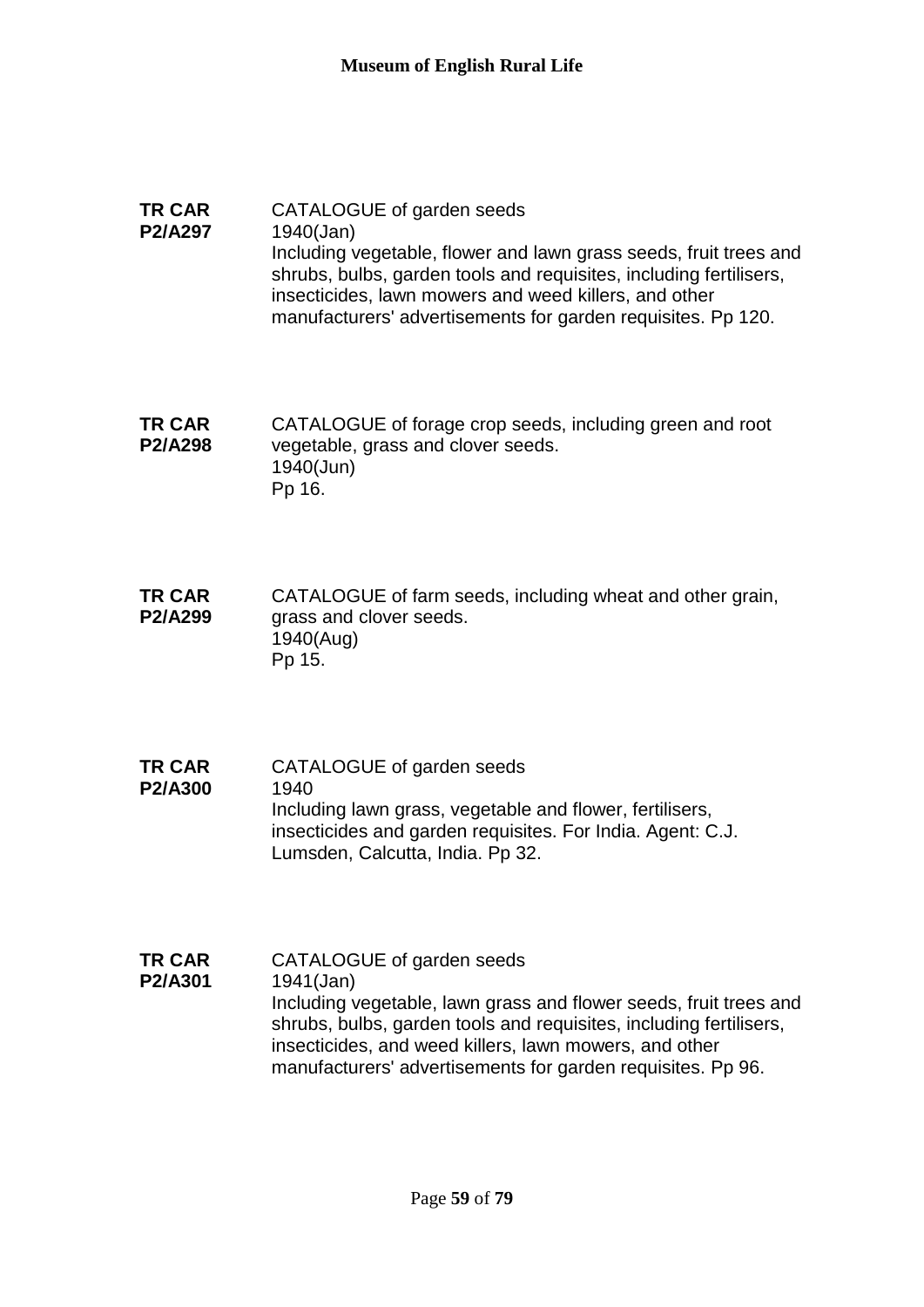- **TR CAR P2/A302** CATALOGUE of market garden seeds, including vegetable and flower. 1941(Jan) Pp 25.
- **TR CAR P2/A303** CATALOGUE of farm seeds 1941(Jan) Including grain, grass, clover, green and root vegetable seeds, and fertilisers. Also garden seeds. Pp 46.
- **TR CAR P2/A304** CATALOGUE of garden seeds 1941(Jul) Including vegetable, flower and lawn grass seeds, bulbs, fruit trees, roses, roots and herbs, garden tools and requisites, including fertilisers, insecticides and weed killers. Pp 31.
- **TR CAR P2/A305** CATALOGUE of farm seeds 1941(Sep) Including wheat and other grain, green and root vegetable seeds, and fertilisers. Pp 15.
- **TR CAR P2/A306** CATALOGUE of farm seeds 1942(Jan) Including grain, green and root vegetable, grass and clover, and fertilisers. Also garden seeds. Pp 40.
- **TR CAR P2/A307** CATALOGUE of garden seeds 1942(Jan) Including vegetable, flower and lawn grass seeds, bulbs, culinary roots and plants, trees and shrubs, including fruit, garden tools and requisites, including fertilisers, weed killer, insecticides, and other manufacturers' advertisements for garden requisites. Pp 96.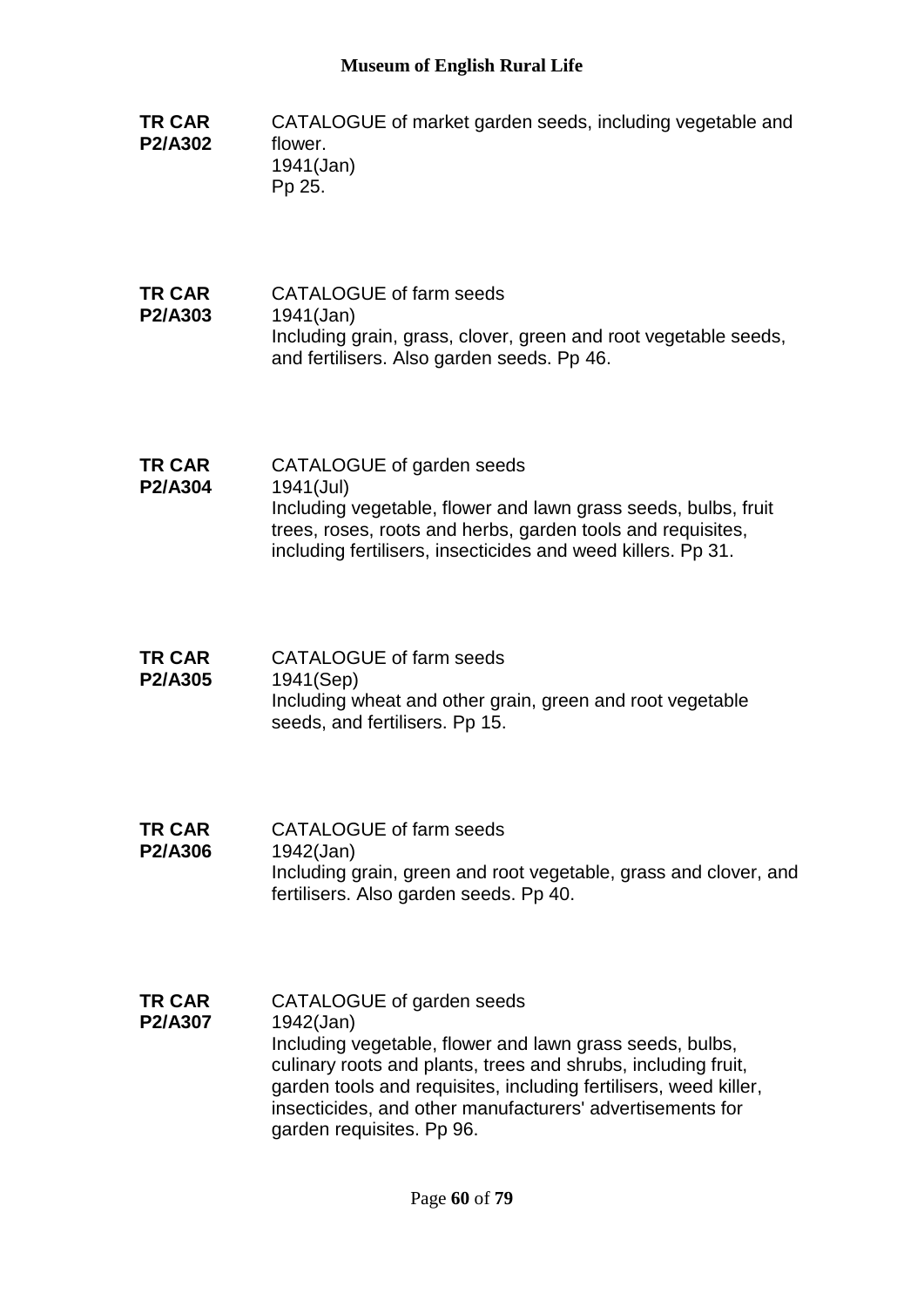**TR CAR P2/A308** CATALOGUE of farm seeds 1943(Jan) Including grain, grass and clover, green and root vegetable, and fertilisers. Pp 24.

**TR CAR P2/A308/1** ORDER FORM Blank specimen for farm seeds. 1943(Feb) Pp 4.

- **TR CAR P2/A308/2** ENVELOPE, self-addressed. 1943
- **TR CAR P2/A309** CATALOGUE of garden seeds 1943(Jan) Including vegetable, lawn grass and flower seeds, culinary roots, herbs and plants, garden tools and requisites, including fertilisers, insecticides and weed killers, and other manufacturers' advertisements for garden requisites. Pp 48.
- **TR CAR P2/A310** CATALOGUE of farm seeds 1944(Jan) Including grain, grass and clover, green and root vegetable, and fertilisers. Also garden seeds. Pp 24.
- **TR CAR P2/A311** CATALOGUE of vegetable seeds 1944(Jan) Garden tools and requisites, including fertilisers, insecticides and weed killers, and other manufacturers' advertisements for garden requisites. Pp 36.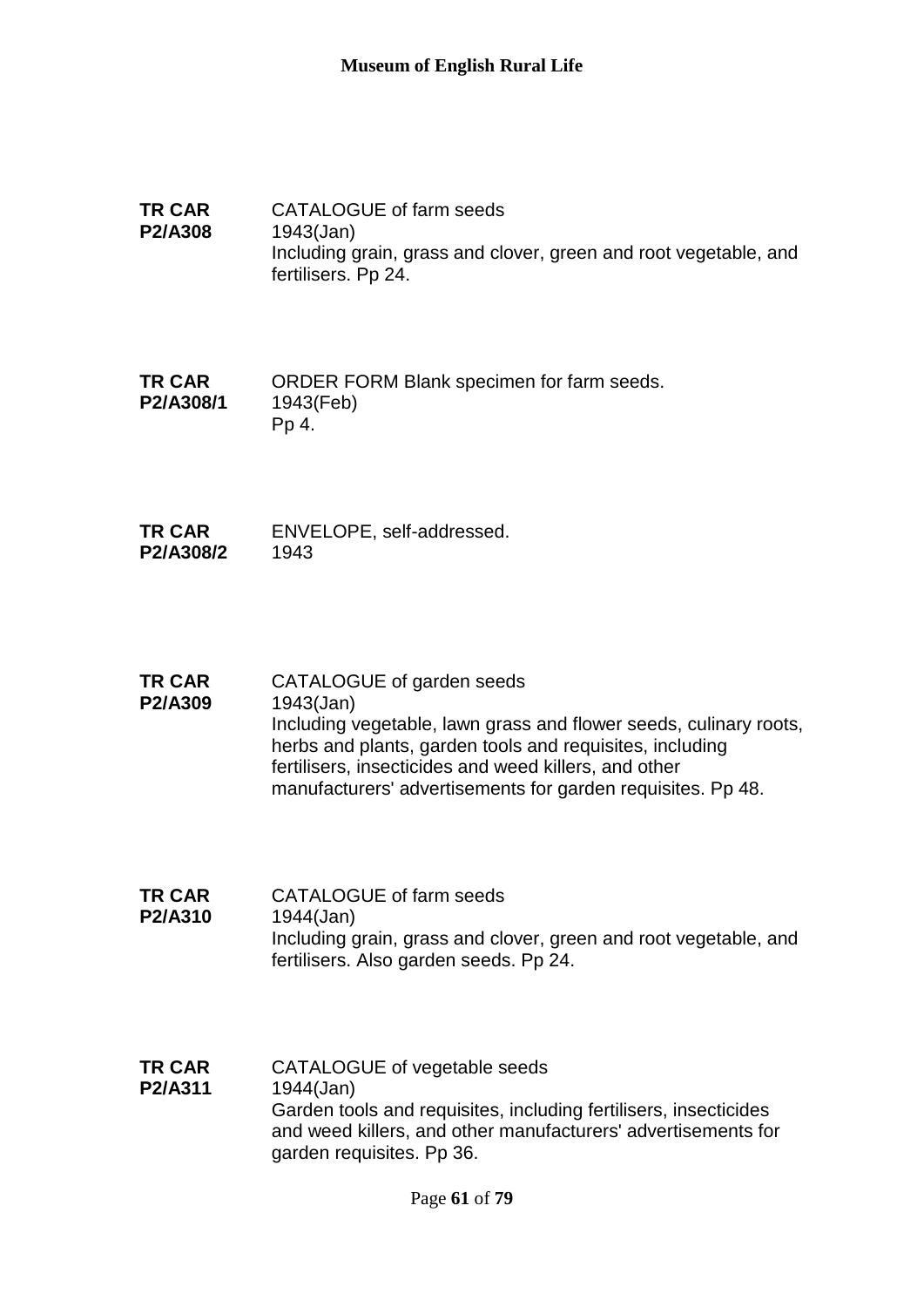- **TR CAR P2/A312** LEAFLET for flower and lawn grass seeds. 1944(Jan) Pp 8.
- **TR CAR P2/A313** CATALOGUE of farm seeds 1945(Jan) Including grain, grass and clover, green and root vegetables, and fertilisers. Also garden seeds. Pp 24.
- **TR CAR P2/A314** CATALOGUE of garden vegetable seeds 1945(Jan) Fertilisers, insecticides, weed killers, garden tools and requisites, and other manufacturers' advertisements for garden requisites. Pp 36.
- **TR CAR P2/A315** CATALOGUE of farm seeds 1946(Jan) Including green and root vegetables, grain, grass and clover seeds, and fertilisers. Pp 24.
- **TR CAR P2/A316** CATALOGUE of garden seeds 1946(Jan) Including vegetable, lawn grass and flower seeds, bulbs, herbs, trees and shrubs, including fruit, ornamental and coniferous, herbaceous, hedging and climbing plants, fertilisers, insecticides, weed killers, garden tools and requisites, including sprayers and garden frames, and other manufacturers' advertisements for garden requisites. Pp 48.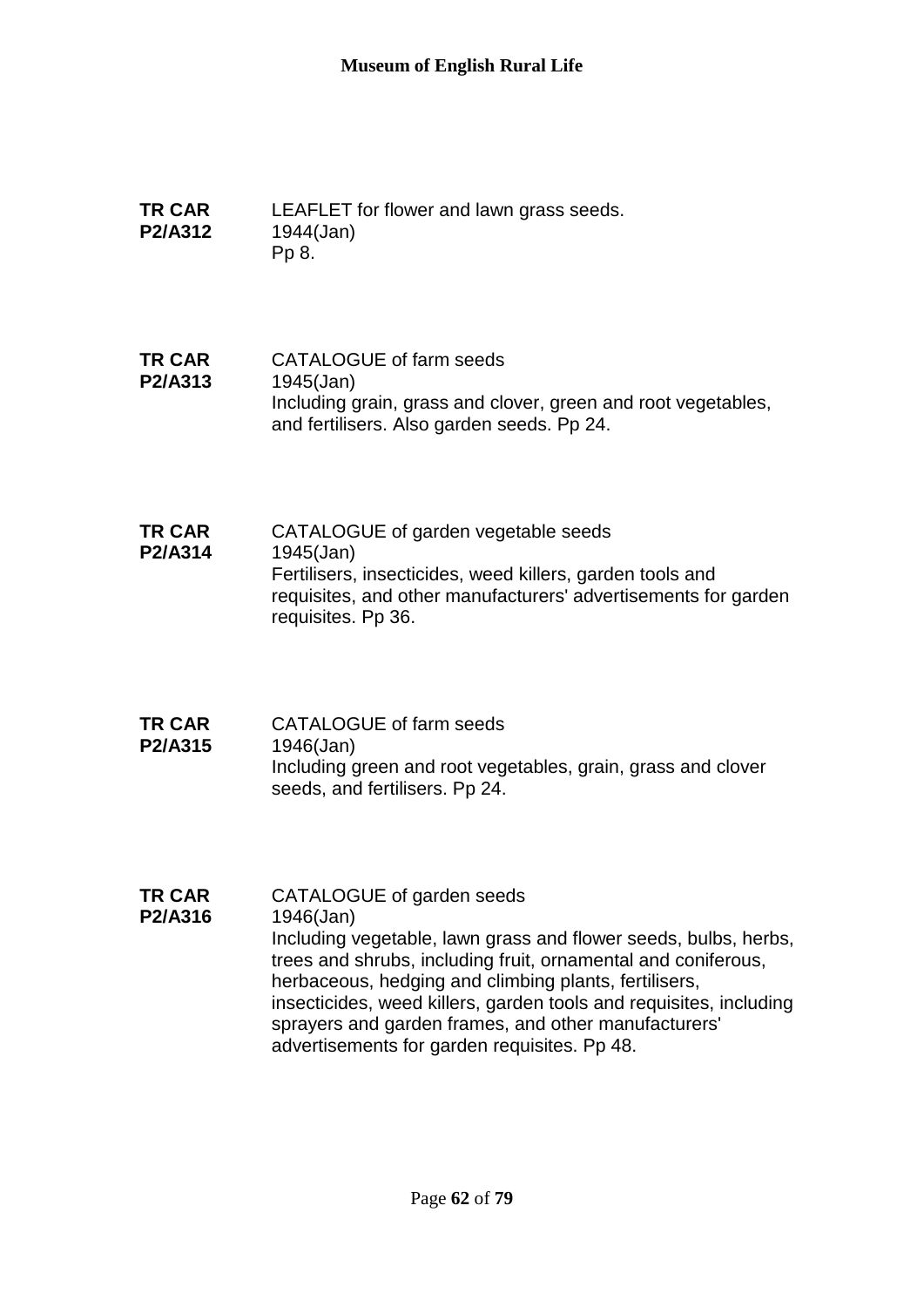- **TR CAR P2/A317** CATALOGUE of farm seeds 1947(Jan) Including grain, green and root vegetable seeds, and fertilisers. Also garden seeds. Pp 36.
- **TR CAR P2/A318** CATALOGUE of garden seeds 1947(Jan) Including vegetable, lawn grass and flower seeds, roots and plants, bulbs, trees and shrubs, including fruit, ornamental and coniferous, herbaceous, climbing, aquatic and hedging plants, fertilisers, insecticides, weed killers, garden tools and requisites, including lawn mowers and sprayers, and other manufacturers' advertisements for garden requisites. Pp 64.
- **TR CAR P2/A319** CATALOGUE of bulbs 1947(Aug) Vegetable, flower and lawn grass seeds, trees and shrubs, including fruit, herbaceous plants, roses, roots and herbs, garden tools and requisites, including fertilisers, insecticides and weed killers. Pp 25.
- **TR CAR P2/A320** CATALOGUE of farm seeds 1948(Jan) Including green and root vegetable, grain, grass and clover seeds, and fertilisers. Also garden seeds. Pp 36.
- **TR CAR P2/A321** CATALOGUE of garden seeds 1948(Jan) Including vegetable, lawn grass and flower seeds, bulbs, roots and herbs, herbaceous and aquatic plants, fertilisers, insecticides, weed killers, garden tools and requisites, including greenhouses and sprayers, and other manufacturers' advertisements for garden requisites. Pp 72.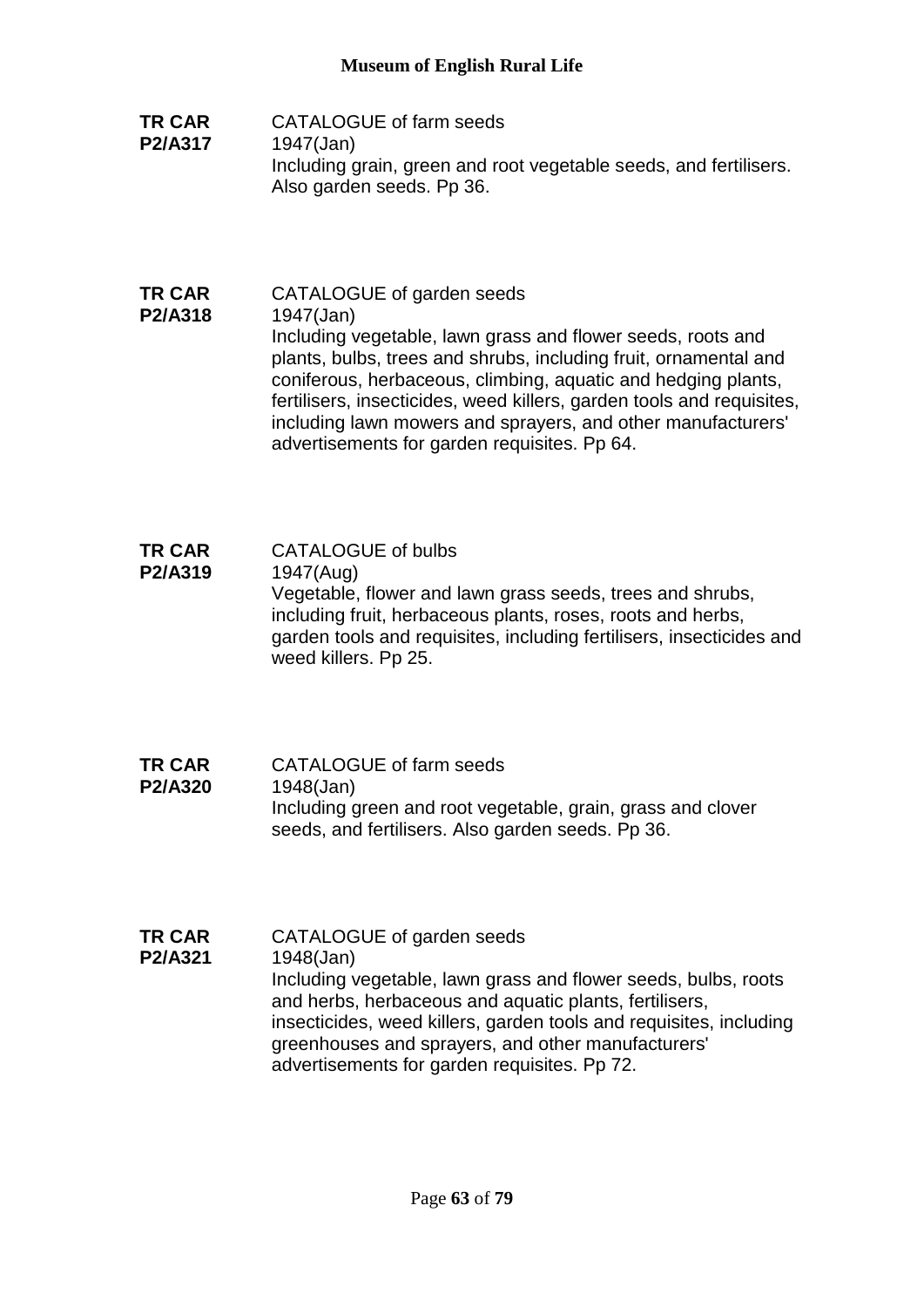- **TR CAR P2/A321/1** ORDER FORM Blank specimen including price list, for the above products. 1948 Pp 12.
- **TR CAR P2/A322** CATALOGUE of bulbs 1948 Flower, vegetable and lawn grass seeds, trees and shrubs, including fruit and ornamental, roses, roots, herbs, plants, fertilisers, garden tools and requisites, including weed killers and insecticides. Pp 25.
- **TR CAR P2/A323** CATALOGUE of farm seeds 1949(Jan) Including green and root vegetable, grain, grass and clover, and fertilisers. Also garden seeds. Pp 36.
- **TR CAR P2/A324** CATALOGUE of garden seeds 1949(Jan)

Including vegetable, flower and lawn grass seeds, roots and herbs, bulbs, roses, trees and shrubs, including fruit and flowering, herbaceous and other plants, fertilisers, insecticides, weed killers, garden tools and requisites, including greenhouses, sprayers, and other manufacturers' advertisements for garden requisites. Pp 72.

- **TR CAR P2/A325** CATALOGUE of farm seeds 1950(Jan) Including green and root vegetable, grain, grass and clover, fertilisers. Also garden seeds. Pp 36.
- Page **64** of **79 TR CAR P2/A326** CATALOGUE of garden seeds 1950 Including vegetable, flower and lawn grass seeds, roots and herbs, bulbs, roses, herbaceous and other plants, trees and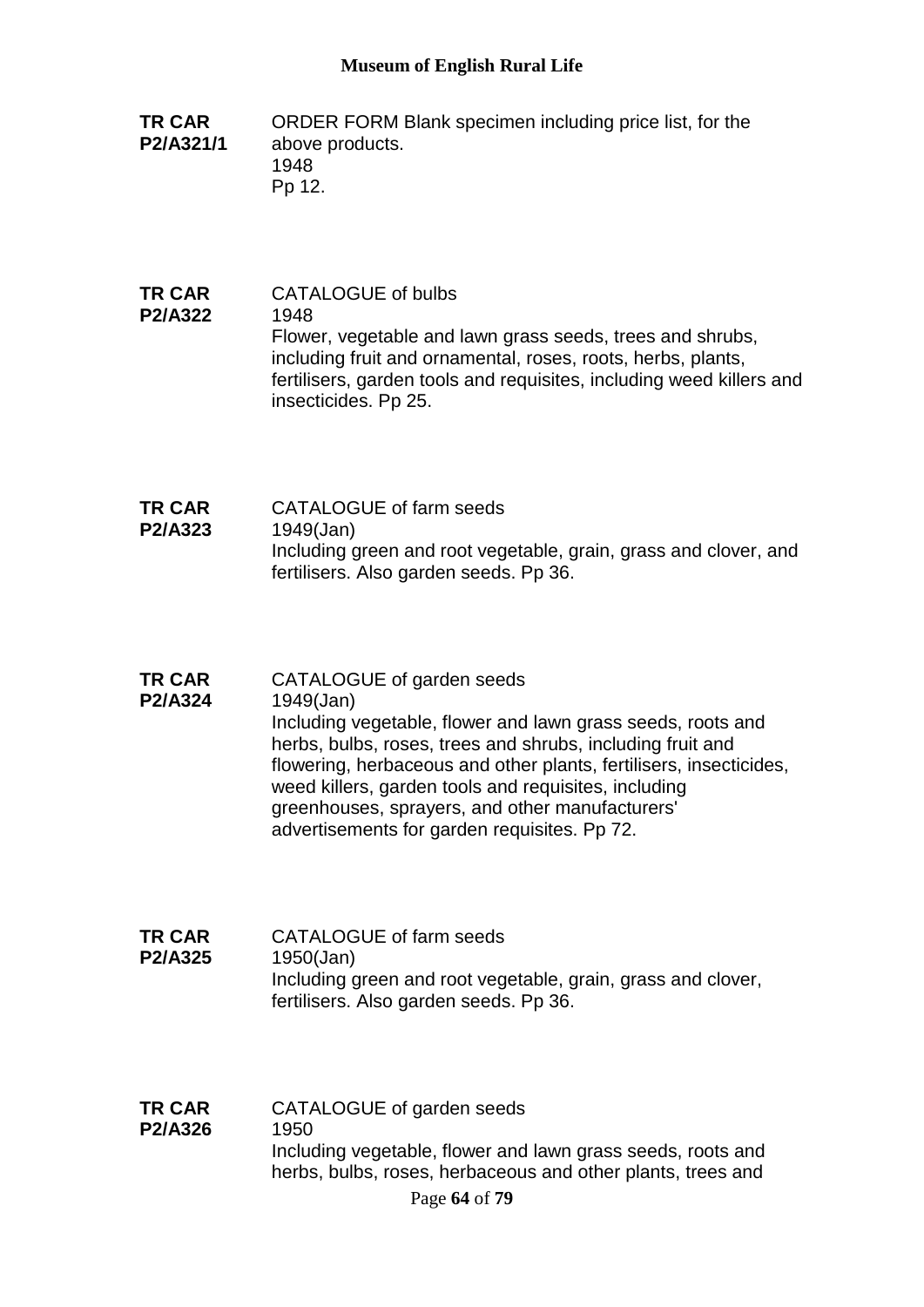shrubs, including fruit and flowering, fertilisers, insecticides, weed killers, garden tools and sundries, including frames and sprayers, and other manufacturers' advertisements for garden sundries. Pp 80.

- **TR CAR P2/A327** CATALOGUE of bulbs 1950(Aug) Flower and lawn grass seeds, trees and shrubs, including ornamental and fruit, roots, herbs, plants, roses, herbaceous and greenhouse plants, fertilisers, garden tools and requisites, including insecticides and weedkillers. Pp 33.
- **TR CAR P2/A328** CATALOGUE of farm seeds 1950(Sep) Including wheat and other grain, green and root vegetable, grass and clover, and fertilisers. Pp 19.
- **TR CAR P2/A329** CATALOGUE of garden seeds 1951(Jan) Including vegetable, flower and lawn grass seeds, roses, trees and shrubs, including fruit and flowering, roots and herbs, herbaceous and greenhouse plants, bulbs, fertilisers, insecticides, weed killers, garden tools and requisites, including frames, and other manufacturers' advertisements for garden requisites. Pp 96.
- **TR CAR P2/A330** CATALOGUE of farm seeds 1951(Jan) Including grain, grass, clover, green and root vegetable seeds, and fertilisers. Pp 36.
- **TR CAR P2/A330/1** ORDER FORM Blank specimen for the above products. 1951 Pp 4.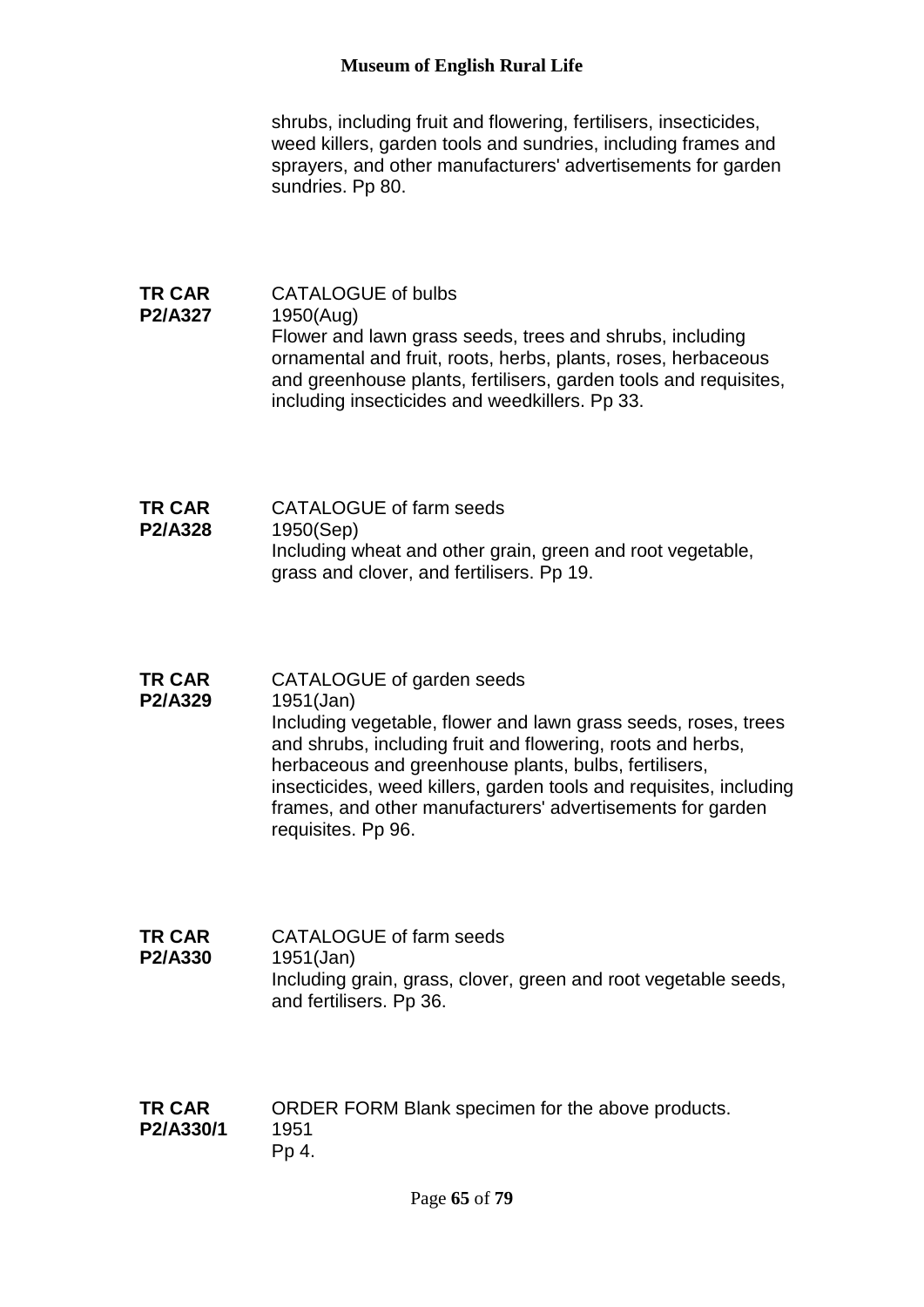- **TR CAR P2/A331** CATALOGUE of bulbs 1951(Aug) Lawn grass, flower and vegetable seeds, trees and shrubs, including fruit trees, roses, herbaceous plants, greenhouse plants, culinary roots and herbs, horticultural and garden requisites. Pp 40.
- **TR CAR P2/A331/1** ORDER FORM Blank specimen for the above products. 1951 Pp 2.
- **TR CAR P2/A331/2** ENVELOPE, self-addressed. 1951
- **TR CAR P2/A332** CATALOGUE of market garden seeds 1951 Including flower and vegetable, fertilisers and insecticides. Pp 29.
- **TR CAR P2/A333** CATALOGUE of garden seeds 1952(Jan) Including grass, lawn grass and vegetable seeds, bulbs, trees and shrubs, including fruit and flowering plants, roses, fertilisers, garden tools and requisites, including insecticides, weed killers, garden frames. Also other manufacturers' advertisements for garden requisites. Pp 96.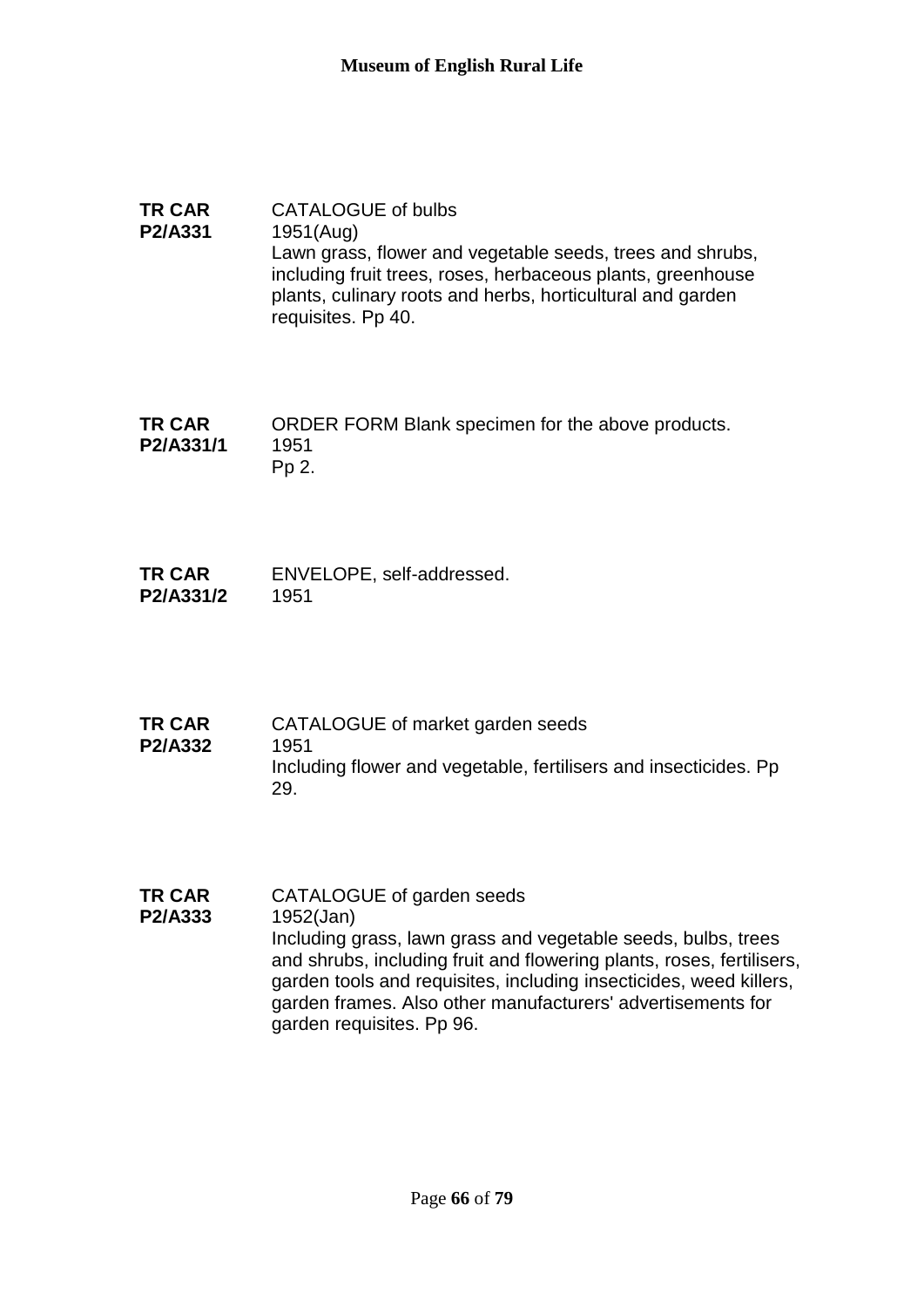- **TR CAR P2/A334** CATALOGUE of farm seeds 1952(Jan) Including grain, grass, clover, green and root vegetable seeds, and fertilisers. Also lawn grass seeds. Pp 36.
- **TR CAR P2/A335** CATALOGUE of bulbs 1952(Aug) Vegetable, flower and lawn grass seeds, trees and shrubs, including fruit and ornamental, roses, herbaceous and greenhouse plants, roots, herbs, plants, fertilisers, garden tools and sundries, including weed killers and insecticides. Pp 40.

| <b>TR CAR</b> | ORDER FORM Blank specimen for the above products. |
|---------------|---------------------------------------------------|
| P2/A335/1     | c.1952                                            |
|               | Pp 2.                                             |

**TR CAR P2/A335/2** ENVELOPE, self-addressed. c.1952

**TR CAR P2/A336** CATALOGUE of market garden seeds, including vegetable and flower seeds, fertilisers, insecticides. 1952 Pp 29.

**TR CAR P2/A337** CATALOGUE of garden seeds 1953(Jan) Including flower, vegetable and lawn grass seeds, bulbs, culinary roots, plants and herbs, trees and shrubs, including fruit, roses, herbaceous, indoor and greenhouse plants, fertilisers, insecticides, weed killers, garden tools and requisites, including greenhouses, lawn mowers and sprayers and other manufacturers' advertisements for garden requisites. Pp 96.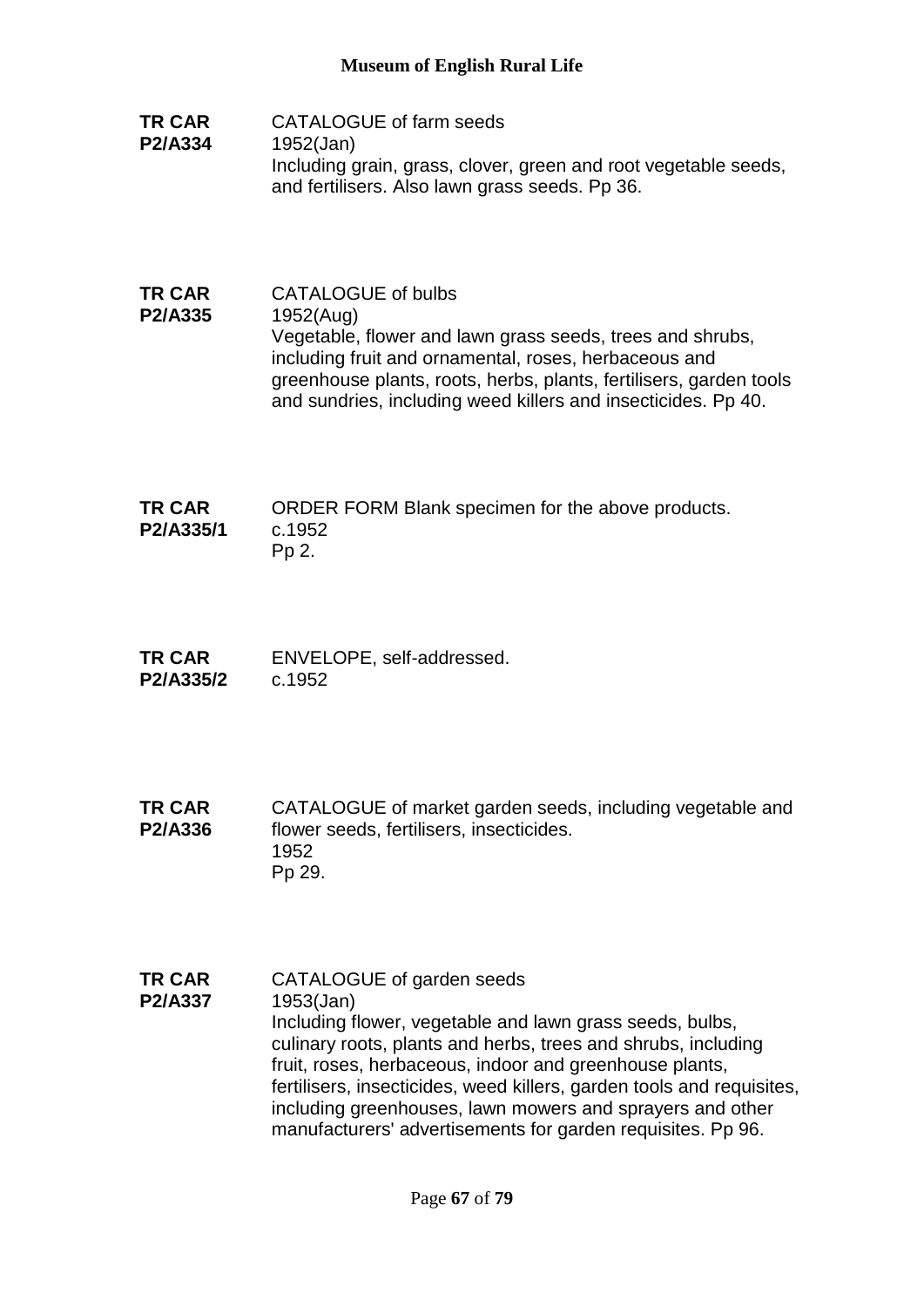#### **TR CAR P2/A338** CATALOGUE of bulbs 1953(Aug) Vegetable, flower and lawn grass seeds, trees and shrubs, including ornamental and fruit, roses, roots, herbs, plants, fertilisers, garden tools and requisites, including weed killers and insecticides. Pp 40.

**TR CAR P2/A338/1** ORDER FORM Blank specimen for the above products. 1953 Pp 2.

**TR CAR P2/A339** CATALOGUE of market garden seeds, including vegetable and flower, fertilisers, insecticides and sundries. 1953 Pp 35.

**TR CAR P2/A340** BOOKLET concerning history, products and premises of the firm. early 1950's Pp 10.

Two copies.

**TR CAR P2/A341** CATALOGUE of garden seeds 1954(Jan) Including vegetable, flower and lawn grass seeds, bulbs, roses, trees and shrubs, including flowering and fruit, plants, culinary roots, garden tools and requisites, including fertilisers, insecticides, weed killers, lawn mowers, garden frames. Also other manufacturers' advertisements for garden requisites. Pp 104.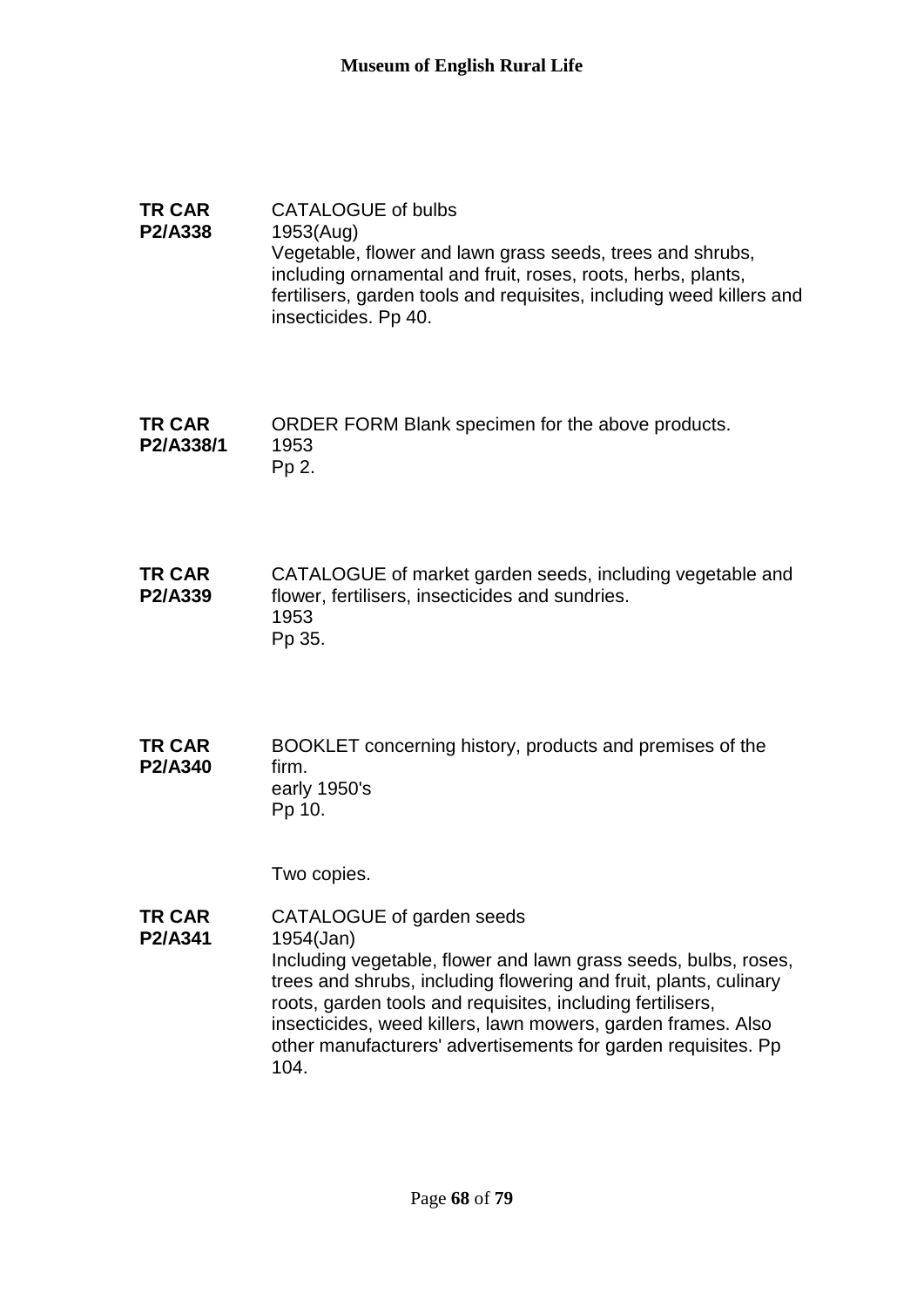**TR CAR P2/A342** CATALOGUE of bulbs 1954(Aug)

Flower, vegetable and lawn seeds, trees and shrubs, including ornamental and fruit, roots, herbs, plants, roses, fertilisers, garden tools and requisites, including insecticides and fertilisers. Pp 48.

- **TR CAR P2/A343** CATALOGUE of farm seeds 1955(Jan) Including grain, grass and clover, green and root vegetable, insecticides and weed killers. Also garden seeds and plants. Pp 36.
- **TR CAR P2/A344** CATALOGUE of garden seeds 1955(Jan) Including lawn grass, vegetable and flower seeds, bulbs, roots and plants, trees and shrubs, including flowering and fruit, fertilisers, garden tools and requisites, including weed killers and insecticides. Also other manufacturers' advertisements for garden requisites. Pp 64.
- **TR CAR P2/A345** CATALOGUE of bulbs 1955(Aug) Flower, vegetable and lawn grass seeds, trees and shrubs, including ornamental, fruit and coniferous, roses, culinary roots, herbs, plants, fertilisers, garden tools and requisites, including weed killers and insecticides. Pp 48.
- **TR CAR P2/A346** CATALOGUE of farm seeds 1956(Jan) Including grain, grass and clover, green and root vegetable. Also garden seeds. Pp 36.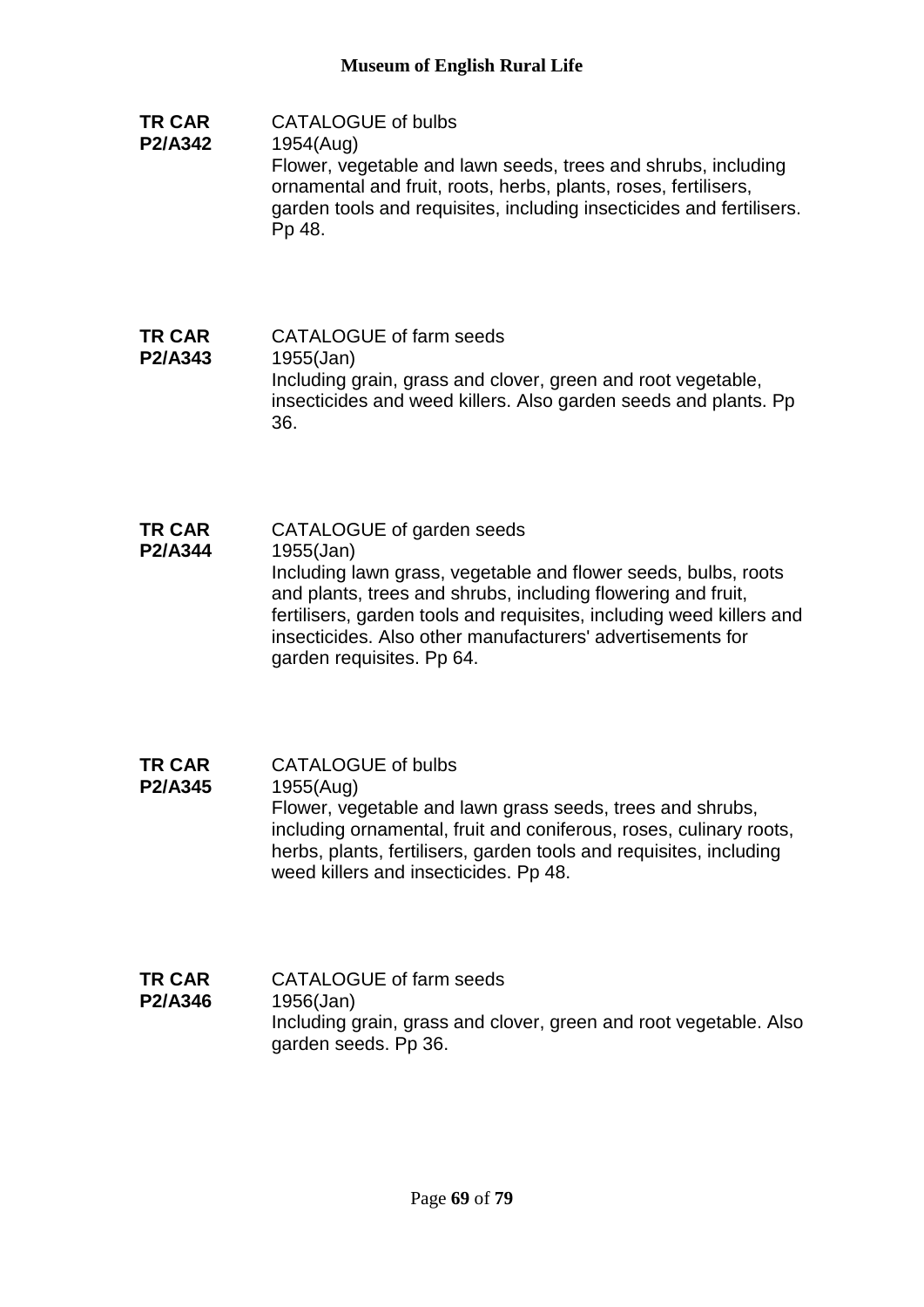- **TR CAR P2/A347** CATALOGUE of garden seeds 1956(Jan) Including vegetable, lawn grass and flower seeds, culinary roots, bulbs, plants, trees and shrubs, including fruit and ornamental, fertilisers, garden tools and requisites, including insecticides and weed killers. Also other manufacturers' advertisements for garden requisites. Pp 64.
- **TR CAR P2/A348** CATALOGUE of farm seeds 1957(Jan) Including grain, green and root vegetable, grass and clover, weed killers. Also garden seeds. Pp 36.
- **TR CAR P2/A349** CATALOGUE of garden seeds 1957(Jan) Including vegetable, lawn grass and flower seeds, roots and herbs, bulbs, trees and shrubs, including fruit and flowering, herbaceous, greenhouse and other plants, fertilisers, insecticides, weed killers, garden tools and requisites, including greenhouses, frames, sprayers, and other manufacturers' advertisements for garden requisites. Pp 104.
- **TR CAR P2/A349/1** ORDER FORM Blank specimen including price list, for the above products. 1957 Pp 32.
- **TR CAR P2/A350** CATALOGUE of bulbs 1957(Aug) Vegetable, flower and lawn grass seeds, trees and shrubs, including ornamental, fruit and coniferous, roses, culinary roots, herbs, plants, fertilisers, garden tools and requisites, including weed killers and insecticides. Pp 48.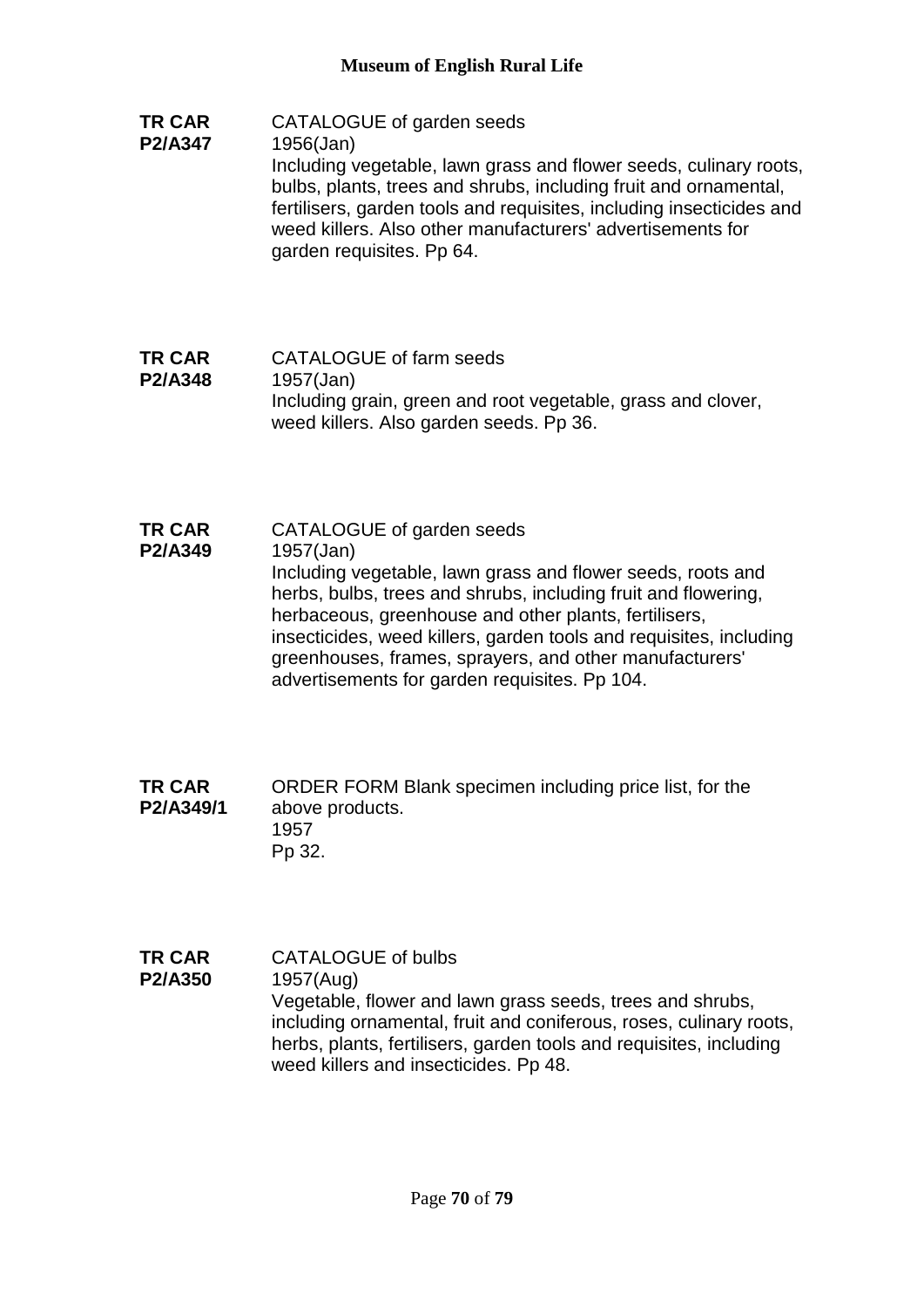- **TR CAR P2/A351** CATALOGUE of garden seeds 1958(Jan) Including vegetable, flower and lawn grass seeds, bulbs, herbs, trees and shrubs, including fruit and flowering, roses, plants, fertilisers, weed killers, insecticides, garden tools and requisites, and other manufacturers' advertisements for garden requisites. Pp 64.
- **TR CAR P2/A352** CATALOGUE of garden seeds 1959(Jan) Including vegetable, lawn grass and flower seeds, bulbs, roots, herbs, roses, plants, trees and shrubs, fertilisers, weed killers, insecticides, garden tools and requisites, and other manufacturers' advertisements for garden requisites. Pp 72.
- **TR CAR P2/A353** CATALOGUE of farm seeds 1960(Jan) Including grain, grass and clover, and fertilisers. Also garden seeds. Pp 36.
- **TR CAR P2/A354** CATALOGUE of bulbs 1960(Jul) Flower, vegetable and lawn grass seeds, trees and shrubs, including coniferous and fruit, roses, herbaceous and other plants, indoor plants, culinary roots and herbs, garden tools and requisites, including fertilisers and insecticides. Pp 48.
- **TR CAR P2/A355** CATALOGUE of farm seeds 1961(Jan) Including grain, grass, clover, green and root vegetable seeds, and fertilisers. Also flower seeds. Pp 36.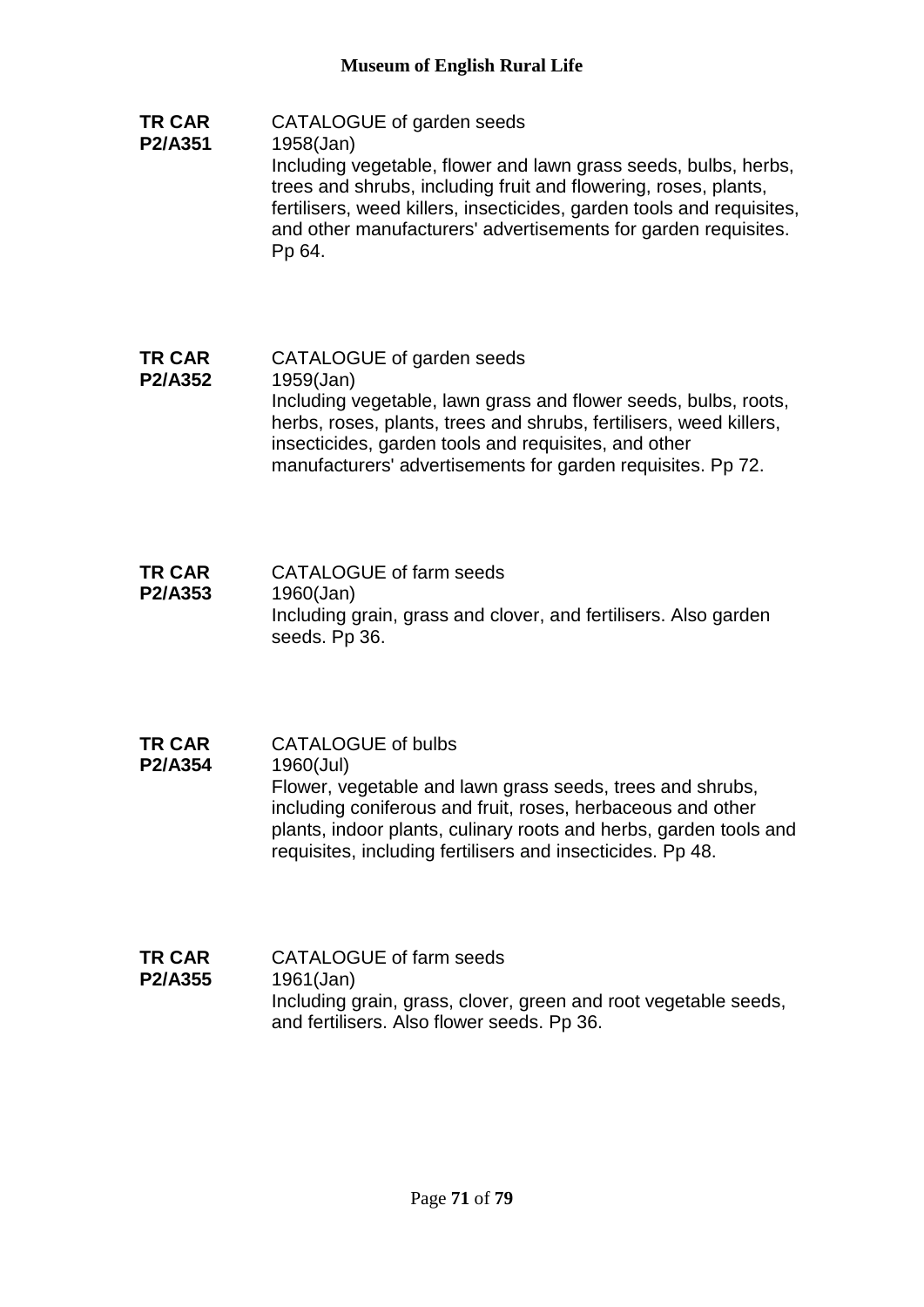- **TR CAR P2/A356** CATALOGUE of garden seeds 1961(Jan) Including flower, vegetable and lawn grass seeds, trees and shrubs, including fruit, plants, bulbs, fertilisers, insecticides, garden tools and requisites, including weed killers, lawn mowers and sprayers, and other manufacturers' advertisements for garden requisites. Pp 96.
- **TR CAR P2/A357** CATALOGUE of bulbs 1961(Jul) Vegetable, lawn grass and flower seeds, trees and shrubs, including coniferous and fruit, hedging and climbing plants, roses, herbaceous plants, indoor plants, culinary roots and herbs, garden tools and requisites, including fertilisers and weed killers. Pp 49.
- **TR CAR P2/A358** CATALOGUE of garden seeds 1962(Jan) Including vegetable, flower and lawn grass seeds, bulbs, culinary roots, pot plants, herbs, trees and shrubs, including ornamental and fruit, herbaceous and indoor plants, fertilisers, insecticides, weed killers, garden tools and requisites, including lawn mowers, and other manufacturers' advertisements for garden requisites. Pp 96.
- **TR CAR P2/A359** CATALOGUE of bulbs 1962(Jul) Flower, vegetable and lawn grass seeds, trees and shrubs, including coniferous and fruit, roses, climbing and pot plants, herbaceous and hedging plants, culinary roots and herbs, garden tools and requisites, including fertilisers and weed killers. Pp 49.
- **TR CAR P2/A360** CATALOGUE of hardy plants 1962(Sep) Including herbaceous, aquatic and greenhouse plants, culinary roots and herbs and fertilisers. Pp 26.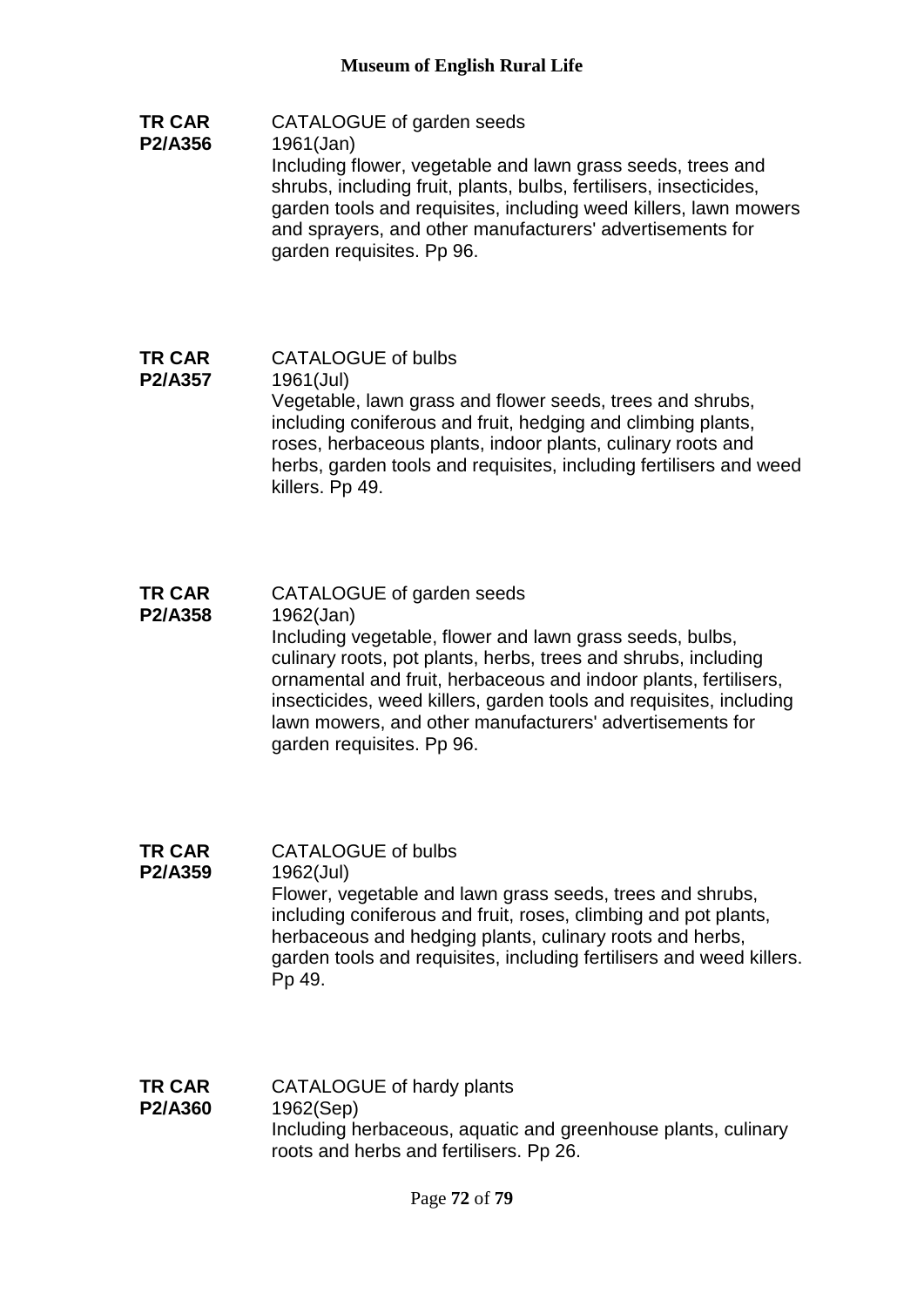## **TR CAR P2/A361** CATALOGUE of horticultural sundries 1962 Including weed killers, insecticides, fertilisers, and other manufacturers' advertisements for horticultural sundries. For agents. Pp 29.

## **TR CAR P2/A362** CATALOGUE of garden seeds 1963(Dec) Including flower, lawn grass and vegetable, bulbs, trees and shrubs, including fruit, herbaceous and climbing plants, roses, bedding and other plants, fertilisers, insecticides, weed killers, garden tools and requisites, and other manufacturers' advertisements for garden requisites. Pp 96

### **TR CAR P2/A363** CATALOGUE of horticultural and garden requisites 1963 Including fertilisers, lawn mowers, weed killers, insecticides and other manufacturers' advertisements for horticultural sundries. For agents. Pp 29.

#### **TR CAR**  CATALOGUE of garden seeds

- **P2/A364** 1964(Dec) Including vegetable, lawn grass and flower seeds, bulbs, trees and shrubs, including coniferous and fruit, bedding, hedging, herbaceous and indoor plants, culinary roots and herbs, fertilisers, insecticides, weed killers, garden tools and requisites, including lawn mowers, and other manufacturers' advertisements for garden requisites. Pp 104.
- Page **73** of **79 TR CAR P2/A365** CATALOGUE of garden seeds 1965(Dec) Including flower, lawn grass and vegetable seeds, bulbs, trees and shrubs, including fruit and coniferous, pot plants, herbaceous and indoor plants, culinary roots, plants and herbs,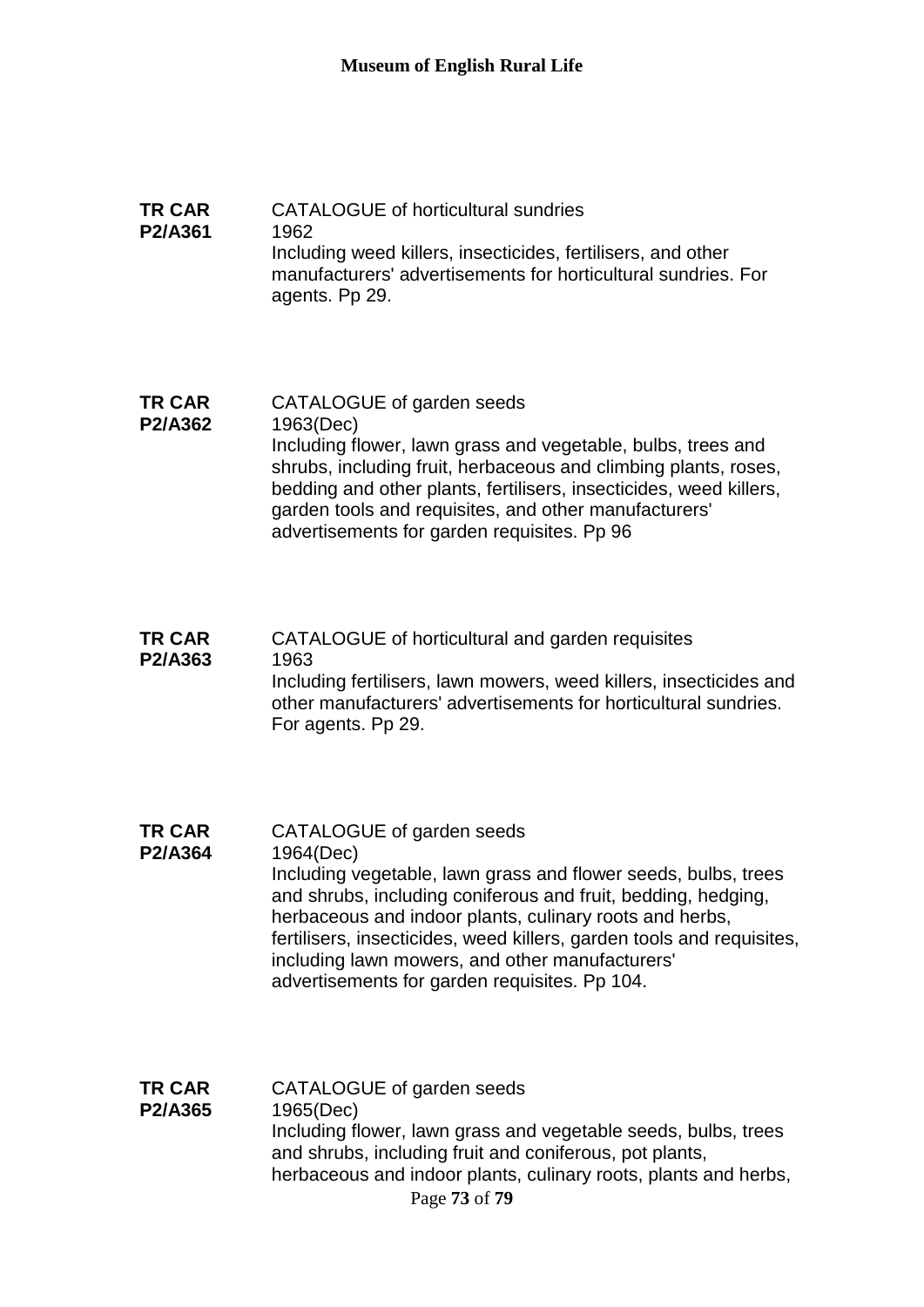fertilisers, garden tools and requisites, including insecticides and weed killers, and other manufacturers' advertisements for garden requisites. Pp 104.

- **TR CAR P2/A365/1** LEAFLET for garden buildings, including sheds, greenhouses and garages. 1965 Firm: T. Bath & Co., Ltd., Herne Hill, London S.E.24. Pp 4.
- **TR CAR P2/A365/2** ORDER FORM Blank specimen including price list, for seeds, bulbs, sundries, fertilisers and plants. 1966

Foldout.

- **TR CAR P2/A365/3** ENVELOPE, self-addressed. 1966
- **TR CAR P2/A366** CATALOGUE of bulbs 1967(Jul) Vegetable, flower and lawn grass seeds, insecticides, weed killers and fertilisers, roses, trees and shrubs, including coniferous and fruit, climbing and hedging plants. Pp 47.
- **TR CAR P2/A367** CATALOGUE of market garden seeds 1967 Including flower and vegetable, seed dressings and sundries. Pp 45.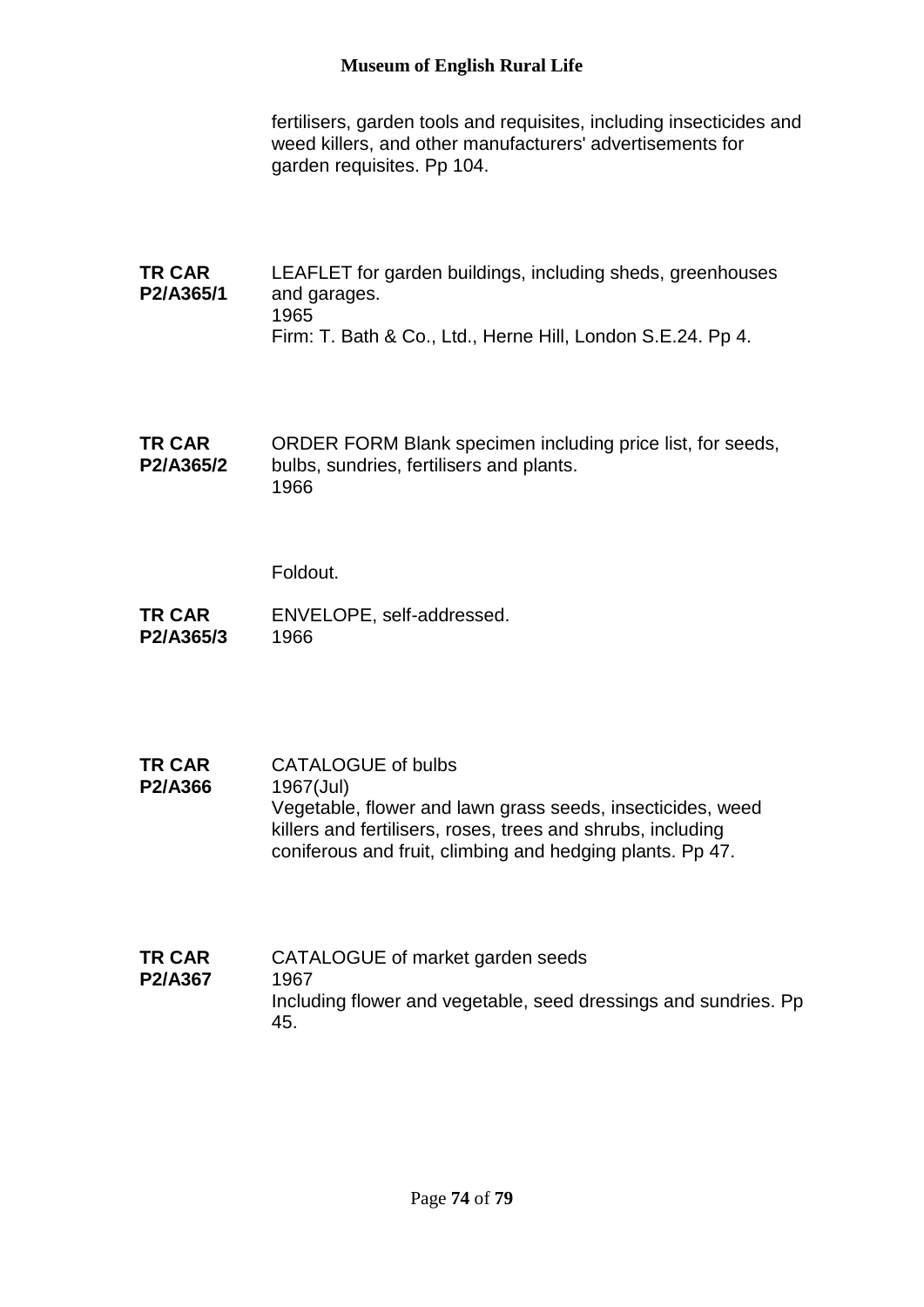- **TR CAR P2/A368** CATALOGUE of horticultural and garden requisites 1968 Including weed killers, lawn mowers, insecticides and other manufacturers' advertisements. For agents. Pp 32.
- **TR CAR P2/A369** CATALOGUE of market garden seeds, including vegetable and flower seeds, and seed dressings. 1968 Pp 41.
- **TR CAR P2/A369/1** ORDER FORM Blank specimen for market garden seeds. 1968 Pp 4.
- **TR CAR P2/A369/2** ENVELOPE, self-addressed. 1968
- **TR CAR P2/A370** CATALOGUE of garden seeds 1968 Including flower, vegetable and lawn grass seeds, bulbs and garden sundries, including weed killers and insecticides. Pp 80.
- **TR CAR P2/A371** CATALOGUE of vegetable, flower and lawn grass seeds 1926 Insecticides, weed killers and fertilisers. For agents. Pp 37. Attached is: i. c.1926. ORDER FORM Blank specimen for National seeds and Fairy Flower Seed Co.'s seeds. Pp 4.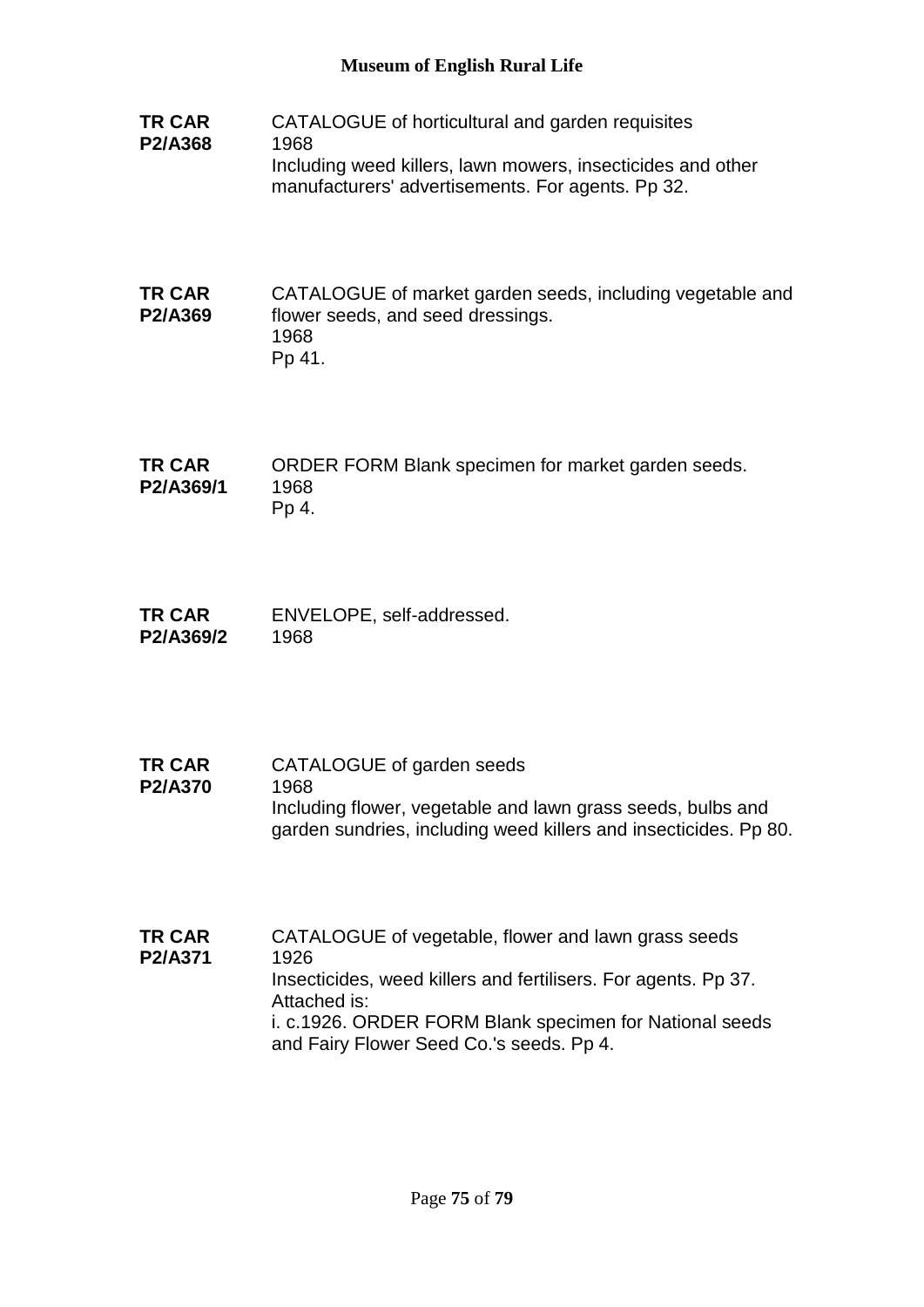| <b>TR CAR</b><br>P2/A372 | CATALOGUE of vegetable, flower and lawn grass seeds<br>1927<br>Insecticides, weed killers and fertilisers. For agents. Pp 37. |
|--------------------------|-------------------------------------------------------------------------------------------------------------------------------|
| <b>TR CAR</b><br>P2/A373 | CATALOGUE of vegetable, flower and lawn grass seeds<br>1928<br>Insecticides, weed killers and fertilisers. For agents. Pp 37. |
| <b>TR CAR</b><br>P2/A374 | CATALOGUE of vegetable, flower and lawn grass seeds<br>1929<br>Insecticides, weed killers and fertilisers. For agents. Pp 37. |
| <b>TR CAR</b><br>P2/A375 | CATALOGUE of vegetable, lawn grass and flower seeds<br>1930<br>Insecticides, weed killers and fertilisers. For agents. Pp 37. |
| <b>TR CAR</b><br>P2/A376 | CATALOGUE of vegetable, lawn grass and flower seeds<br>1932<br>Insecticides, weed killers and fertilisers. For agents. Pp 37. |
| <b>TR CAR</b><br>P2/A377 | CATALOGUE of vegetable, flower and lawn grass seeds<br>1933<br>Weed killers and fertilisers. For agents. Pp 37.               |
| <b>TR CAR</b><br>P2/A378 | CATALOGUE of flower, lawn grass and vegetable seeds<br>1935<br>Weed killers and fertilisers. For agents. Pp 37.               |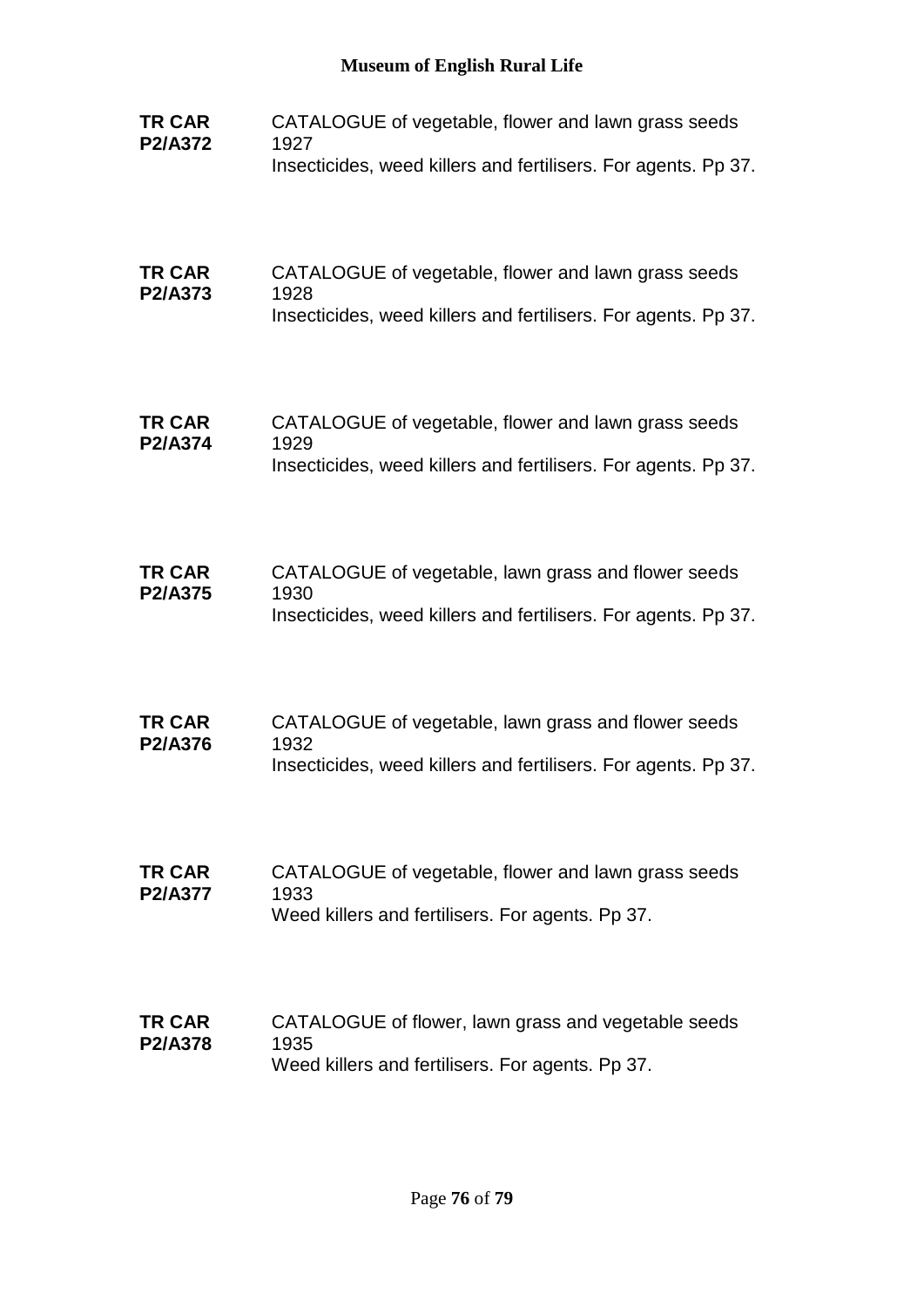- **TR CAR P2/A379** CATALOGUE of vegetable, lawn grass and flower seeds 1936 And fertilisers. For agents. Pp 37.
- **TR CAR P2/A380** CATALOGUE of garden seeds 1937 Including vegetable, lawn grass and flower seeds, weed killers and fertilisers. For agents. Pp 36.
- **TR CAR P2/A381** CATALOGUE of flower, lawn grass and vegetable seeds 1938 Fertilisers and weed killers. For agents. Pp 37.
- **TR CAR P2/A382** CATALOGUE of vegetable, flower and lawn grass seeds 1939 Fertilisers and weed killers. For agents. Pp 37.
- **TR CAR P2/A383** CATALOGUE of vegetable, flower and lawn grass seeds 1940 Fertilisers and weed killers. For agents. Pp 37.
- **TR CAR P2/A384** CATALOGUE of garden seeds 1933 Including flower, vegetable and lawn grass seeds. Also bulbs. Manufacturer: Carters Tested Seeds Ltd., Raynes Park, London S.W.20. Pp 63
- **TR CAR P2/A385** CATALOGUE of garden seeds 1940 Including flower, vegetable and lawn grass seeds, bulbs, garden tools and requisites, including fertilisers, insecticides and weed killers, and other manufacturers' advertisements for garden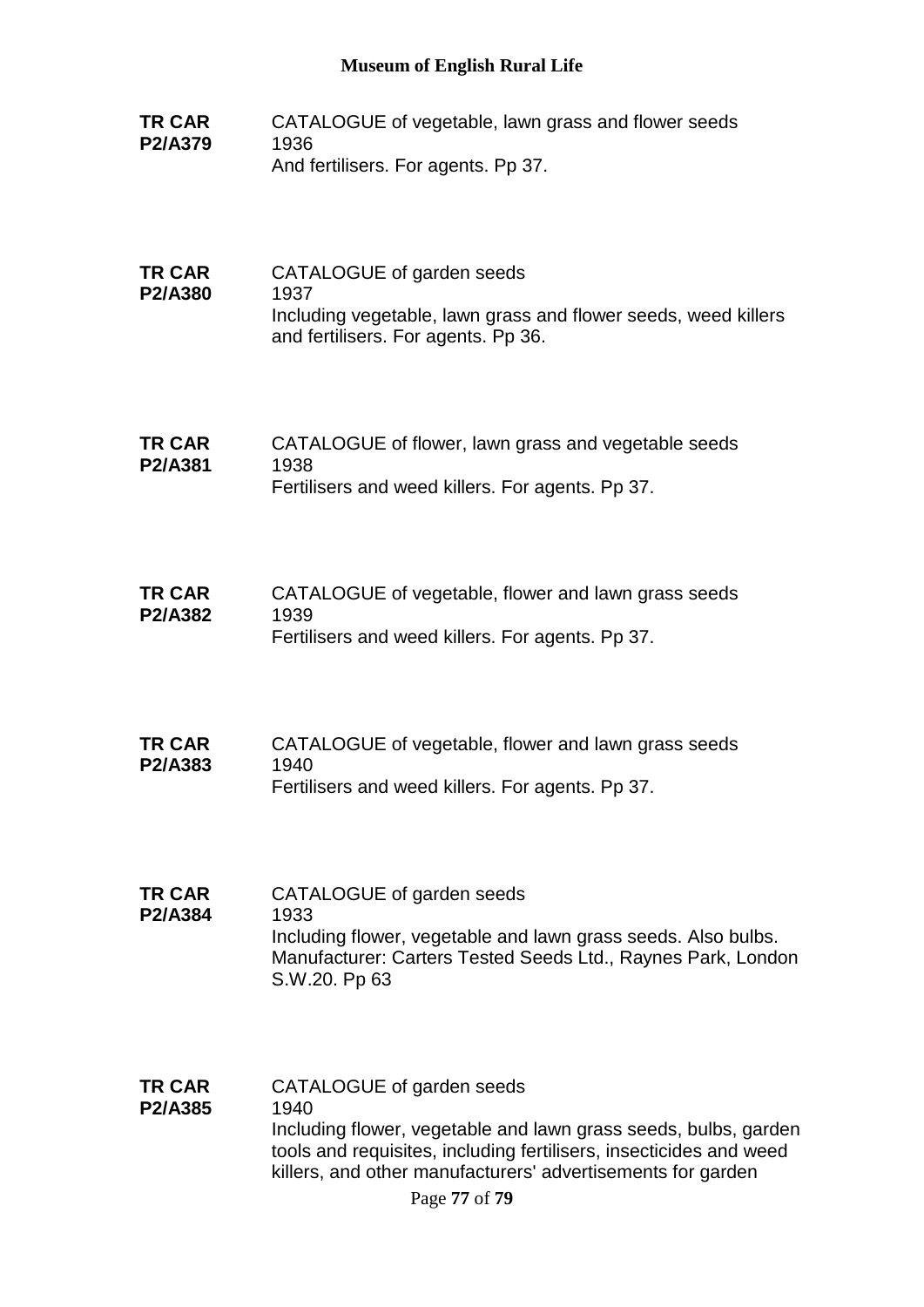requisites. Manufacturer: Carters Tested Seeds Ltd., Raynes Park, London S.W.2o.

- **TR CAR P2/A385/1** PLAN of vegetable plot and method of cropping. c.1940 Firm: Carters Tested Seeds Ltd., Raynes Park, London S.W.20. Pp 1.
- **TR CAR P2/A386** CATALOGUE of garden seeds 1941 Including flower, vegetable and lawn grass seeds, bulbs, garden tools and requisites, including fertilisers, weed killers and insecticides, and other manufacturers' advertisements for garden requisites. Manufacturer: Carters Tested Seeds Ltd., Raynes Park, London S.W.20. Pp 86.
- **TR CAR P2/A386/1** ORDER FORM Blank specimen for the above products. c.1941 Pp 2.
- **TR CAR P2/A387** CATALOGUE of garden seeds 1942 Including lawn grass, flower and vegetable seeds, culinary roots, fruit trees, garden tools and requisites, including fertilisers, weed killers and insecticides, and other manufacturers' advertisements for garden requisites. Manufacturer: Carters Tested Seeds Ltd., Raynes Park, London S.W.20. Pp 86.
- **TR CAR P2/A388** CATALOGUE of bulbs. 1914 Also flower, vegetable and lawn grass seeds, fertilisers, insecticides, lawn mowers, weed killers and garden tools and requisites. Pp 80.